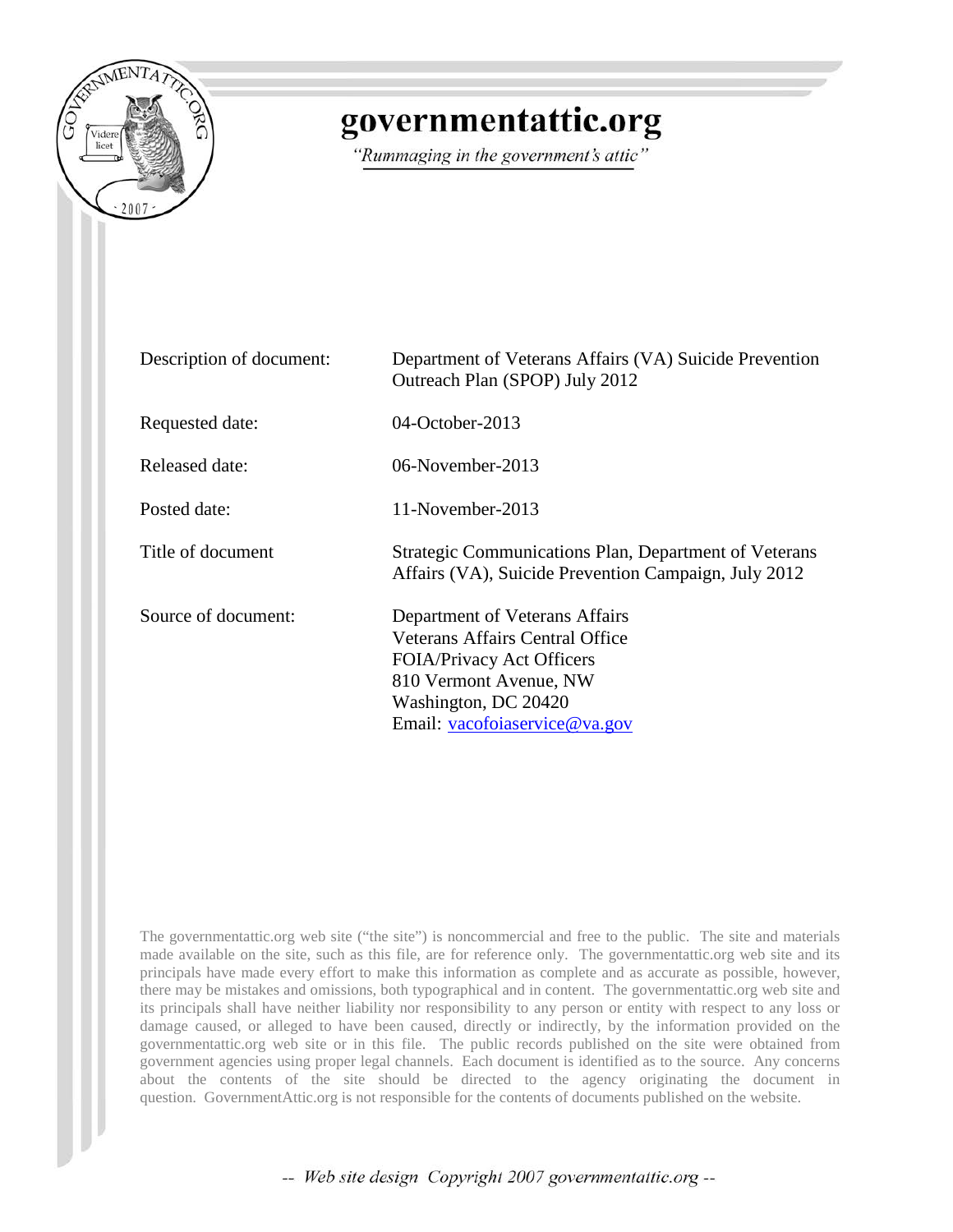

DEPARTMENT OF VETERANS AFFAIRS Veterans Health Administration Washington DC 20420

November 6, 2013

In Reply Refer To: FOIA Request: VHA-14-00432-F

This letter is the initial agency decision on your October 4, 2013, request under the Freedom of Information Act (FOIA), 5 U.S.C. § 552, seeking the following information: "A copy of the Strategic Suicide Prevention Outreach Plan (SPOP) at the Department of Veterans Affairs." My office received your request on October 22, 2013 as a FOIA referral from the VA FOIA Service.

The program office conducted a search for responsive records and provided the enclosed PDF document which represents the information you seek in your request. I have not withheld any portions of the enclosed records under FOIA.

If you should have any questions, please feel free to contact me at (202) 461-5543.

Sincerely.

~M. Parrillo MBA, MHA, CIPP/G VHA FOIA Officer

**Enclosure**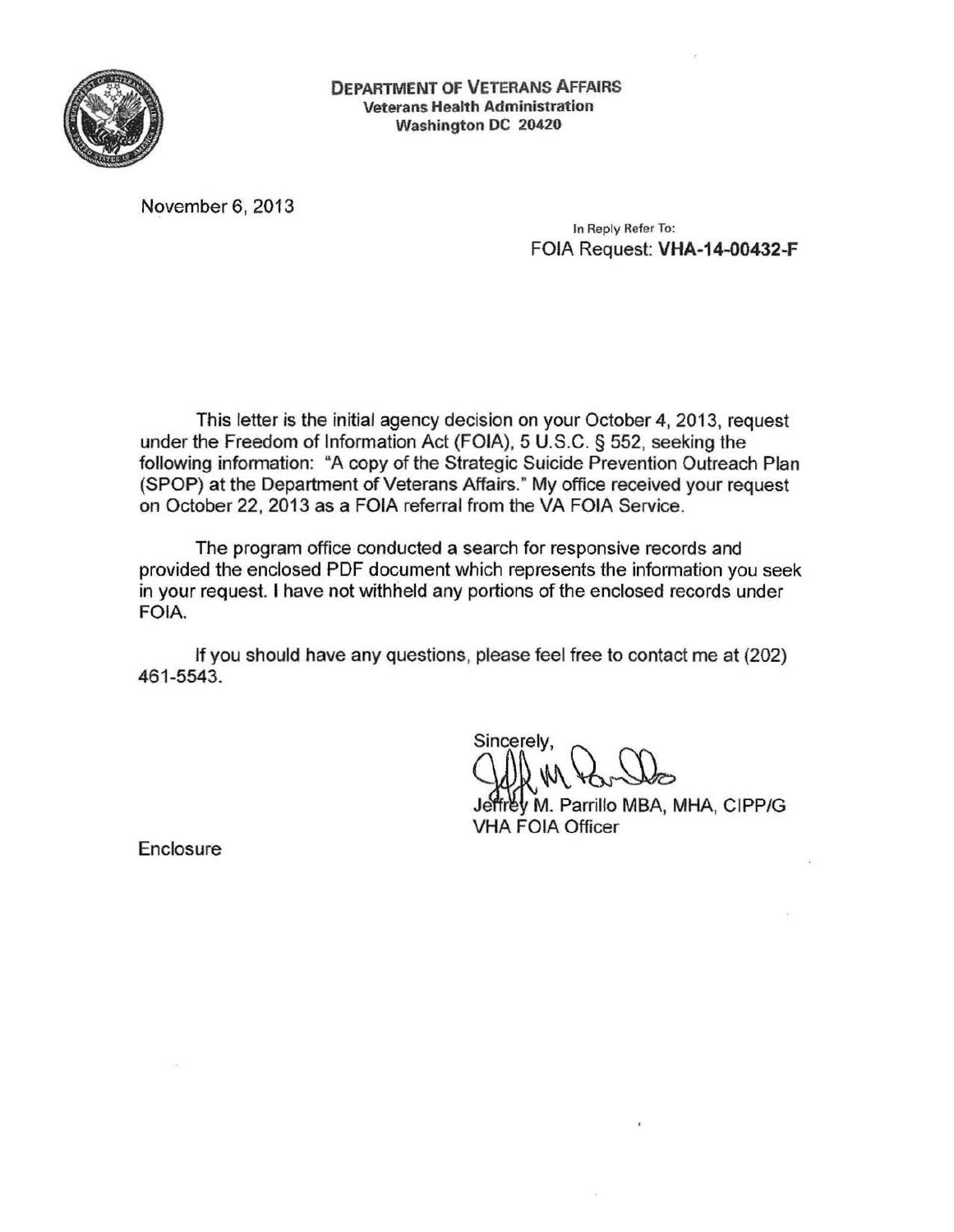# **Strategic Communications Plan**

U.S. Department of Veterans Affairs Suicide Prevention Campaign July 2012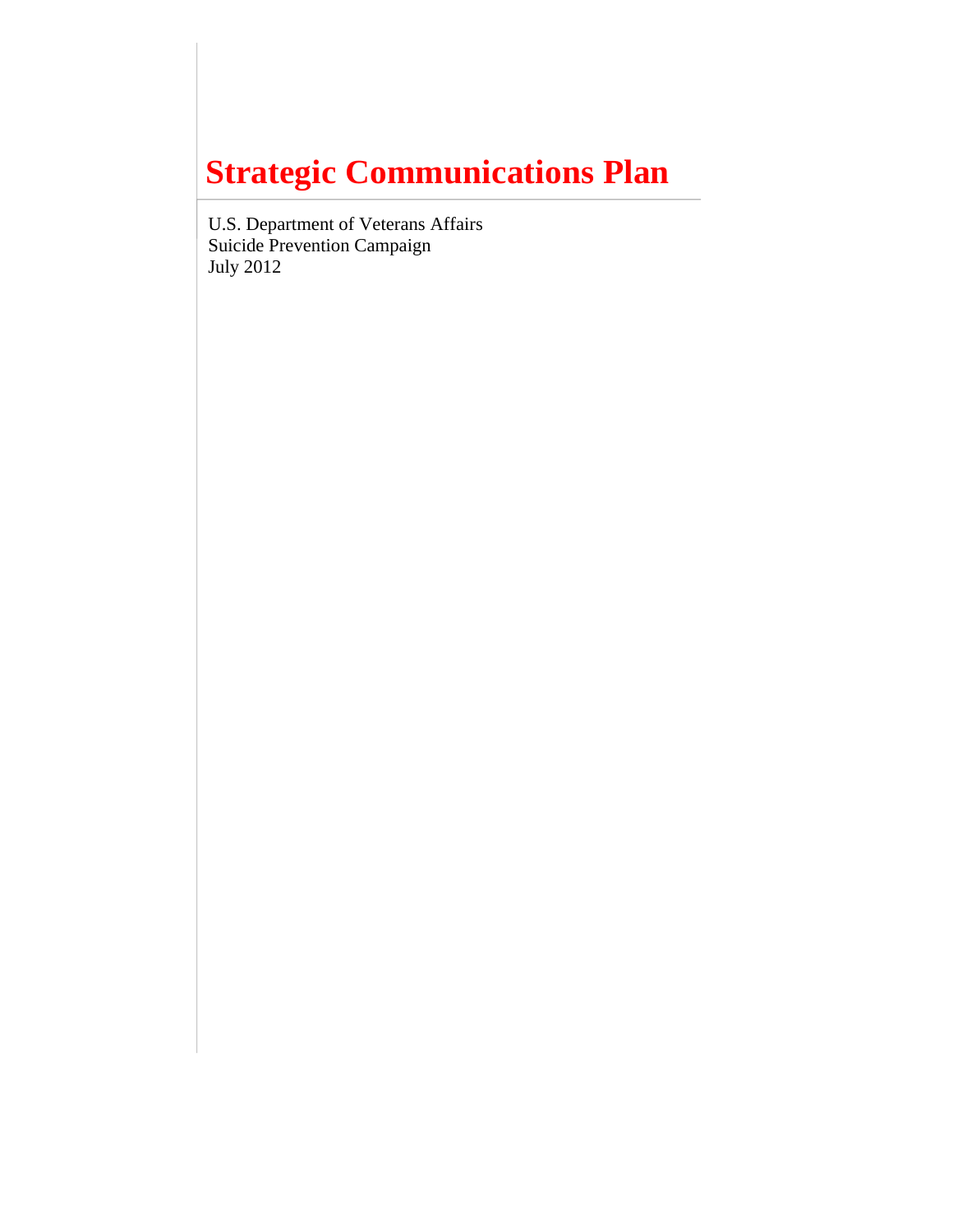## Table of Contents

|    | 1. Introduction                                   |  |
|----|---------------------------------------------------|--|
|    |                                                   |  |
|    |                                                   |  |
|    | 2. Data and Landscape Analysis                    |  |
|    |                                                   |  |
|    |                                                   |  |
|    |                                                   |  |
|    |                                                   |  |
|    |                                                   |  |
|    |                                                   |  |
|    |                                                   |  |
|    |                                                   |  |
|    |                                                   |  |
| 3. | <b>Strategic Communications and Outreach Plan</b> |  |
|    |                                                   |  |
|    |                                                   |  |
|    |                                                   |  |
|    |                                                   |  |
|    |                                                   |  |
|    |                                                   |  |
|    |                                                   |  |
|    |                                                   |  |

3.8. *Paid Media Recommendations*.................................................................................71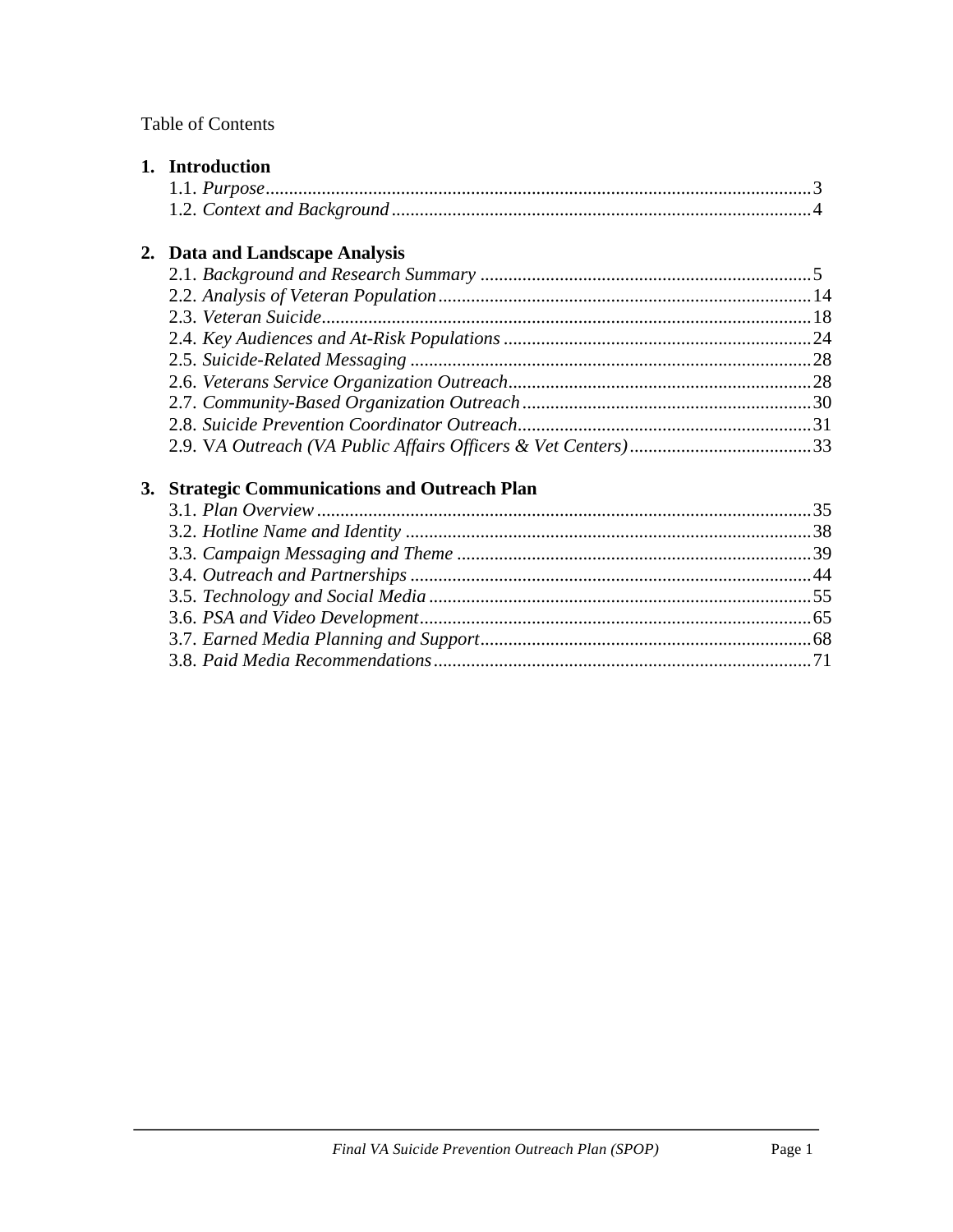## Graphs

| 1. Online Mentions of VA Suicide Prevention Keyword Set by Channel or Social      |  |
|-----------------------------------------------------------------------------------|--|
|                                                                                   |  |
|                                                                                   |  |
| 3. Visitors by Month – Veterans Section of www.suicidepreventionlifeline.org12    |  |
| 4. Top Referring Sites – Veterans Section of www.suicidepreventionlifeline.org 12 |  |
| 5. Top Referring URLs – Veterans Section of www.suicidepreventionlifeline.org13   |  |
|                                                                                   |  |
|                                                                                   |  |
|                                                                                   |  |

## Tables

| 1. Demographic Profile of Veterans (All Veterans, Vietnam, and OEF/OIF) 17       |  |
|----------------------------------------------------------------------------------|--|
|                                                                                  |  |
| 3. Age of Active-Component Military Personnel Serving in OEF and OIF in 200918   |  |
|                                                                                  |  |
|                                                                                  |  |
|                                                                                  |  |
| 7. Proposed Content Generation Matrix by Online Property and Type of Content  62 |  |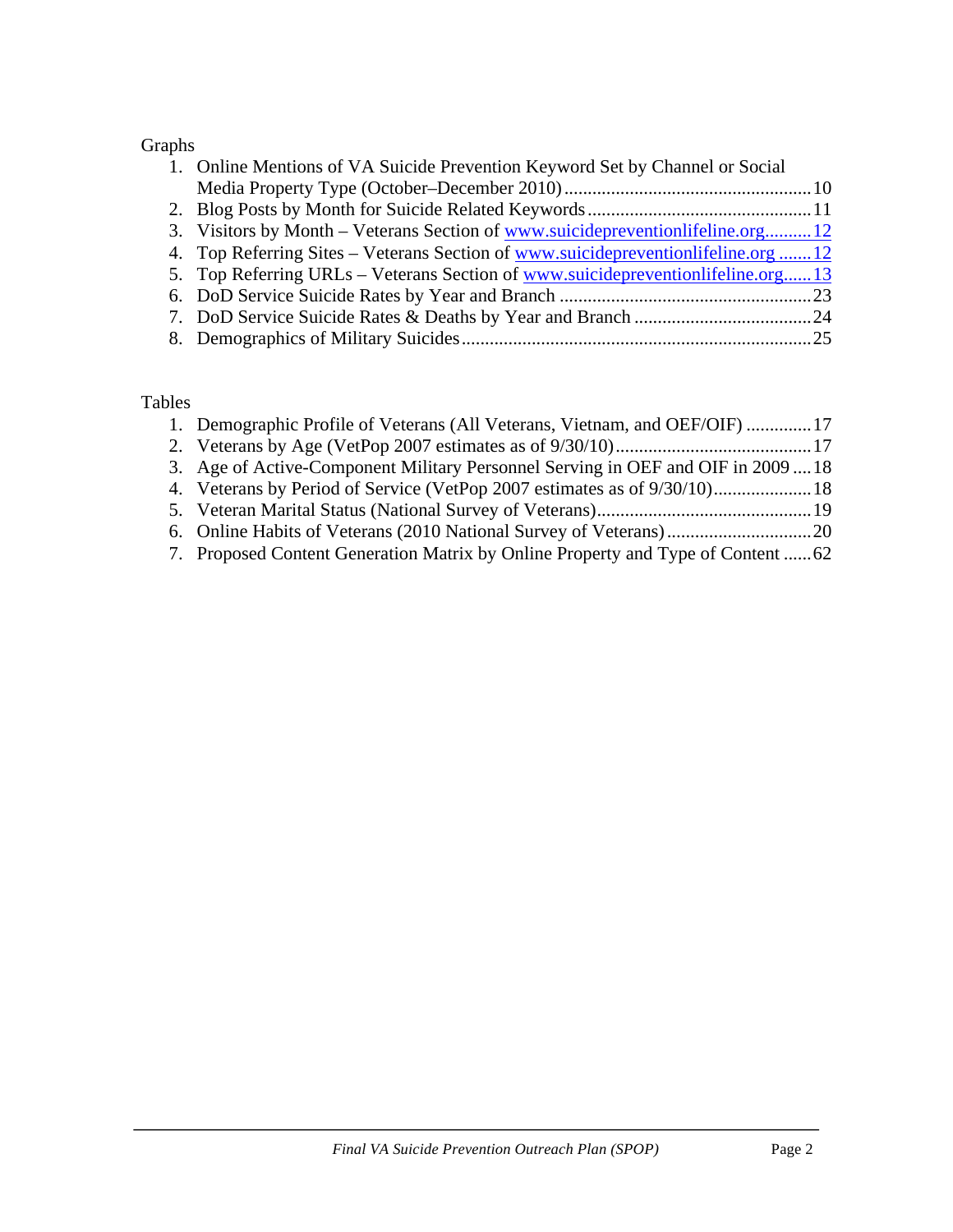## **1. Introduction**

#### **1.1 Purpose**

This document presents the strategic communications and outreach plan for the Department of Veterans Affairs (VA) Suicide Prevention Program. Based on The team's market research and understanding of VA's goals, the plan recommends target audiences, tailored messaging, and optimum communications channels for a comprehensive, integrated suicide prevention communications and outreach campaign targeting Veterans and their families and friends, key community-based and Veterans service organizations (VSOs), and internal VA stakeholders. The plan is designed to achieve the following goals, in order of priority:

- 1. Increase awareness of Suicide Prevention and specifically promote VA's Veterans Crisis Line (VCL): 1) phone line at 1-800-273-8255, Press 1; 2) online chat at VeteransCrisisLine.net; and, 3) text service at 838255;
- 2. Utilize best practices in outreach, including advertising, messaging, and social media, to promote the VCL messaging and reach a diverse audience including Veterans, family and friends, Service members, the media, policy makers, and the general public;
- 3. Support and promote broader VA suicide prevention efforts so Veterans develop greater trust in VA; the media and public understand VA's work in addressing Veterans' mental health issues; and, the clinical and support communities recognize VA's leadership in suicide prevention;
- 4. Create an environment that promotes help-seeking behaviors among Veterans and their families and influencers so it is more likely Veterans will make the critical first call for help;
- 5. Develop and maintain relationships with others (i.e. service organizations, community based organizations, etc.) committed to supporting Veterans through outreach efforts; and
- 6. Measure success of communication and outreach efforts.

The plan lays out a practical, comprehensive roadmap for spreading messaging in a costeffective manner, moving target audiences along a continuum from awareness to understanding and buy-in and, finally, action. This approach relies on:

- **Audience Segmentation and Targeted Outreach.** Based on research, audiences and subaudiences are ranked and characterized to define the most effective messages and communications channels for each, so that outreach can be tailored and targeted.
- **Integration.** Public service announcements, direct outreach, stakeholder outreach, and interactive media will be sequenced and coordinated, delivering multiple impressions to the target audiences in a condensed timeframe for immediate and sustained impact.
- Leverage. Across all elements, the plan will efficiently leverage VA's resources,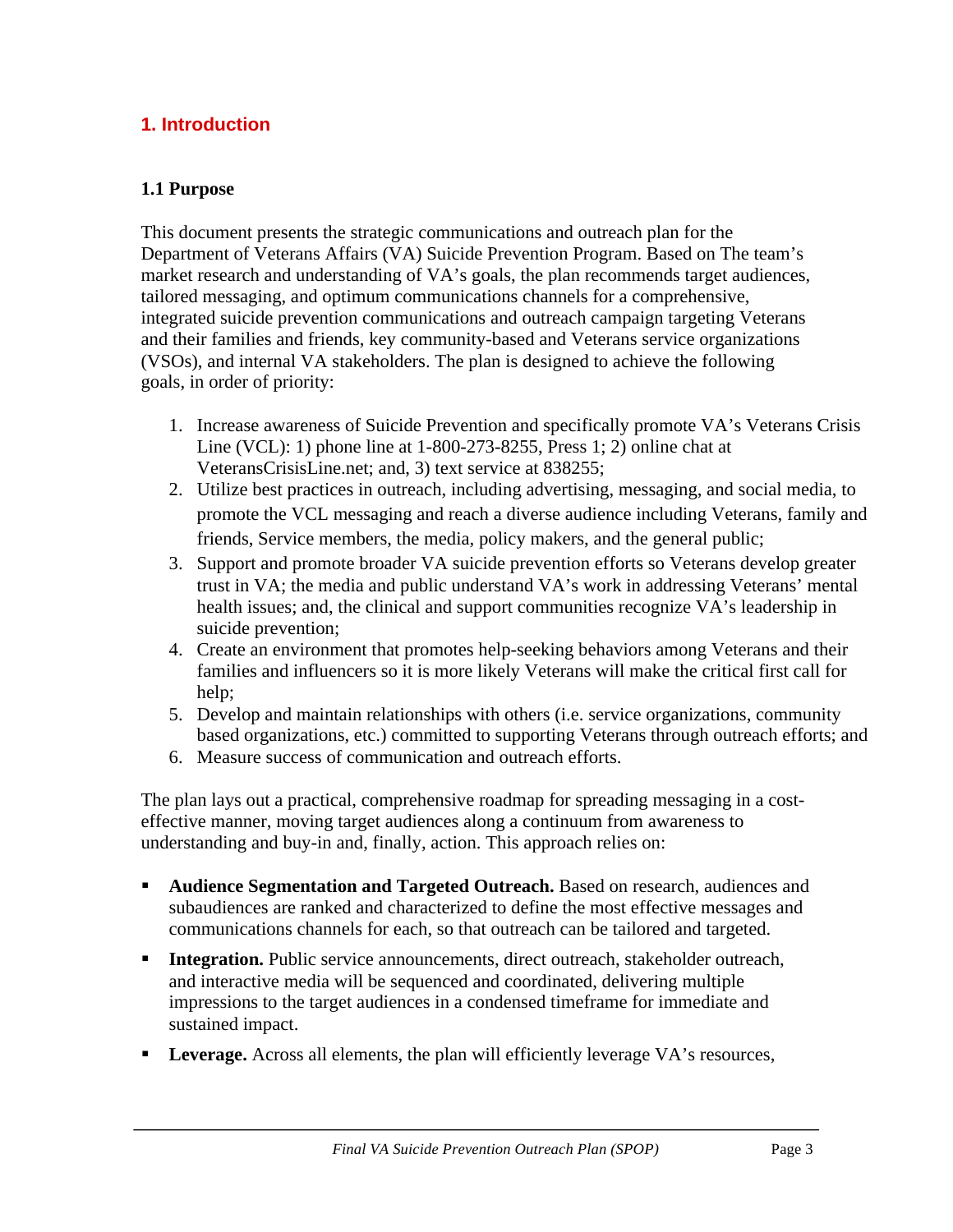enlisting stakeholders and partners to deliver messages to their members and constituents.

**Impact.** Each element is designed to drive action and collectively—and wherever possible, individually—the impact of various elements are measurable so that VA can continuously assess results and modify tactics for optimum effect.

The plan relies heavily on proven tactics for achieving broad exposure and reach while also connecting with hard-to-reach targeted populations. Chief among these tactics are aggressive outreach to engage partners that regularly connect with and influence VA's target audiences, the frequent and consistent use of social media and websites to contact and interact with audiences where they spend time online, and compelling public service announcements that gain traction in the media outlets that VA's audiences use most.

In addition, every element of the plan will align with VA's overarching identity and outreach strategy as well as related VA campaigns to reduce Veteran homelessness, support Veterans' caregivers, and reduce the stigma that can discourage Veterans from seeking mental health services—which address similar or overlapping issues and audiences.

## **1.2 Context and Background**

Suicide among the nation's Veterans occurs at an alarming rate, particularly for those between the ages of 18 and 29. In 2010, VA released data indicating that the suicide rate for these young Veterans went up 26 percent from 2005 to 2007. Although this statistic is particularly disturbing, suicide rates among older at-risk Veterans are high as well. VA estimates that, on average, 18 Veterans die by suicide each day; five of the 18 were receiving care in the VA healthcare system, including three that had a known diagnosis of a mental health condition.

The challenges for the VA Suicide Prevention Program's communication and outreach plan—according to experts in mental health, suicide, and Veterans' issues—include the following:

- **Doing no harm.** Avoid messages that inadvertently encourage suicidal thoughts by implying that Veterans commonly turn to suicide in response to mental health issues.
- **Difficulty of reaching at-risk Veterans.** Although risk factors such as substance abuse, depression, post-traumatic stress disorder (PTSD), traumatic brain injury (TBI), and chronic pain are associated with suicide, few Veterans among these at-risk populations are actually suicidal—and those who are can be extremely difficult to identify and target. In addition, just one-third of Veterans are registered in the VA Health Care System, and only one-quarter use VA services, complicating efforts to reach the majority of Veterans.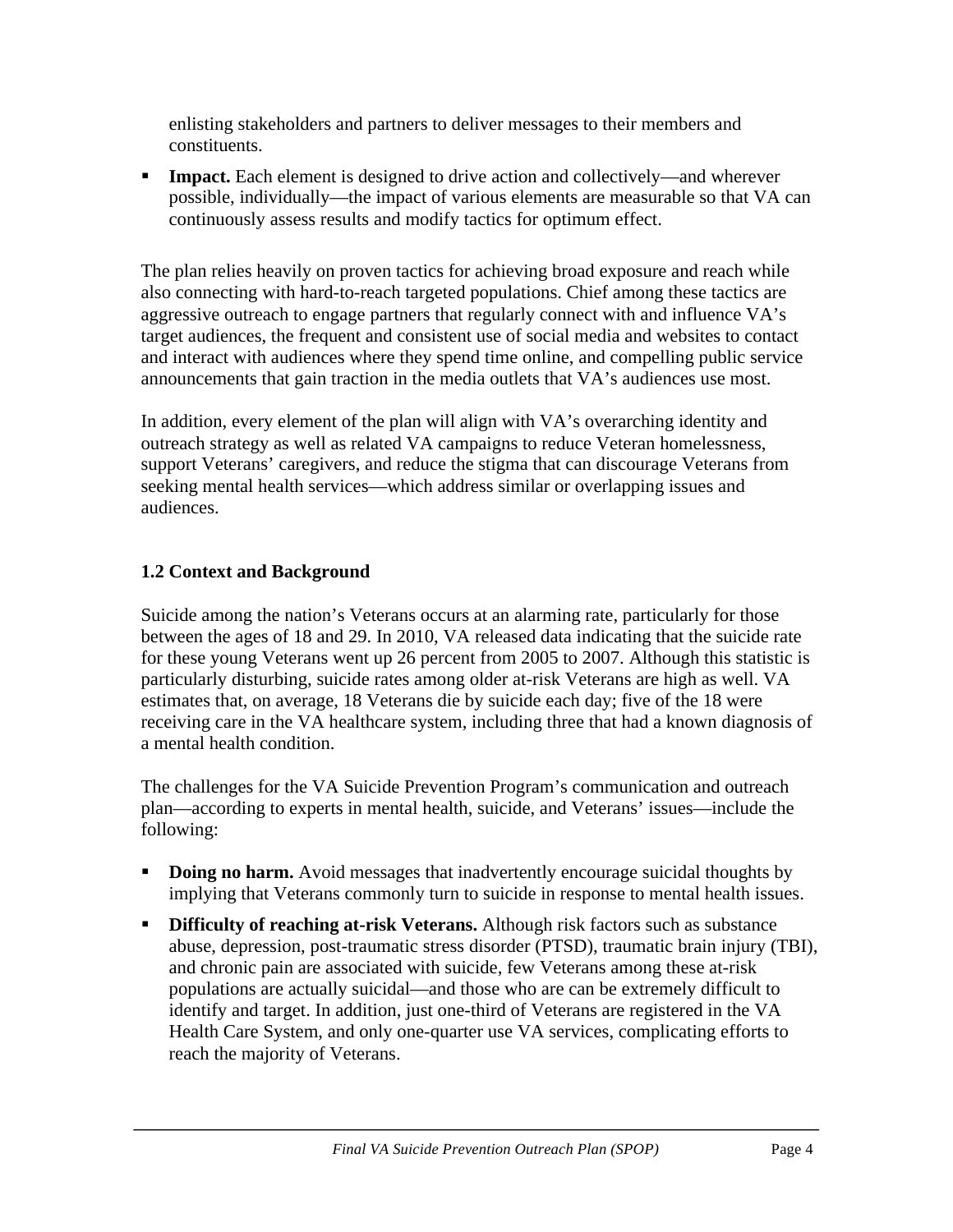- **Normalizing help seeking.** Change the social script to affirm help-seeking behavior.
- **Measuring results.** Because suicide is widely under-reported and data on suicide attempts and deaths are not consistently tracked and documented nationwide, it is difficult to measure and track suicides and their impact.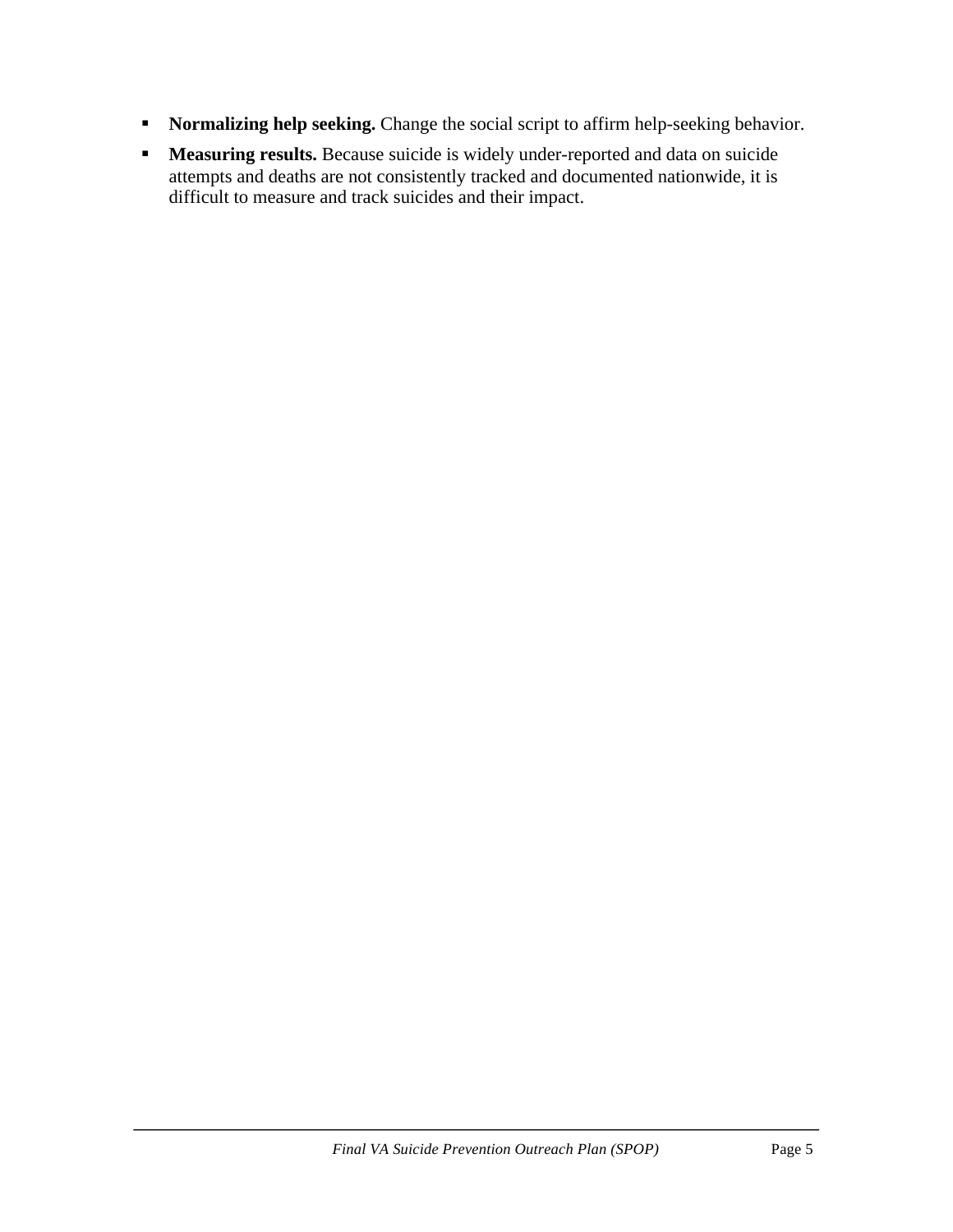## **2. Data and Landscape Analysis**

#### **2.1 Background and Research Summary**

The team conducted literature searches, interviews of subject matter experts and stakeholders, and reviews of traditional and online media to gather insights and best practices on suicide prevention; further characterize target audiences; determine perceptions and concerns about suicide and mental health issues, as well as VA's work to address them; and begin to pinpoint the messaging and communications channels that are most effective for reaching various audience segments. This research included the following components.

#### **Survey of Subject Matter Research and Expertise**

The team reviewed a wide range of studies, reports, and strategic plans produced by experts in Veterans' issues, mental health issues, and suicide prevention. These documents provide statistics and information that suggest which Veteran populations may be at higher risk for suicide, insights about the mental health needs of Veterans, and information on the support structures and messages that are most effective in suicide prevention.

- **Westat,** *National Survey of Veterans.* This July 2010 confidential draft VA report gathered information for resource allocation, including data on demographics, awareness, transition assistance, disability and vocational rehabilitation, health status, and healthcare.
- **DoD Task Force on the Prevention of Suicide by Members of the Armed Forces.** The August 2010 report of this task force provides data on the scope of suicide in the military and the institutional structures that help and hinder suicide prevention. The task force also made numerous recommendations to encourage help-seeking behaviors.
- **Gallup Consulting Focus Group Report,** *Listening to the Voices of Veterans.* This March 2010 report summarizes young Veterans' responses—positive, negative, and indifferent—to various promotional materials and messaging for the Veterans Suicide Prevention Hotline.
- **Rand Corporation,** *Invisible Wounds of War*: This 2008 study examined the mental health and cognitive needs of U.S. servicemembers returning from Afghanistan and Iraq and how DoD and VA are addressing them. Focusing on three major mental health conditions, the study surveyed servicemembers and Veterans to determine prevalence, costs, and the system of care and recommended improvements.
- **Rand Corporation** *Strategies for Suicide Prevention*. This 2009 study conducted a systematic review of the literature on suicide prevention to identify promising strategies and programs for Veteran suicide prevention. The authors evaluated the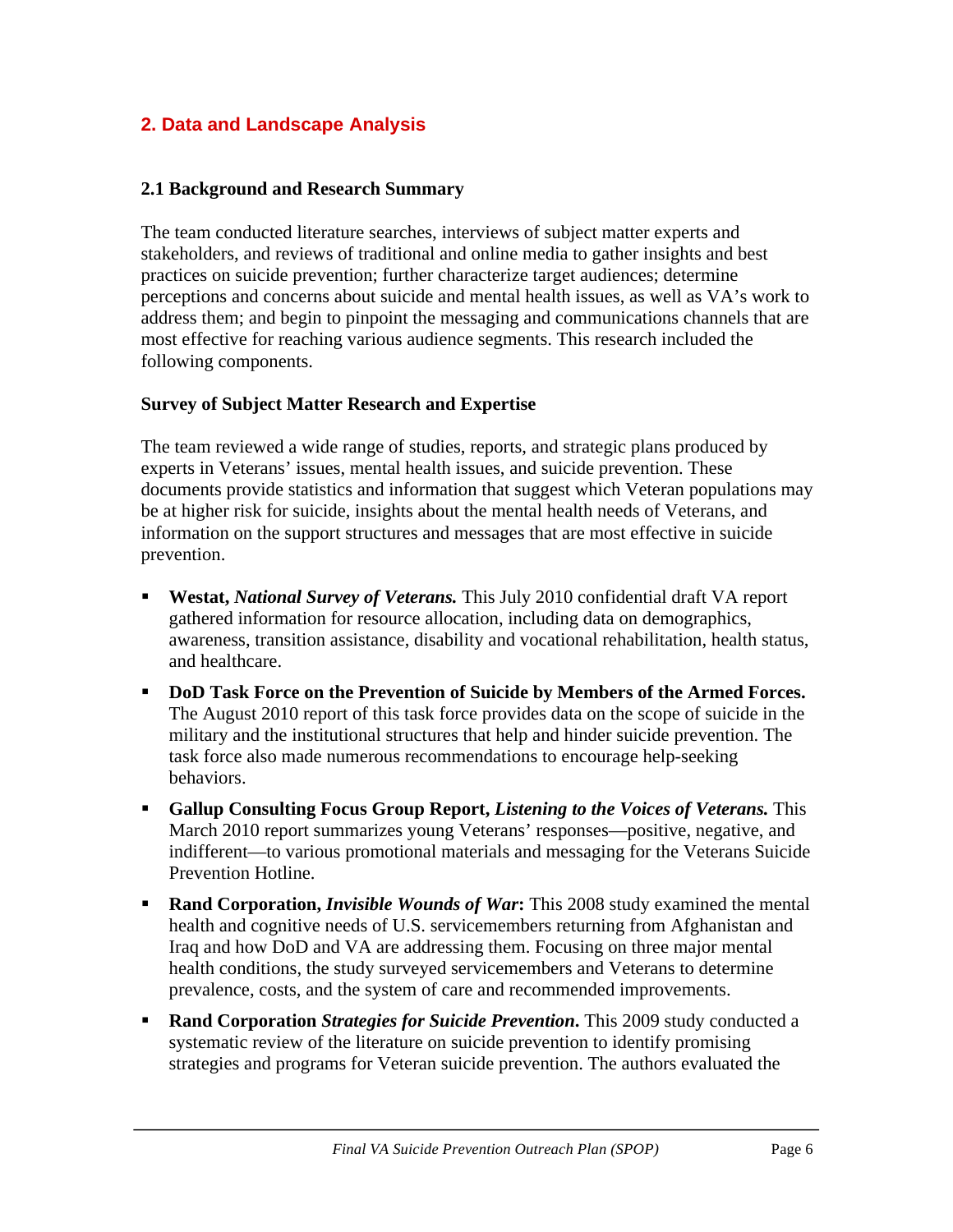evidence supporting these strategies and programs, and determined areas for continued and expanded research.

- **National Institute of Medicine,** *Returning Home from Iraq and Afghanistan: Preliminary Assessment of Readjustment Needs of Veterans, Service Members and Their Families.* This 2010 report provides comprehensive information on the physical, mental health, and other needs of Veterans transitioning to civilian life.
- **U.S. Centers for Disease Control,** *Strategic Direction for the Prevention of Suicidal Behavior.* Based on 2005 data, this five-year strategic plan underscored the importance of promoting individual, family, and community connectedness—sharing resources or being socially close or interrelated with others—to prevent suicidal behavior.
- **Suicide Prevention Resource Center,** *Safe and Effective Messaging for Suicide Prevention.* This document provides evidence-based recommendations for effective messages for suicide public awareness campaigns as well as messages that may be problematic for suicide prevention.

## **Media Audit**

VA's suicide prevention campaign must leverage complementary messaging and overcome contradictory messaging that reaches its target audiences through the media every day. To increase our knowledge of the media environment that affects the perceptions of VA's target audiences, The team examined the full range of communications on Veteran suicide prevention and related mental health and behavioral issues.

**Traditional Media.** The team reviewed print and broadcast media coverage of the issue of Veteran suicide and VA's response to it. Throughout the course of our review, we discovered the vast majority of messages from VA in the media tend to be reactive to an event, rather than proactive on the topic. Although there are a few focused stories on VA's efforts to reduce suicide, much media coverage calls for increased help for Veterans and a focus on the need to decrease suicide among this population. Overall, very little attention is given to VA's suicide prevention efforts.

We also noted that stories on Veteran suicide frequently lack context and potentially distort the issue. Accurate reporting should reinforce that the large majority of Veterans today are addressing their physical and mental health issues without resorting to suicide; many Veterans seek help, recover, and lead healthy, productive lives.

**Collateral (Suicide and Mental Health).** The team reviewed an array of print and online materials related to suicide and other risk factors such as substance abuse. We reviewed recent VA materials in addition to a broad range of materials produced by DoD and the individual military branches as well as campaigns targeting the general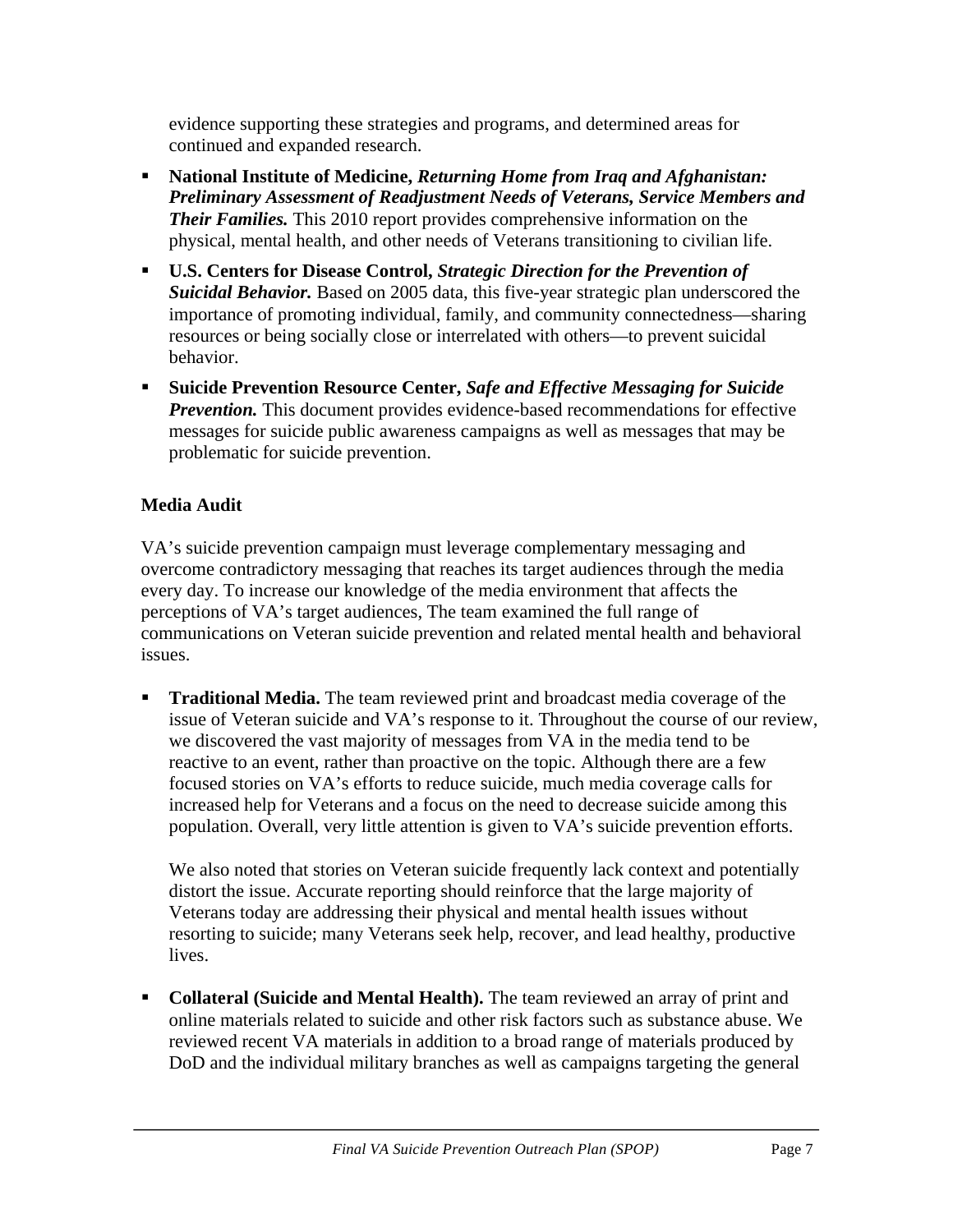population. The most effective pieces had several characteristics in common. They were targeted to specific audiences and/or branches of the military with imagery and messaging consistent with that group. They emphasized themes of camaraderie and portrayed seeking help as an act of strength. They typically had simple messaging and a clear call to action.

Our review of collateral samples collected from VA's suicide prevention coordinators reinforced the urgent need for a more comprehensive and consistent collateral library to support the suicide prevention campaign. Significant amounts of collateral are designed and produced locally with inconsistent and, frequently, conflicting messaging and branding. In addition, the collateral is not tailored to specific audiences. It typically makes no distinction between Veterans of different eras of service or ethnicities in its imagery or messaging, and women are rarely represented at all. Finally, the collateral does not incorporate or address the needs of secondary audiences such as families and friends of Veterans.

**Public Service Announcements.** The team reviewed available print, online, and broadcast PSAs on suicide, suicide prevention, and related issues such as domestic violence and homelessness produced by VA, DoD, and numerous Veterans service organizations, community-based organizations, and government agencies focused on these issues. We discovered a space crowded with PSAs of varying formats, lengths, messages, and types. Our marketing research and experience tells us the most successful PSAs are unique and creative, using simple methods of storytelling, employing fundamental themes of connectedness and empathy, and targeting specific audiences. Some of the most effective PSAs conveyed messages through testimonials rather than scripts, and used unconventional methods to make a point without feeling forced. Others went outside the traditional 15-, 30-, and 60-second format to create lengthier messages for use online.

One particularly effective PSA-based campaign—the "It Gets Better Project" to prevent bullying and suicide among gay teens—uses video to connect lesbian, gay, bisexual, and transgender teens to positive role models and a network of support. The campaign allows teens to create their own PSAs with personalized messages, which have often gone viral and had a profound impact on the broader community. The campaign inspired the development of more than 5,000 user-created videos—some by prominent celebrities, politicians, artists, and business leaders—and produced more than 15 million views in a matter of months.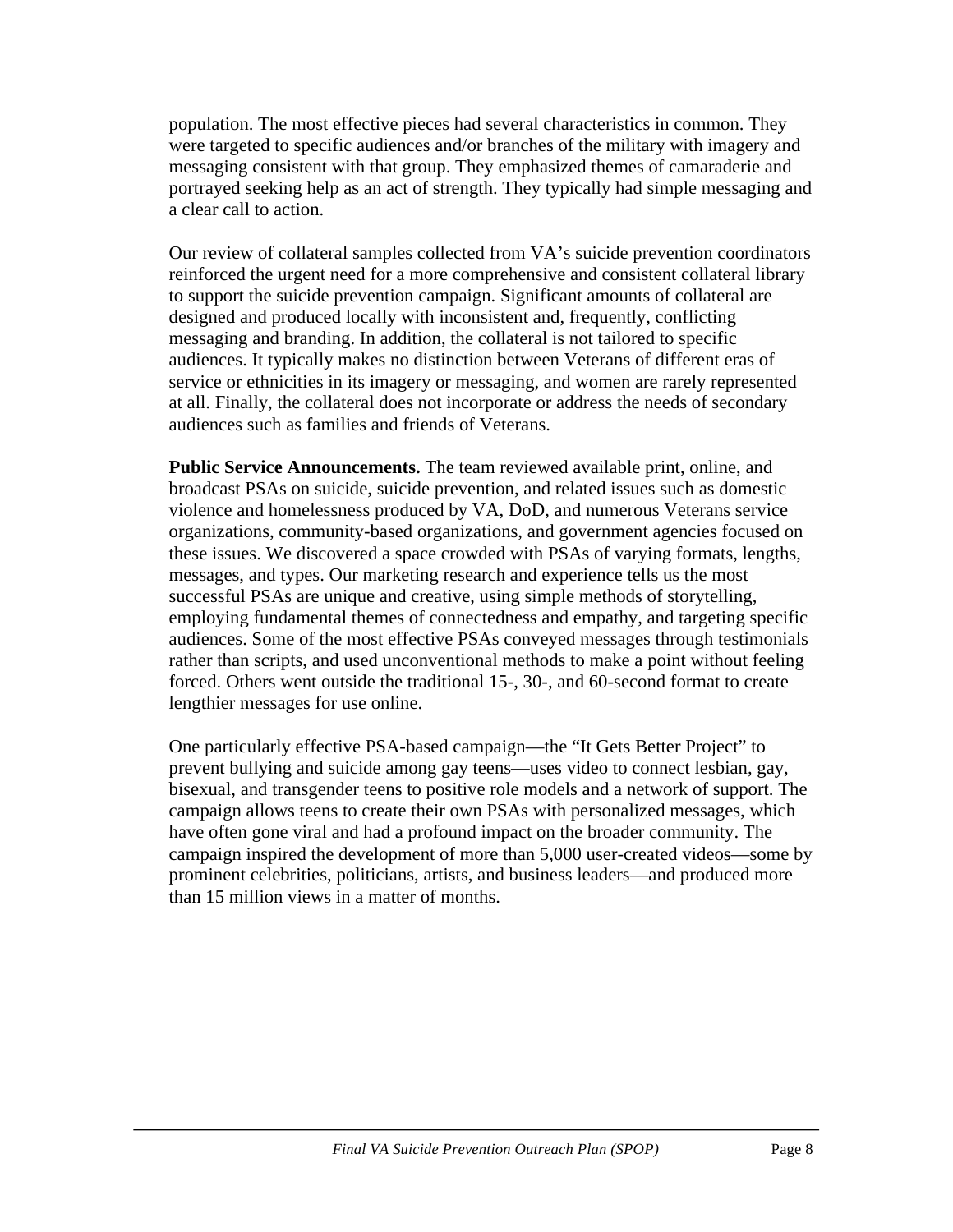#### **Social Media & SuicidePreventionLifeline.org Audit**

Social media—including blogs, interactive online forums, and social networking platforms such as Facebook—have a profound impact on public perceptions and serve as a primary source of news and information for growing numbers of Internet users. The team reviewed content across social media frequented by VA target audiences to determine what they are learning and saying about Veteran suicide and related issues.

Our social media audit focused on a defined set of keywords. Search terms included permutations of "suicide," "800-273-TALK," "mood disorder," and their combination with the terms "suicide," "Veterans," "Vet," and "Veterans affairs."

In a social media search for use of these keywords, blogs accounted for more than 50 percent of the results. This matches similar landscape analyses completed by The team for other federal agencies (i.e., the Centers for Disease Control and Prevention and the Substance Abuse and Mental Health Services Administration) and suggests that outreach to the blogging community would be effective in reaching audiences concerned about Veteran suicide.

Graph 1: Online Mentions of VA Suicide Prevention Keyword Set by Channel or Social Media Property Type (October–December 2010)



Twitter accounted for the second-highest number of Veteran suicide keyword mentions, with 13 percent of the search results. Mainstream news produced 7.9 percent, while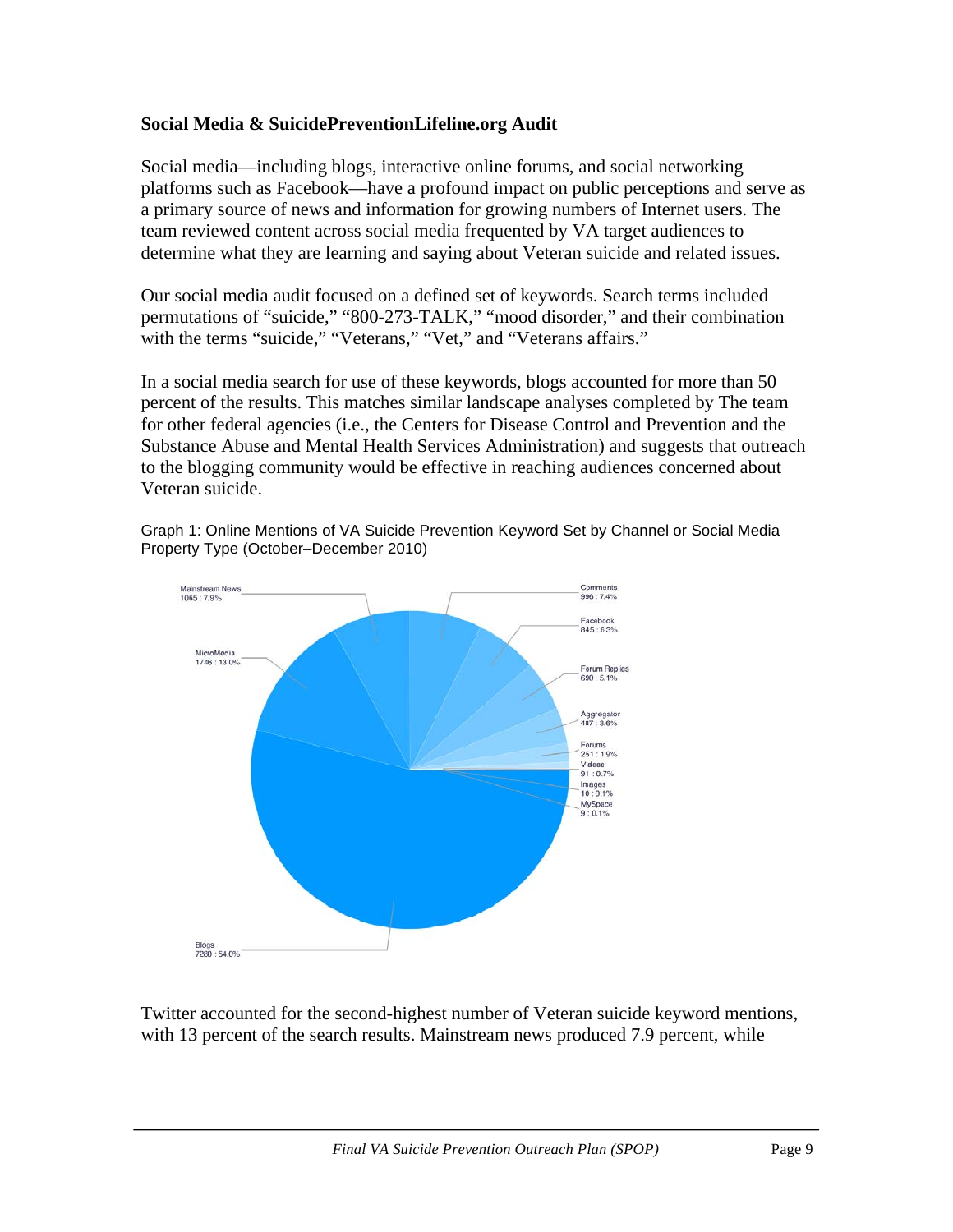Facebook produced 6.3 percent. MySpace produced the smallest number of keyword search results, returning just nine mentions.

To gauge the increase in online conversations on Veteran suicide since the Veterans Suicide Prevention Hotline launched in July 2007, we looked at a very narrow but highly relevant data set: the total number of blog posts that contained the words "Veteran" and "suicide" from July 2007 to September 2010. A Google blog search for this keyword combination produced 16,399 results, with monthly activity steadily increasing from less than 200 posts to just below 800 posts.



Graph 2: Blog Posts by Month

Clearly the online conversation about Veteran suicide is happening and its volume has increased significantly in the last year. It is critical for VA to enter that conversation flow with responsible, accurate messaging and to leverage blog activity to build awareness of resources available to help Veterans in crisis and their families.

#### *SuicidePreventionLifeline.org*

Our review of recent traffic to the Veterans section of www.suicidepreventionlifeline.org (http://www.suicidepreventionlifeline.org/Veterans/Default.aspx) revealed a steady increase since it launched in May 2008, reaching just under 6,000 monthly visits in November 2010.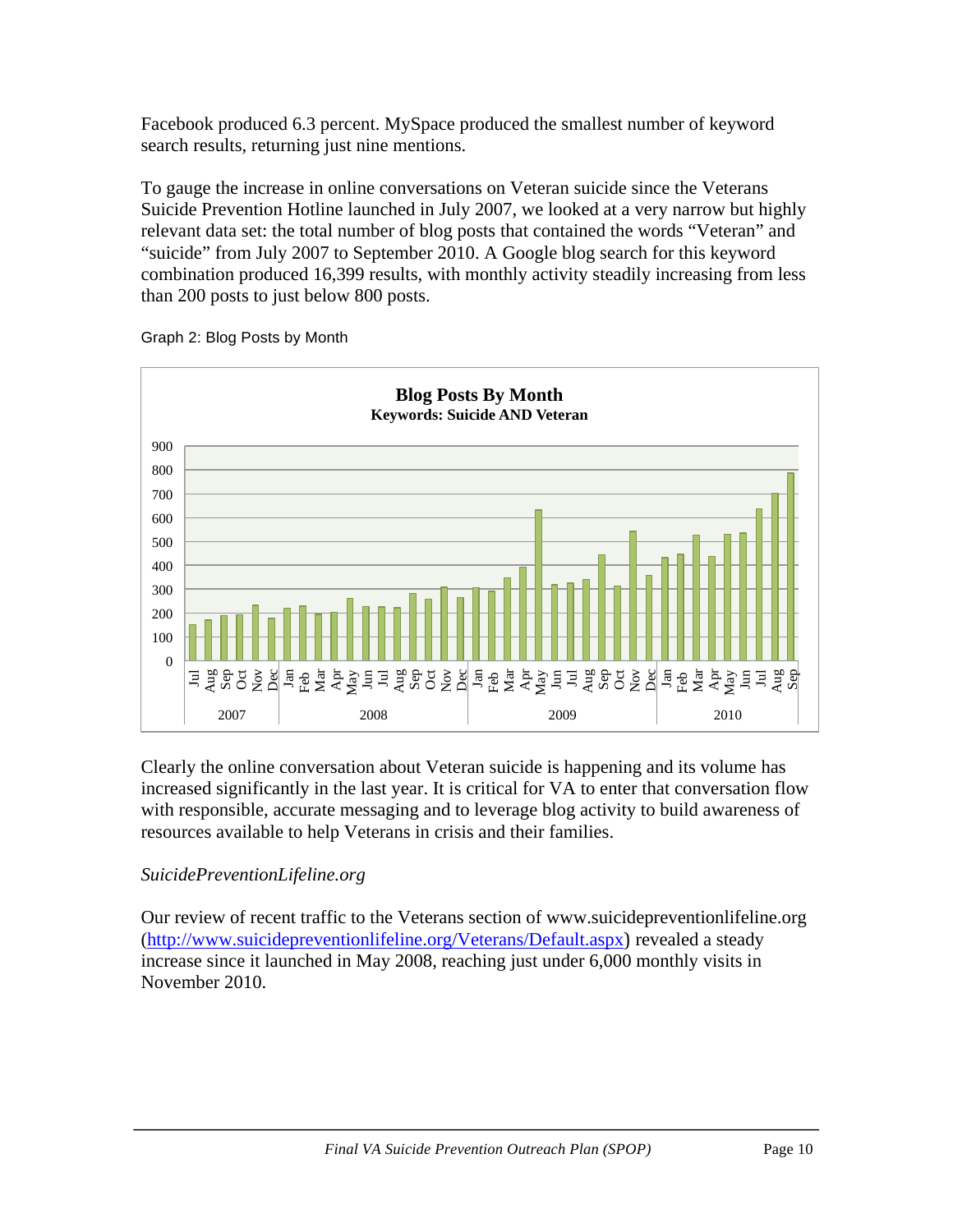

Graph 3: Visitors by Month - Veterans Section of www.suicidepreventionlifeline.org

However, the source of non-search referral traffic is overwhelmingly a product of referrals from other VA websites, which represent eight of the top nine referring URLs.



Graph 4: Top Referring Sites – Veterans Section of www.suicidepreventionlifeline.org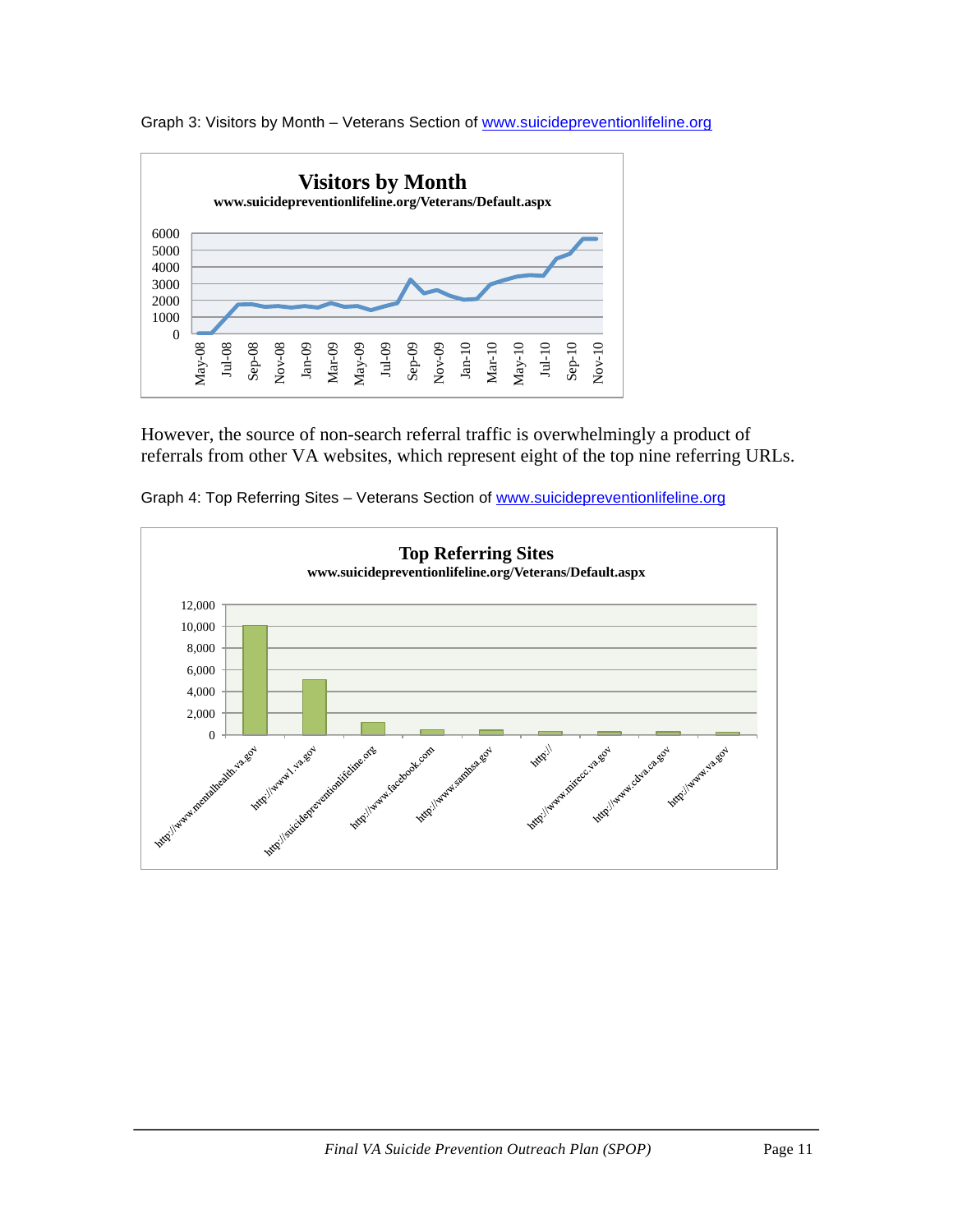

Graph 5: Top Referring URLs – Veterans Section of www.suicidepreventionlifeline.org

These data differ from data detailing the top referring sites to the main SuicidePreventionLifeline.org website, which are dominated by consumer or social media websites (e.g., Facebook, MySpace, and Help.com). This suggests there is limited awareness of the Veterans section of the website among the general public; the website has limited outreach to, or presence within, social media networks; and there is limited original content on the website site to generate direct search engine traffic.

#### **Interviews with Subject Matter Experts**

The team conducted interviews with recognized authorities on suicide prevention as well as key intermediaries who deal with Veterans every day. These experts provided information on evidence-based public awareness and suicide prevention efforts as well as insights about which messages and tactics have been—or could be—most effective in reaching and mobilizing VA's target audiences.

- **Jan Kemp, RN, PhD, National Mental Health Program Director for Suicide** Prevention. Dr. Kemp provided our team with information about the Veterans Suicide Prevention Hotline operations and VA's suicide prevention resources, programs, statistics, and data. She also shared her knowledge of key Veteran and at-risk Veteran audiences.
- **Robert Bossarte, PhD, Chief for Epidemiology and Health Services Research, VA** Medical Center at Canandaigua (Suicide Prevention). Dr. Bossarte shared updates on Canandaigua Center for Excellence activities, including new studies on Veteran suicide prevention. He alerted us to challenges in measuring the effectiveness of suicide prevention efforts, and also provided information on at-risk populations and demographics.
- **David Litts, PhD,** Director of Science and Policy, National Suicide Prevention Resource Center. Dr. Litts advised us on best practices in suicide-related messaging,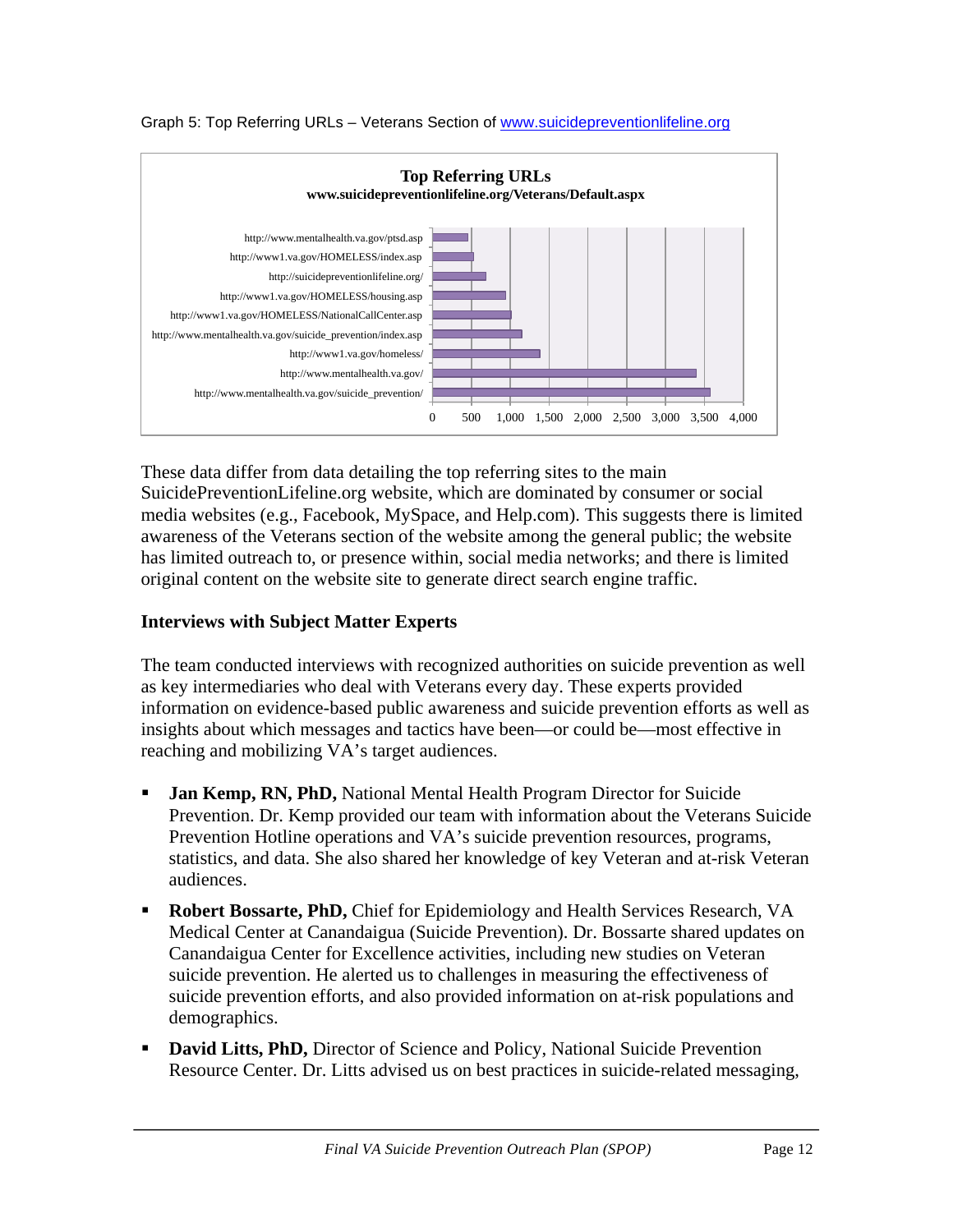key suicide-related research and data, and active-duty and Veteran-specific insights based on his extensive participation in the DoD Task Force on the Prevention of Suicide by Members of the Armed Forces.

- **Don Meichenbaum, PhD,** founder of Cognitive Behavioral Modification, Institute for the Advancement of Human Behavior. Dr. Meichenbaum advised us on best practices in suicide prevention strategies, including efforts to reduce stigma. He also provided insight into effective suicide prevention messaging and the recent outreach and communications efforts of the National Guard.
- **Chris Gandin Le, CEO** of Emotion Technology. Mr. Gandin Le was the resource and information manager for the National Suicide Prevention Lifeline and is developing new protocols and media guidelines for the American Foundation for Suicide Prevention. He advised us on leveraging social media to promote and support mental health awareness.
- **Adam Clampitt**, Principal, The District Communications Group. Mr. Clampitt is a Veteran of Operation Enduring Freedom and a Navy Reserve Officer who directed all long-range strategic communications planning for the NATO International Security Assistance Force in Afghanistan and developed the U.S. military's social networking initiative while there. He advised us on best practices in social media outreach to military and Veteran populations.
- **Chick Ciccolella**, President, CSC Group, former Executive Vice President for Economic Empowerment for the Wounded Warrior Project, and former Assistant Secretary for the Veterans Employment and Training Service at the U.S. Department of Labor. Mr. Ciccolella has deep experience working with Veterans service organizations to assist wounded and injured Veterans transition into the civilian world, and spearheaded expansion of the Transition Assistance Program, REALifelines Program, and Reintegration Program Grants. He contributed to our initial outreach to VSOs and other Veteran support organizations.

#### **Interviews with Suicide Prevention Coordinators**

The team interviewed 47 VA suicide prevention coordinators in 31 states—representing demographically diverse regions and both urban and rural communities—to gain a specific and thorough understanding of the SPCs' opinions of VA's Suicide Prevention Program. We identified best practices in community outreach, key program strengths and challenges, views on effective and ineffective promotional items and collateral, and needs for additional tools and resources.

#### **Interviews with Veterans Service Organizations**

The team developed an initial database of more than 35 VSOs and performed an audit of publicly available information on their suicide prevention and related programs and initiatives. To inform our recommendations, we met with a number of the larger VSOs to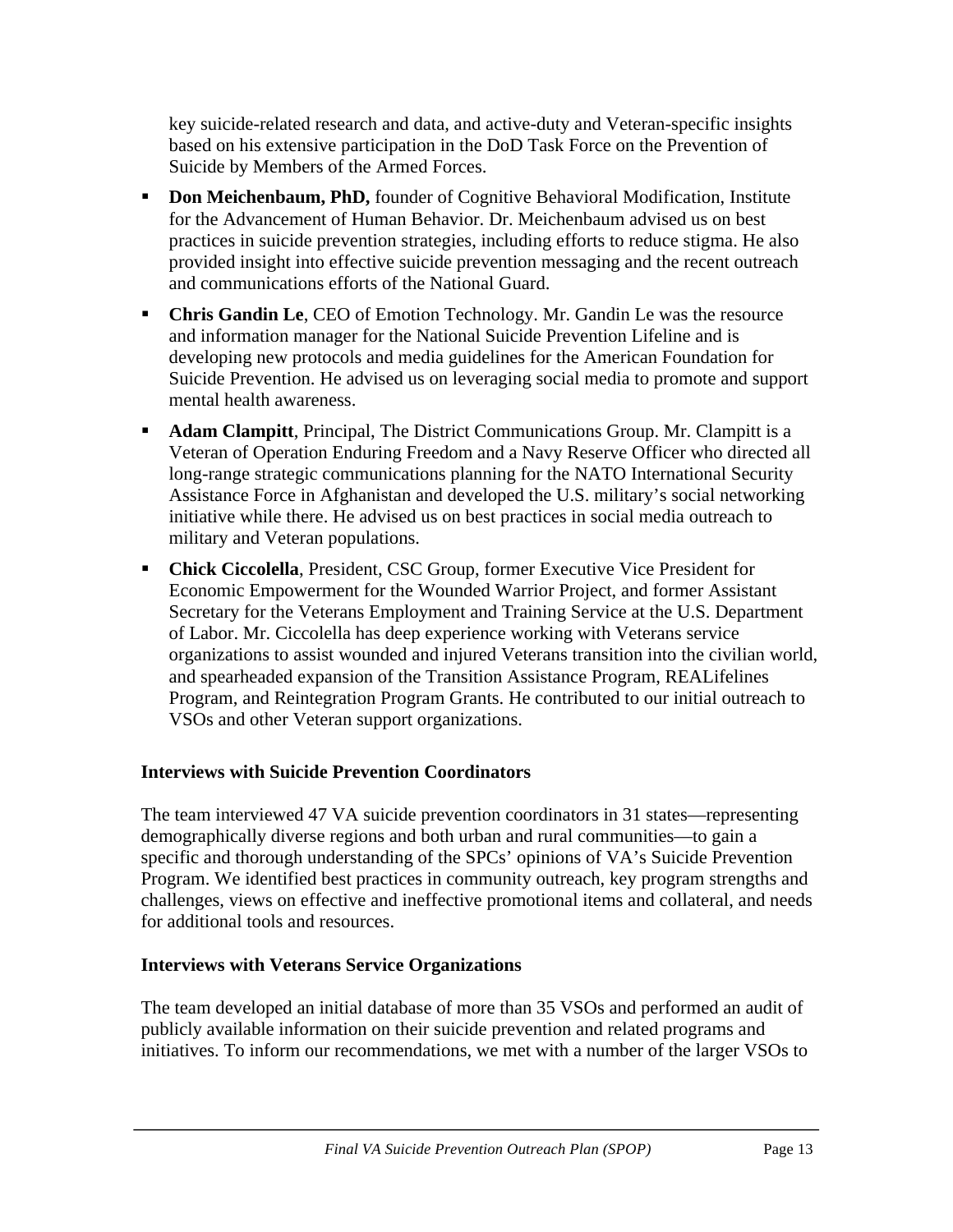establish a working relationship; better understand each group's membership, mission, size and reach; and explore partnering and outreach opportunities.

## **Interviews with Community-Based Organization Leaders**

The team developed a extensive database of CBOs and performed an audit of publicly available information on their suicide prevention and related programs and initiatives. To inform our recommendations, we held meetings and conference calls with a number of the CBOs to establish a working relationship; better understand each group's membership, mission, size, and reach; and explore partnering and outreach opportunities.

## **Interviews with VA Public Affairs Officers**

To better understand how The team can assist VA PAOs, we spoke to a group of about 20 PAOs across the nation to learn about their tools and tactics for increasing community awareness about VA suicide prevention efforts and channels to reach Veterans and their families, and to solicit suggestions for how to ensure the success of our campaign.

## **Initial Focus Group**

On November 22, 2010, The team conducted an initial focus group with OEF/OIF and Vietnam-era Veterans to gain insight into the culture and attitudes surrounding mental health issues and help-seeking behavior. We also received feedback on two creative concepts for PSAs.

Participants acknowledged the stigma associated with talking about mental health issues, expressing fears about being viewed as "crazy," "a monster," or in some way negatively different from others if they or others talked about mental health. They suggested that messages supporting help-seeing behavior from a credible source, such as a Veteran who has experience with mental health issues or a VSO, might encourage Veterans to seek treatment. Other suggestions included highlighting the benefit of treatment through success stories and free workshops. Participants expressed negative perceptions of VA mental health services, saying these services lack expertise in treating mental health issues, transparency, availability, and care and effort.

Participants responded well to themes that touch on military brotherhood and equate treating mental injuries with treating physical illness. They also commented on the believability of our PSA concepts, specifically concerning dialogue, characters, and accurate representation of military/Veteran culture.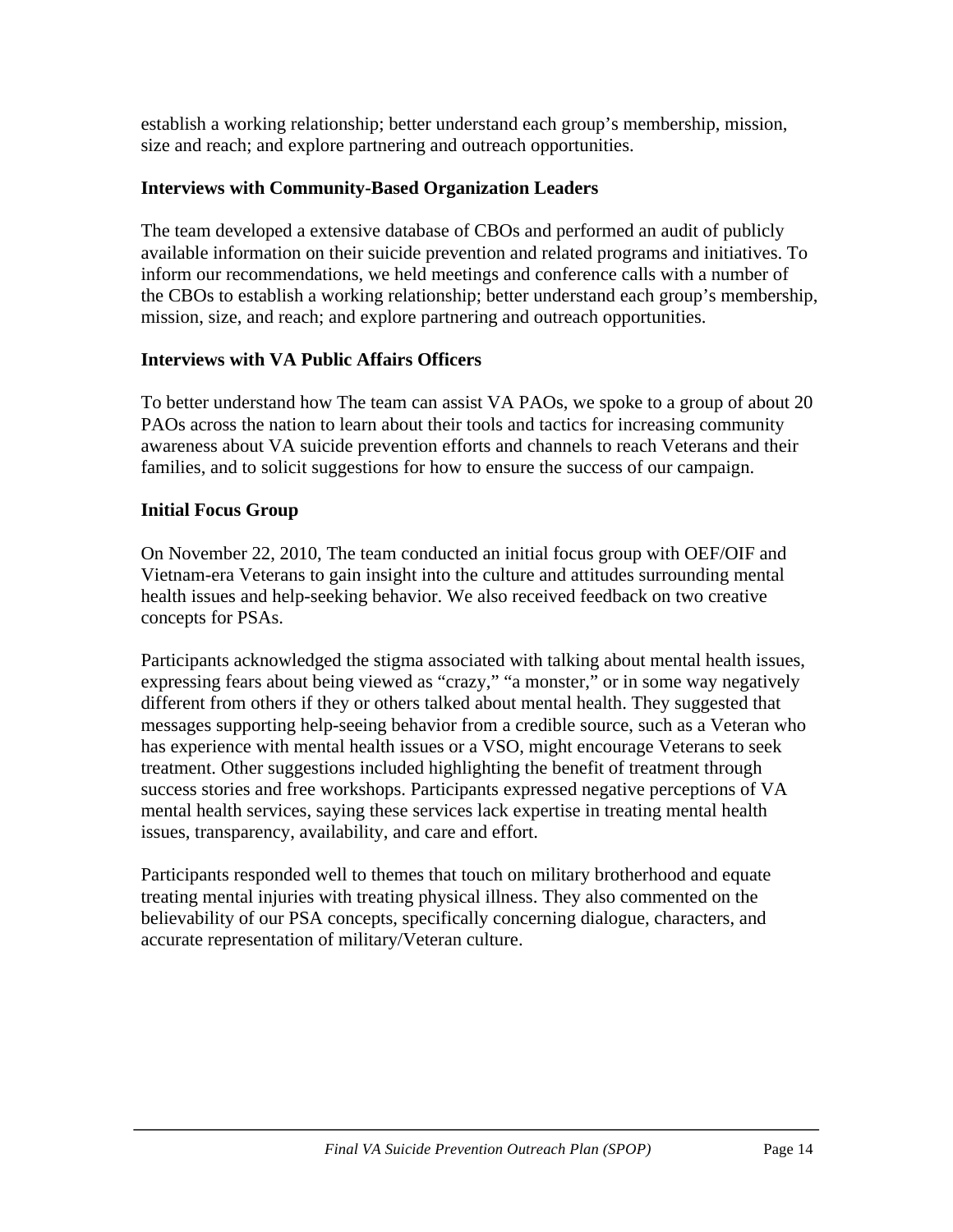#### **2.2 Analysis of Veteran Population**

According to the National Center for Veterans Analysis and Statistics, as of November 2010 there were an estimated 22.7 million Veterans in the United States.

#### **VA Access**

The vast majority of Veterans that the suicide prevention campaign aims to reach are not in the VA Health Care System: An estimated one-third of Veterans (36 percent or 8.1 million) are enrolled in the system and only one-quarter (25 percent or 5.7 million) received treatment during FY 2009.<sup>1</sup> However, some estimates suggest as many as 48 percent of OIF/OEF Veterans have received some form of VA healthcare.<sup>2</sup>

#### **Demographics**

The demographic breakdown of the Veteran population can help inform the campaign's efforts to identify and reach the largest Veteran population segments and to define substantial subpopulations, such as women and Veterans of specific periods of service or conflicts, such as younger Veterans of OEF/OIF. This information will help the campaign tailor outreach, messaging, and imagery to those audiences.

For example, 92 percent of all Veterans are men, and 79 percent of them self-identify as white non-Hispanic. However, as illustrated in Table 1 below, the demographics of Veterans who served in different eras vary. Compared to the Vietnam-era Veteran population, the Veteran population that recently served during OEF/OIF is considerably more diverse.

|       | All               | <b>Vietnam</b>   | OEF/             |
|-------|-------------------|------------------|------------------|
|       | Vets <sup>3</sup> | Era <sup>4</sup> | OIF <sup>5</sup> |
| Men   | 92%               | 97%              | 89%              |
| Women | 8%                | 3%               | 11%              |
| White | 79%               | 83%              | 66%              |
| Black | 11%               | 9%               | 16%              |

Table 1: Demographic Profile of Veterans (All Veterans, Vietnam, and OEF/OIF)

plowshares.org/files/general\_media/CtoC%2012.2010%20FINAL.pdf

 <sup>1</sup> National Center for Veterans Analysis and Statistics (NCVAS), *Quick Facts: VA Stats At A Glance,* November 2010. (pdf)

<sup>&</sup>lt;sup>2</sup> Swords to Plowshares, "Combat to Community: Facts and Figures of Post 9/11 Veterans and Their Families," December 2010. http://www.swords-to-

<sup>&</sup>lt;sup>3</sup> VetPop2007, Table 2L: Veterans By State, Period, Age Group, Gender, 2000-2036 and Table 5L: Veterans By Race/Ethnicity, Gender, Period, Age, 2000-2036, both as of 9/30/10

<sup>4</sup> VetPop2007, Table 2L: Veterans By State, Period, Age Group, Gender, 2000-2036 and Table 5L: Veterans By Race/Ethnicity, Gender, Period, Age, 2000-2036, both as of 9/30/10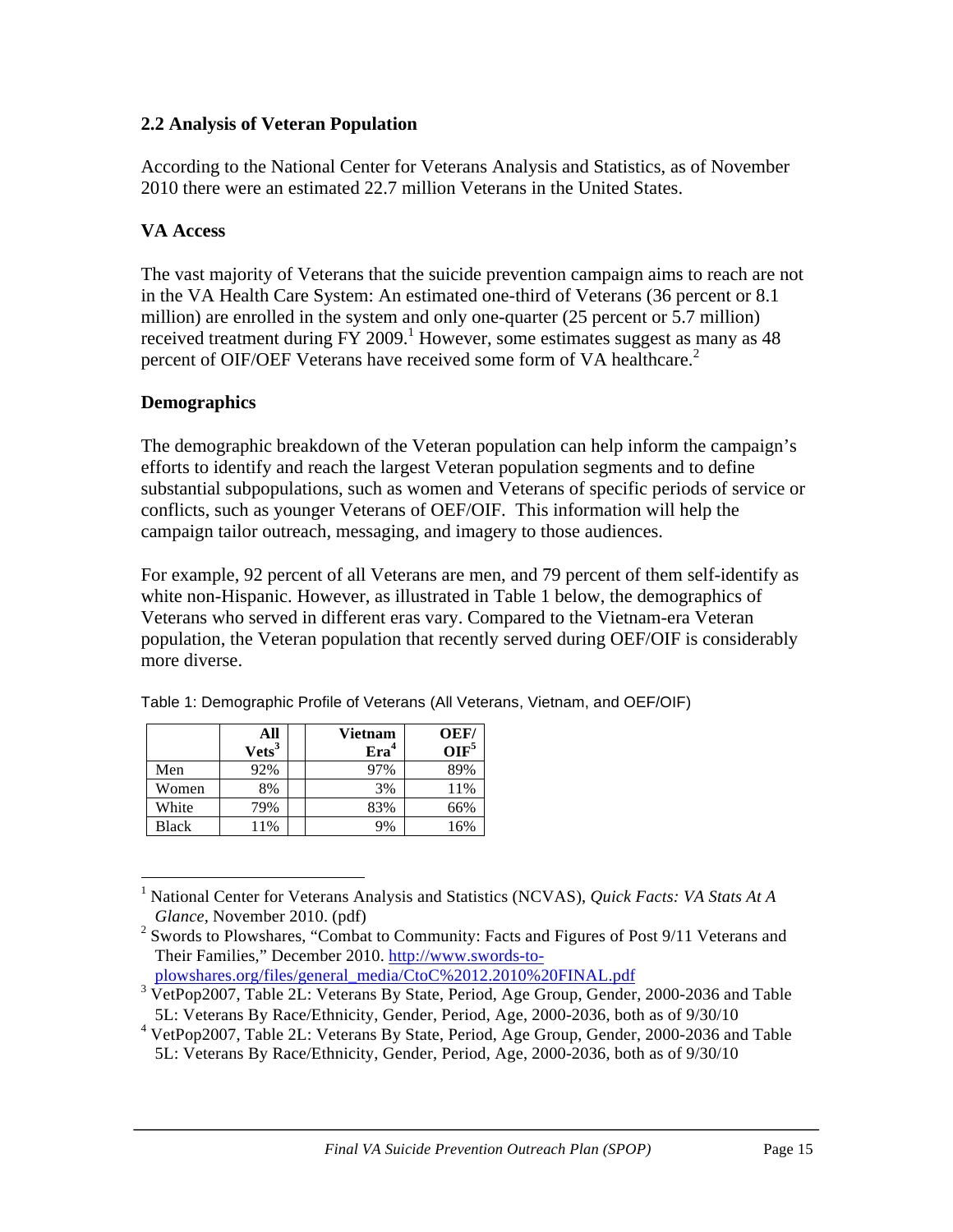| т т•<br>enanic | 6%    | 5%<br>◡ |       |
|----------------|-------|---------|-------|
| ٦tì<br>10r     | $1\%$ | 3%<br>◡ | $Q_0$ |

On average, the Veteran population is rapidly reaching retirement age, with 55.0 percent of all Veterans aged 60 or older and 72.5 percent aged 50 or older. However, again this demographic varies between Veterans of different eras. More than two-thirds (67.6 percent) of Vietnam-era Veterans are aged 60–69 and 89.9 percent are aged 50–69.

Table 2: Veterans by Age (VetPop 2007 estimates as of 9/30/10) **<sup>6</sup>**

| Age           | <b>All Vets</b><br>Vietnam Era |       |      |       |
|---------------|--------------------------------|-------|------|-------|
| $18-29$ years | 1.1M                           | 4.8%  |      |       |
| 30-39 years   | 1.9M                           | 8.4%  |      |       |
| $40-49$ years | 3.2M                           | 14.4% |      |       |
| 50-59 years   | 4.0M                           | 17.3% | 1.6M | 21.3% |
| $60-69$ years | 5.8M                           | 25.6% | 5.1M | 67.6% |
| $70+$ years   | 6.7M                           | 29.6% | 0.8M | 11.1% |
| <b>Total</b>  | 22.7M                          |       | 7.5M |       |

While we have not identified directly comparable age data for OEF/OIF Veterans, information on the demographic profile of active OEF/OIF military personnel provides a rough proxy for the profile of OEF/OIF Veterans. Not surprisingly, this data shows more than two-thirds (67.6 percent) of enlisted servicemembers and 28.4 percent of officers are aged 18–29. Ninety percent of all active OEF/OIF military personnel, and 70 percent of all officers, are 18–39 years old. Compared to active-duty DoD personnel, active Reserve personnel in both the officer and enlisted segments are slightly older.

Table 3: Age of Active-Component Military Personnel Serving in OEF and OIF in 2009 (as proxy for OEF/OIF Veterans)<sup>7</sup>

|               | 2009 Active Duty DoD |                 |                | <b>2009 Active Reserve</b> | <b>Total</b>   |                 |  |
|---------------|----------------------|-----------------|----------------|----------------------------|----------------|-----------------|--|
| Age           | <b>Officer</b>       | <b>Enlisted</b> | <b>Officer</b> | <b>Enlisted</b>            | <b>Officer</b> | <b>Enlisted</b> |  |
| $18-29$ years | 33.8%                | 74.0%           | 10.0%          | 51.1%                      | 28.4%          | 67.6%           |  |
| $30-39$ years | 42.8%                | 20.4%           | 39.7%          | 26.7%                      | 42.1%          | 22.2%           |  |
| $40-49$ years | 20.7%                | 5.4%            | 37.9%          | 17.2%                      | 24.6%          | 8.7%            |  |
| $50+$ years   | 2.7%                 | 0.2%            | 12.4%          | 5.0%                       | 4.9%           | 51.5%           |  |
| <b>Total</b>  | 263,000              | 1,195,000       | 77,000         | 463,000                    | 340,000        | 1,658,000       |  |

#### **Period of Service**

<sup>&</sup>lt;u> 1989 - Andrea San Andrew Maria (h. 1989).</u><br>1900 - Andrew Maria (h. 1980). <sup>5</sup> The National Academies, *Returning Home from Iraq and Afghanistan: Preliminary Assessment of Readjustment Needs of Veterans, Service Members, and Their Families*, pages 19–20, 2010.

<sup>6</sup> VetPop2007, Table 2L: Veterans By State, Period, Age Group, Gender, 2000-2036, as of 9/30/10

<sup>7</sup> The National Academies, *Returning Home from Iraq and Afghanistan: Preliminary Assessment of Readjustment Needs of Veterans, Service Members, and Their Families*, pages 19-20, 2010.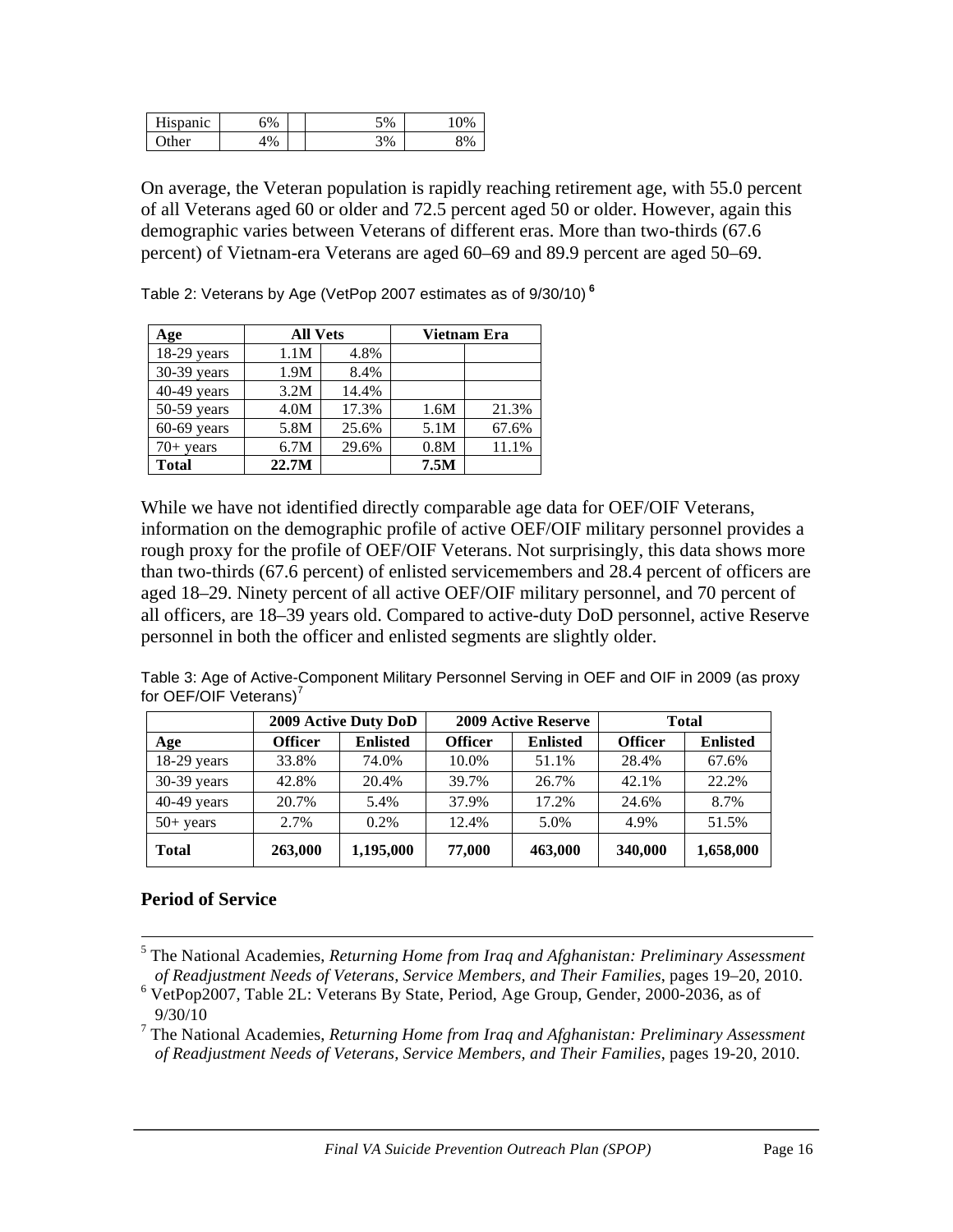It may be useful for campaign messaging to draw on the shared history or experiences of target audiences based on their periods of service. About 75 percent of Veterans (16.9 million) served during wartime at some point in their military careers. The largest segment, representing one-third of all Veterans (7.5 million), served during the Vietnam era, while another one-quarter (5.7 million) served during the Gulf War.

Table 4: Veterans by Period of Service (VetPop 2007 estimates as of 9/30/10) **<sup>8</sup>**

| <b>Conflict</b>   | <b>Veterans</b> |
|-------------------|-----------------|
| Peacetime         | 5.8M            |
| Wartime           | 16.9M           |
| <b>Total Vets</b> | 22.7M           |
|                   |                 |
| Gulf War          | 5.7M            |
| Vietnam Era       | 7.5M            |
| Korean Conflict   | 2.5M            |
| WWII              | 2.0M            |

 

More than 2 million members of the armed services have been deployed since September 2001, and there are an estimated 1.2 million Veterans of this period currently separated from active duty and eligible for VA services.<sup>9</sup>

#### **Marital Status**

The suicide prevention campaign will focus heavily on Veterans' family members particularly spouses, who play a key role in detecting suicidal thoughts and behaviors and accessing support and services. According to the draft 2010 National Survey of Veterans, 70 percent of Veterans are married.

Table 5: Veteran Marital Status (National Survey of Veterans)**<sup>10</sup>**

|                          | All         | <b>Veterans Currently Serving in</b> |
|--------------------------|-------------|--------------------------------------|
|                          | <b>Vets</b> | <b>NG/Reserve</b>                    |
| <b>Currently Married</b> | 69.7%       | 61.3%                                |
| Divorced                 | 13.3%       | 10.6%                                |
| Separated                | 1.47%       | 1.6%                                 |
| Have One or More         | 30.8%       | 56.9%                                |
| Dependent Children       |             |                                      |

<sup>8</sup> VetPop2007, Table 2L: Veterans By State, Period, Age Group, Gender, 2000-2036, as of 9/30/10

plowshares.org/files/general\_media/CtoC%2012.2010%20FINAL.pdf

<sup>&</sup>lt;sup>9</sup> Swords to Plowshares, "Combat to Community: Facts and Figures of Post 9/11 Veterans and Their Families," December 2010. http://www.swords-to-

<sup>10</sup> Westat, *National Survey of Veterans – Draft Report*, pg. 57, July 26, 2010.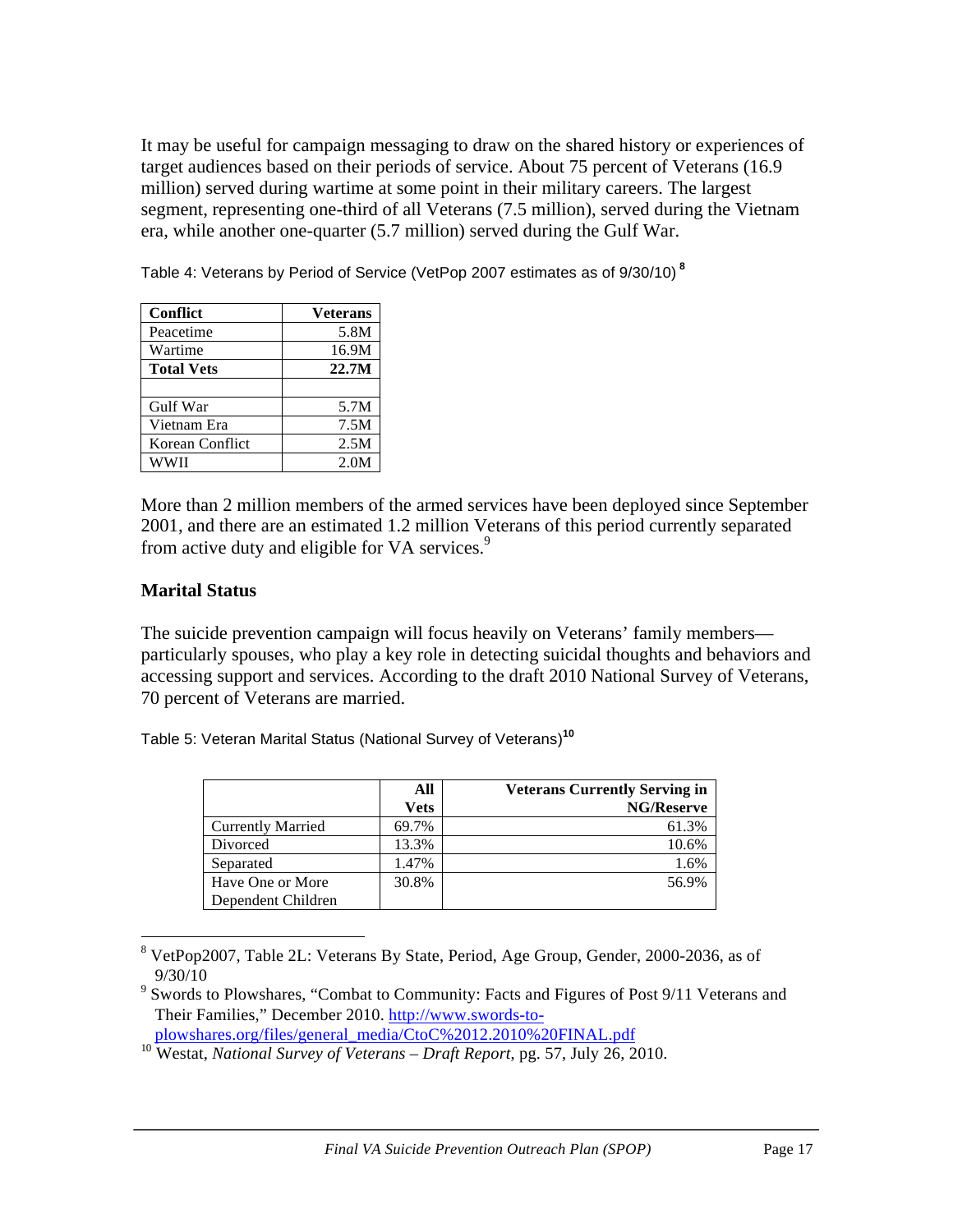Data regarding the marital status of recent active component military servicemembers (as a proxy for OEF/OIF Veterans) suggests that a smaller percentage of younger Veterans are married (55 percent), but a higher percentage (43 percent) have dependent children.<sup>11</sup>

About 15 percent of Veterans are divorced (13.3 percent) or separated (1.7 percent). The campaign will recognize that the divorce/no longer married category is a significant risk factor for suicide. Therefore, our outreach will need to target a much broader Veteran "family" support structure that includes parents, children, friends, and fellow Veterans.

#### **Geographic Distribution**

The campaign can achieve efficiencies and economies by targeting states or markets with the highest numbers and per capita concentrations of Veterans. As the campaign determines priorities for outreach to media, dissemination of public service announcements, placement of advertising, and development of partnerships with state agencies, Veterans service organizations, and community-based organizations, it will be valuable to factor in the prevalence of Veterans in the populations these communications channels can reach.

In fact, nearly 53 percent of all Veterans live in 11 states. Predictably, these are also highly populated states such as California, Texas, Florida, Pennsylvania, New York, Ohio, Virginia, Illinois, Georgia, North Carolina, and Michigan.<sup>12</sup>

However, when viewed from a Veteran per capita population perspective, the highest concentrations of Veterans in lesser populated states such as Alaska, Wyoming, Montana, Maine, Nevada, New Hampshire, Idaho, Oklahoma and South Dakota. The only state in both the top 10 for aggregate number of Veterans and per capita concentration of Veterans was Virginia (#7 overall, #2 per capita). Washington ranked  $12<sup>th</sup>$  in overall Veteran population and  $7<sup>th</sup>$  in Veteran per capital population.<sup>13</sup>

We also noted that statewide suicide rates we typically highest in more rural, less densely populated states. The top ten states in terms of statewide suicide rates in 2004 were Alaska (23.6), Montana (18.9), Nevada (18.9), New Mexico (18.7), Wyoming (17.4), Colorado (17.3), Idaho (16.9), West Virginia (15.7), Utah (15.6), and Oregon (15.5).<sup>14</sup>

 <sup>11</sup> The National Academies, *Returning Home from Iraq and Afghanistan: Preliminary Assessment of Readjustment Needs of Veterans, Service Members, and Their Families*, pages 19-20, 2010.

<sup>12</sup> VetPop 2007 & US Census Bureau (www.census.gov/compendia/statab/cats/population.html)

<sup>13</sup> VetPop 2007 & US Census Bureau (www.census.gov/compendia/statab/cats/population.html) <sup>14</sup> Suicide.org (www.suicide.org/suicide-statistics.html#2004)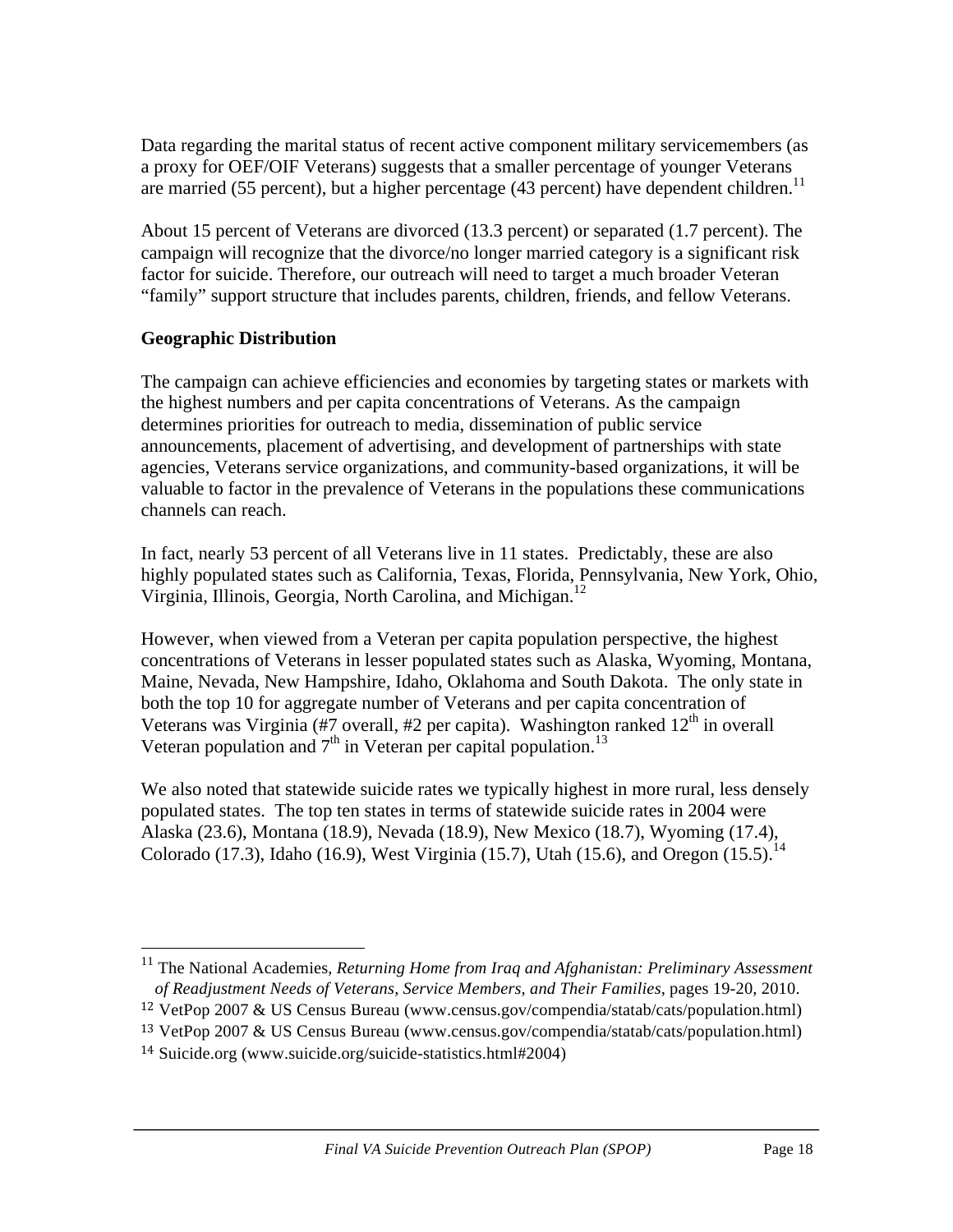#### **Online Habits**

The Internet is a very popular communication channel that should figure prominently in suicide prevention communications and outreach. According to the draft 2010 National Survey of Veterans, more than 70 percent of Veterans use the Internet; 68 percent use it daily. More than 70 percent of Veterans use email, and nearly 60 percent surveyed said they would like to receive information from VA online. These percentages are even more compelling for younger Veterans, with 99 percent of Veterans aged 18–30 using the Internet and 78 percent accessing it every day. Three-quarters of younger Vets said they would like to receive VA information online.

Women Veterans are active online, with 66 percent of them online daily and 86 percent using email. Seventy percent of women Veterans want to receive VA information online.

|                                                         | All Vets | Vets<br>$18 - 30$ | Post<br>$9-11$<br>Vets | Vietnam<br>Era | Female | Black | Hispanic | Current<br>NG/ Res |
|---------------------------------------------------------|----------|-------------------|------------------------|----------------|--------|-------|----------|--------------------|
| Use Internet                                            | 72.3%    | 98.7%             | 98.2%                  | 74.8%          | 87.0%  | 74.4% | 73.1%    | 98.8%              |
| Use Internet Daily                                      | 68.4%    | 78.0%             | 79.7%                  | 66.7%          | 66.1%  | 55.6% | 73.5%    | 79.0%              |
| Use email                                               | 70.6%    |                   | 96.6%                  |                | 86.1%  | 69.7% | 69.4%    | 98.6%              |
| Would like to receive<br>VA information via<br>Internet | 59.2%    | 75.6%             | 79.0%                  | 61.7%          | 70.0%  | 69.1% | 64.1%    |                    |

Table 6: Online Habits of Veterans (2010 National Survey of Veterans)<sup>15</sup>

#### **2.3 Veteran Suicide**

Today, Veterans are more than twice as likely as non-Veterans to die from suicide.<sup>16</sup> VA estimates that there are 18 Veteran deaths from suicide per day, which translates to about 6,600 Veteran suicides per year and 29 suicides for every 100,000 Veterans. Five (or 28 percent) of the Veteran suicide-related deaths per day occur among Veterans receiving care in the VA Health Care System.

Information gathered from VA suicide prevention coordinator reporting sheds light on Veterans' risk factors, particularly when there is a history of suicide attempts and diagnosed mental illness, as well as the role of access to and familiarity with firearms in

 <sup>15</sup> Westat, *National Survey of Veterans – Draft Report*, pages 94 and 98, July 26, 2010

 $16$  Based on conversations with Veteran suicide subject matter experts, including Dr. Jan Kemp, Dr. Robert Bossarte, and Dr. David Litts. Supported by our survey of research on Veteran suicide, including *Suicide Among Male Veterans: A Prospective Population-Based Study* by Mark Kaplan, Nathalie Huguet, Bentson McFarland, and Jason Newsom, published in 2007 in the *Journal of Epidemiology and Community Health*.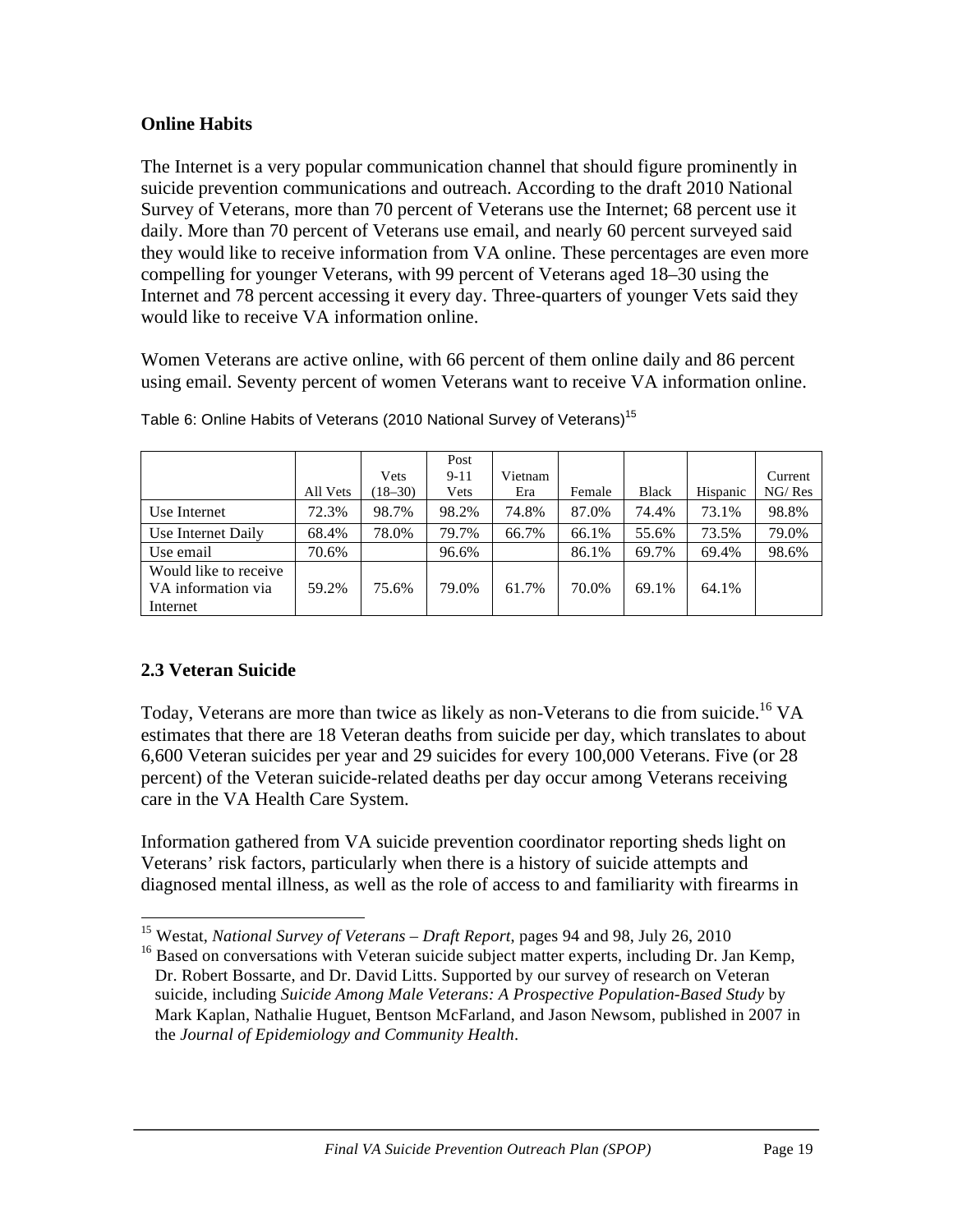Veteran deaths by suicide. Based on SPC reports of suicide attempts they know of, VA estimates there are 950 suicide attempts per month among Veterans receiving care within VA. This number excludes unreported attempts by Veterans who are in the VA Health Care System or Veterans who use Vet Centers, as well as attempts among the majority of Veterans who are outside of the VA Health Care System entirely.

Among these reported suicide attempts, VA further estimates:

- 7 percent of suicide attempts resulted in death
- <sup>11</sup> percent of those who attempted suicide in FY 2009 (and did not die as a result of this attempt) made another attempt within an average of nine months
- 33 percent of Veterans who died by suicide had a history of previous attempts
- 60 percent of suicides among users of VHA services were patients with a known diagnosis of a mental health condition
- Firearms were used at a higher rate by Veterans than by the general population

Data also suggest that younger Veterans should be a key focus of the suicide prevention campaign. In 2010, VA released data that indicated suicide rates among Veterans aged 18–29 had increased by 26 percent, from an estimated 44.99 suicides per 100,000 Veterans in 2005 to 56.77 per 100,000 in 2007.<sup>17</sup>

Suicide is a significant risk to members of the general population in this age bracket as well. In fact, suicide is the second-leading cause of death for the general population aged 25–34 (and it ranks third for ages 15–24). For white males in the general population, suicide is the second-leading cause of death from ages 15–34 and in the top four leading causes of death for ages 10–54.

Within the general population, although suicide may be a leading cause of death in younger adults, the suicide rate is highest for older individuals. Some of the highest rates are seen among elderly (age 65 and older) white men. In 2005, the rate of suicide for this group was 32.1 per 100,000, compared to 10.5 for non-white males age 65 and over and 4.0 for women age 65 and over.<sup>18</sup>

As in the general population, the suicide rate for Veterans is much higher among men than among women. Based on 2007 data from the Centers for Disease Control and Prevention, the suicide rate for women in the general population was 4.79 per 100,000, compared to 18.35 per 100,000 for men.

However, recent studies suggest women Veterans may also be at elevated risk to die by suicide, perhaps as much as three times more likely than women in the non-Veteran

 <sup>17</sup> Huffington Post, January 2011 (http://www.huffingtonpost.com/2010/01/11/suicide-rate-ofveterans- n 418780.html).

<sup>&</sup>lt;sup>18</sup> 2005 U.S. Suicide Statistics: http://www.suicide.org/suicide-statistics.html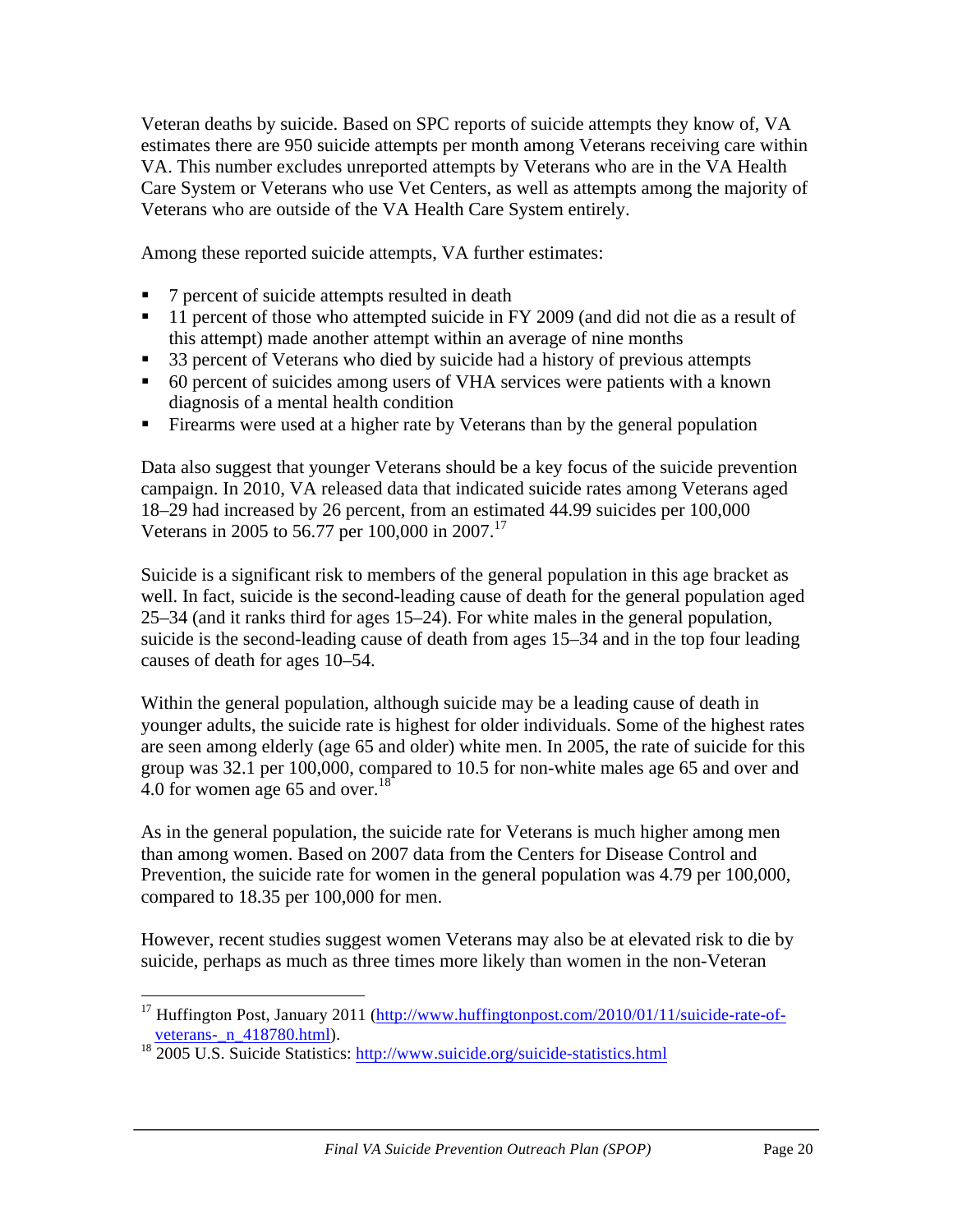population.19 This may be due to an elevated rate of risk factors among female Veterans. For example, a VA screening of 5.7 million Veterans between 2002 and 2008 found that nearly one in five (19.9 percent) female Veterans screened positive for military sexual trauma (MST).<sup>20</sup> Additional research suggests up to 60 percent of women with MST also suffer from PTSD.<sup>21</sup> Another contributing factor may be the fact that women Veterans have greater access to and familiarity with firearms than their civilian counterparts do.

#### **Department of Defense Data**

The report by the DoD Task Force on the Prevention of Suicide by Members of the Armed Forces, published in August 2010, provides valuable data on suicide rates among active-duty servicemembers in 2009 and may shed light on the potential risk profile of their recent Veteran counterparts.

Keeping in mind that the data samples, based on 309 DoD servicemember suicides in 2009, are small and the information is helpful in providing only directional insights, the results indicate higher suicide risk for several population segments that may continue following the transition of these servicemembers back into civilian life. These higher-risk segments include the following:

 **Army and Marine Corps Personnel**. Army and Marine Corps personnel had two times the incidence of death from suicide of servicemembers in the Air Force and Navy.

 <sup>19</sup> http://www.npr.org/2010/12/04/131797071/study-female-vets-especially-vulnerable-to-suicide and "Self-Inflicted Deaths Among Women With U.S. Military Service" by Bentson McFarland, Mark Kaplan, and Nathalie Huguet, *Psychiatric Services*, December 2010.

 $20$  Swords to Plowshares, pg. 19

 $21$  Swords to Plowshares, pg. 19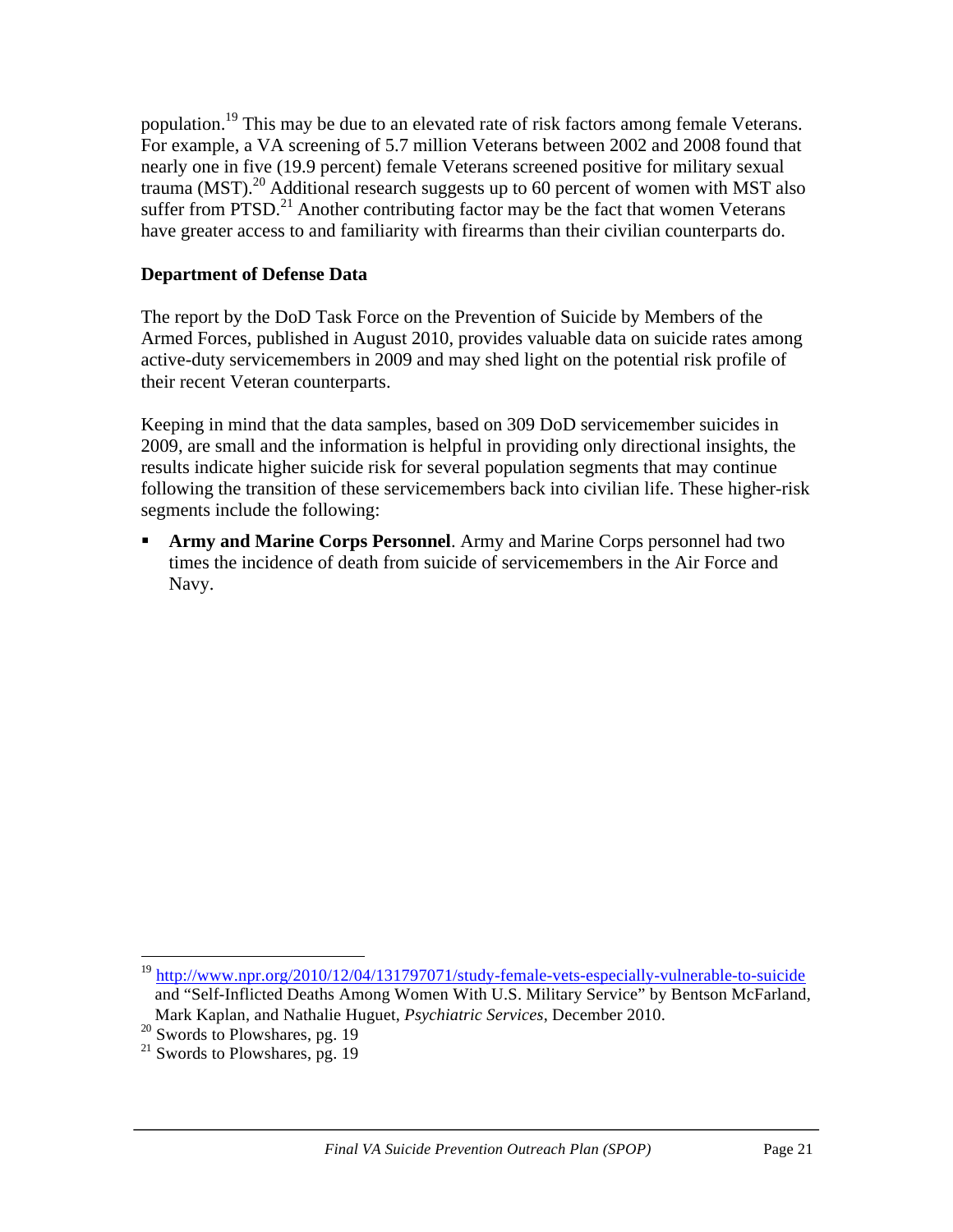

Graph 6: DoD Service Suicide Rates by Year and Branch<sup>22</sup>

 $\overline{\text{22 DoD Task Force Report}}$ , pg. 15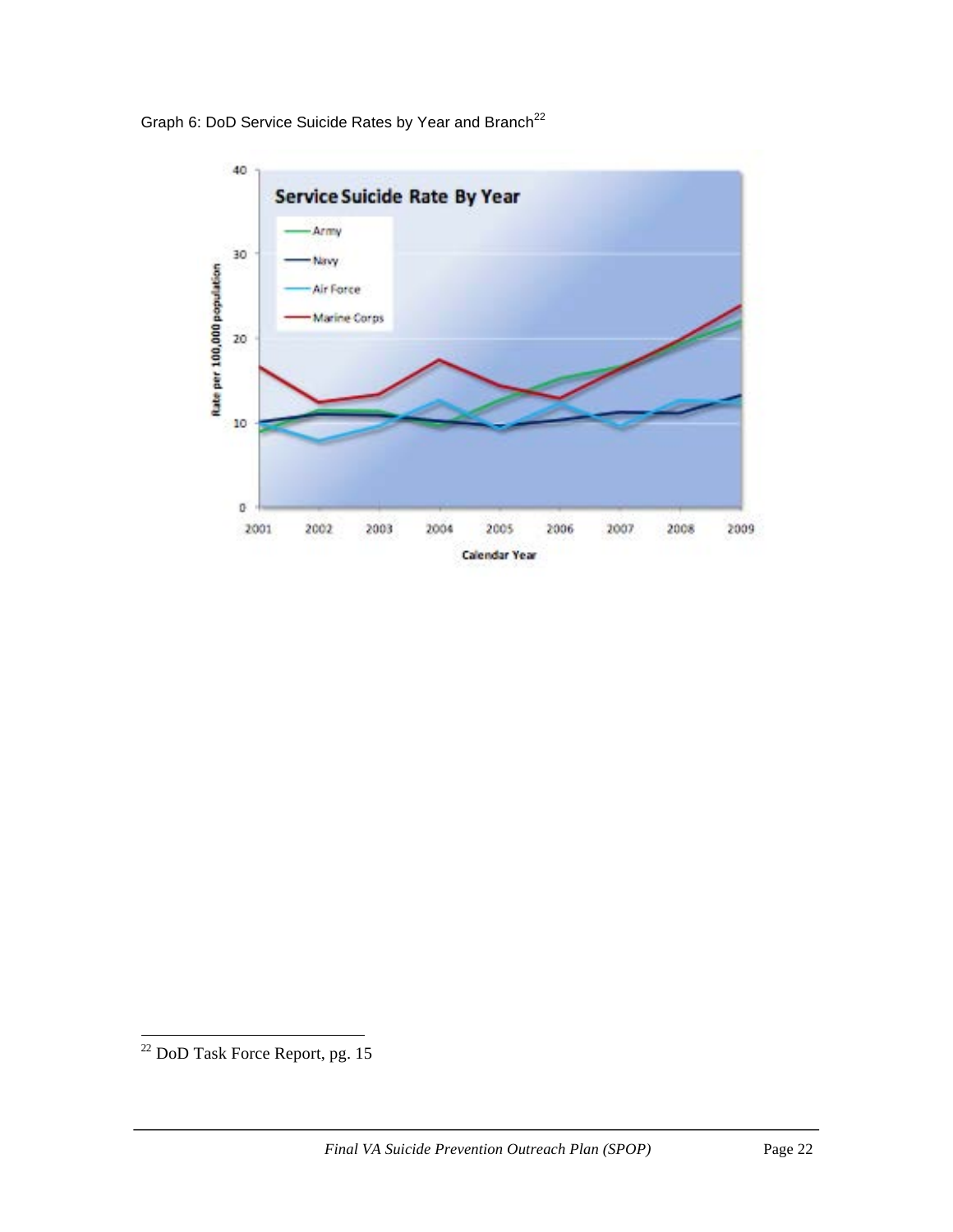



The data also point to population segments with elevated suicide rates that may warrant particular attention in the suicide prevention campaign, including:

- **Male.** The rate of 18.2 suicides per 100,000 for men was more than three times the rate for women (5.4 per 100,000).
- **White.** White servicemembers had a rate of 17.4 suicides per 100,000, compared to the overall rate of 16.3 per 100,000 and a rate of 11.9 per 100,000 for Black/African American servicemembers.
- **Enlisted**. Enlisted servicemembers E1–E4 had a rate of 20.1 suicides per 100,000 compared to a rate of 14.8 per 100,000 for higher-ranking enlisted servicemembers and 10.2 per 100,000 for officers.
- **GED or No High School Degree***.* Servicemembers with a GED or less than a high school degree had a suicide rate of 29.1 per 100,000, while the rate for high school graduates was 16.4 per 100,000 and 9.8 per 100,000 for personnel with a four-year degree.
- **Divorced**. The rate of suicide for divorced servicemembers was 27.6 per 100,000, compared to 15.9 per 100,000 for those who were married and 15.2 per 100,000 for those who were never married.

 <sup>23</sup> DoD Task Force Report, pg. <sup>41</sup>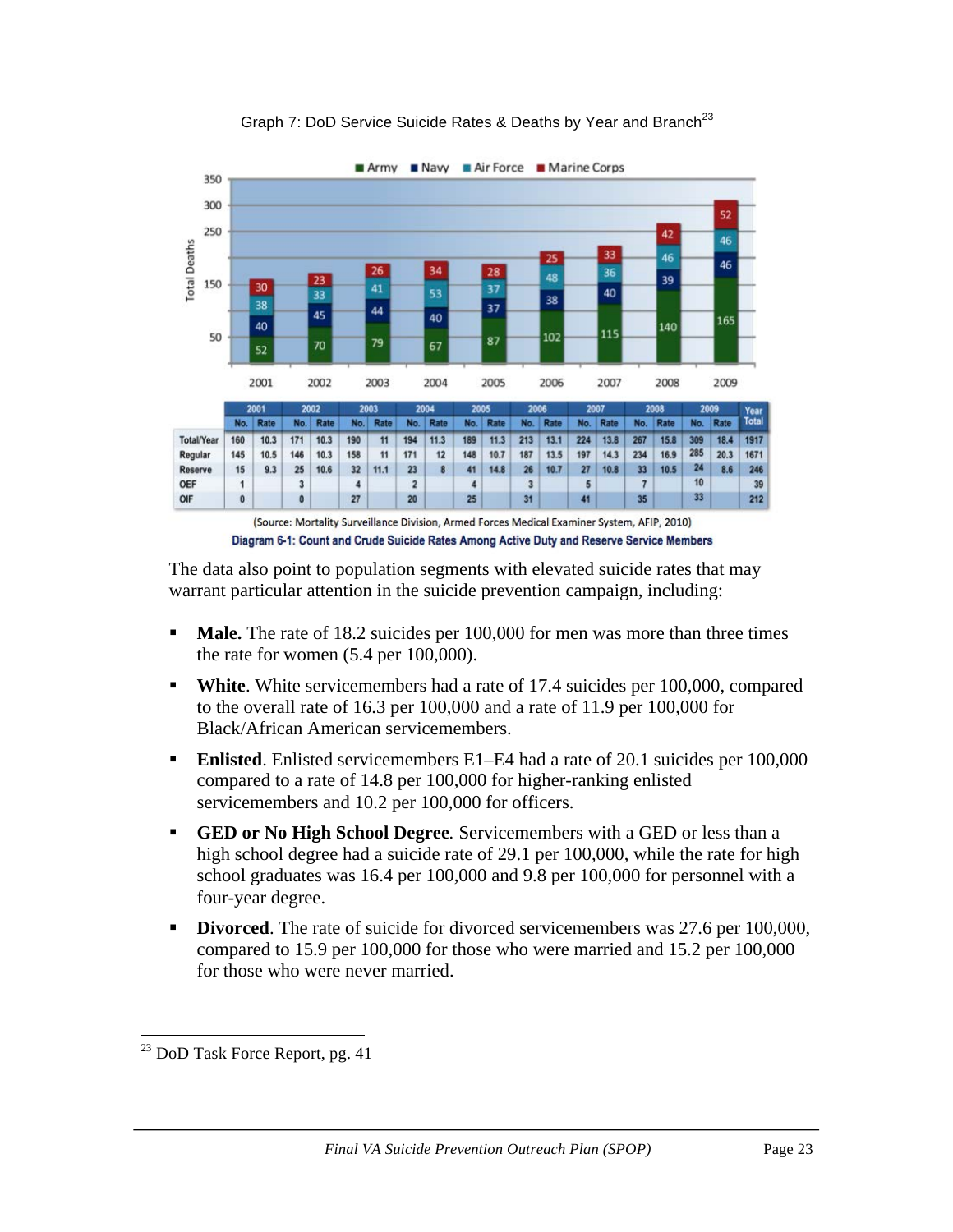

Graph 8: Demographics of Military Suicides<sup>24</sup>

**Diagram 6-2: Military Demographics** (Source: Gahm, et.al. 2009)

In addition to indicating high-risk populations, the study identified behaviors that were common among servicemembers who died from suicide:

- 70 percent of 2008 DoD suicides indicated some intent to die by suicide
- 30 percent communicated a documented intent to die by suicide
- 36 percent had a history of at least one documented mental disorder
- 49 percent had been seen in at least one DoD program or clinic within 30 days of death

 $24$  DoD Task Force Report, pg. 42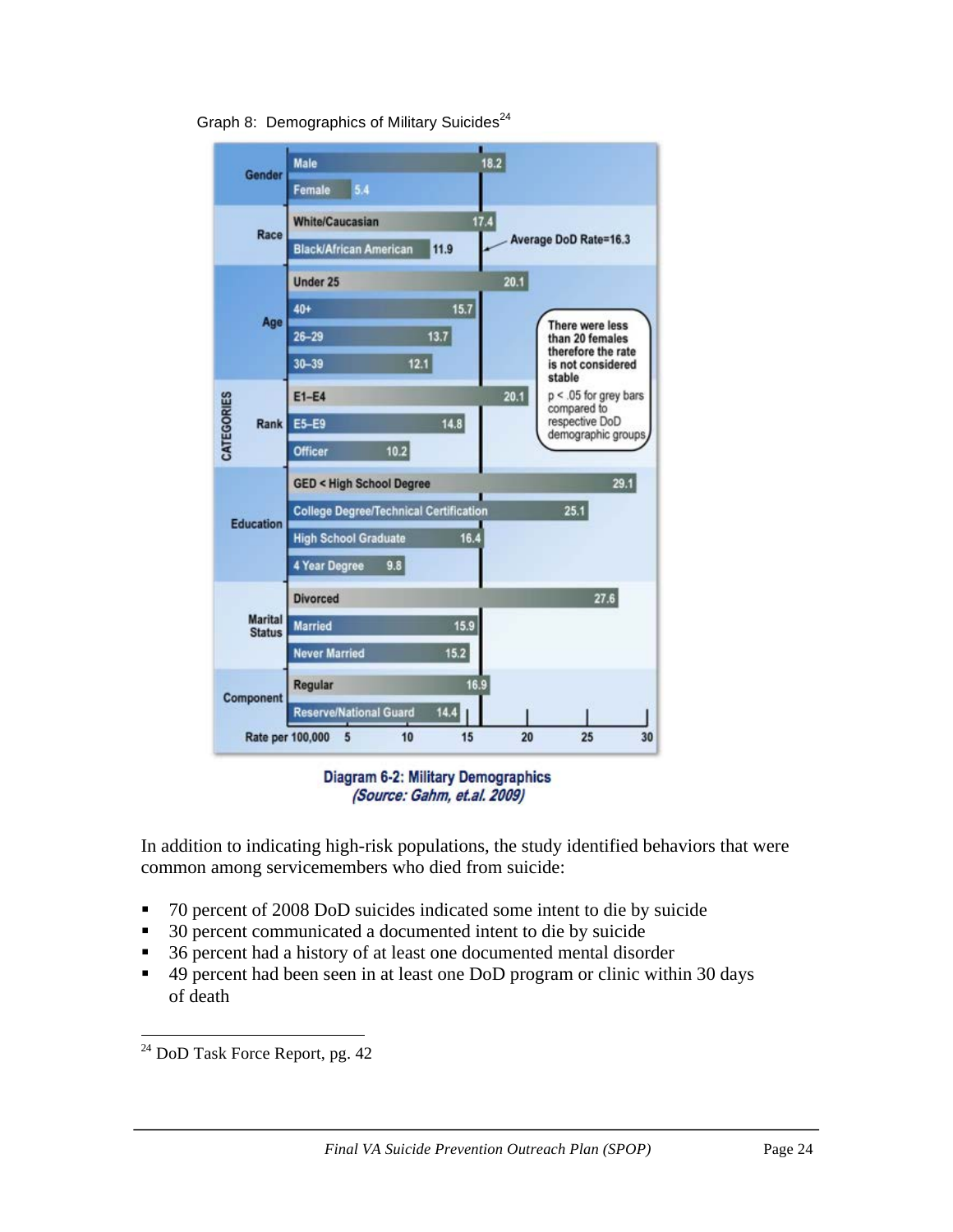These data underscore not only that there are especially vulnerable groups (for example, Veterans with mental disorders), but also the need to reach key Veteran influencers and intermediaries—people who are close enough to notice the signs that a Veteran may be in crisis—to help these Veterans readjust to civilian life after the military. This group includes family members, friends, healthcare providers (inside and outside VA), spiritual advisers, and other key influencers or service providers.

#### **2.4 Key Audiences and At-Risk Populations**

Mental illness is only one of many factors that may potentially influence suicide risk. This is true because the vast majority of persons who suffer from a mental disorder do not engage in suicidal behavior.

Although a key goal of the suicide prevention campaign must be to reach and assist atrisk Veterans, it is not possible to differentiate with certainty between those who have risk factors and the small percentage who are at imminent risk of making an attempt. Even among Veteran populations with elevated suicide rates, such as those with depression or other mental illness, the overwhelming majority of Veterans are not suicidal. The task of reaching at-risk Veterans is further complicated by the fact that most Veterans are not in the VA Health Care System and therefore do not come in regular direct contact with VA personnel and services that may be able to help them.

Therefore, the suicide prevention campaign must use risk factors and certain behaviors associated with elevated suicide rates to identify and target Veterans who may be in need of the services of the VA Suicide Prevention Program. Based on our Veteran and military suicide data analysis, published research, and anecdotal evidence, these risk factors and behaviors may include:

- Younger age based on recent increases in suicide rates among Veterans aged 18–29
- Older males (age 65 and older) based on general population suicide statistics
- Mental illness or history of mental illness
- Traumatic brain injury (TBI), post-traumatic stress disorder (PTSD), or military sexual trauma (MST)
- Chronic pain, illness, or diminished physical capacity
- Alcohol and other substance abuse
- **Previous suicide attempt**
- High levels of stress or anxiety (financial, emotional, relationship)
- Easy access to lethal means
- **Homelessness**
- Lack of social support and sense of isolation

At the same time, to a degree the campaign must reach all Veterans because anyone, even in the absence of risk factors, may experience crisis or suicidal thoughts.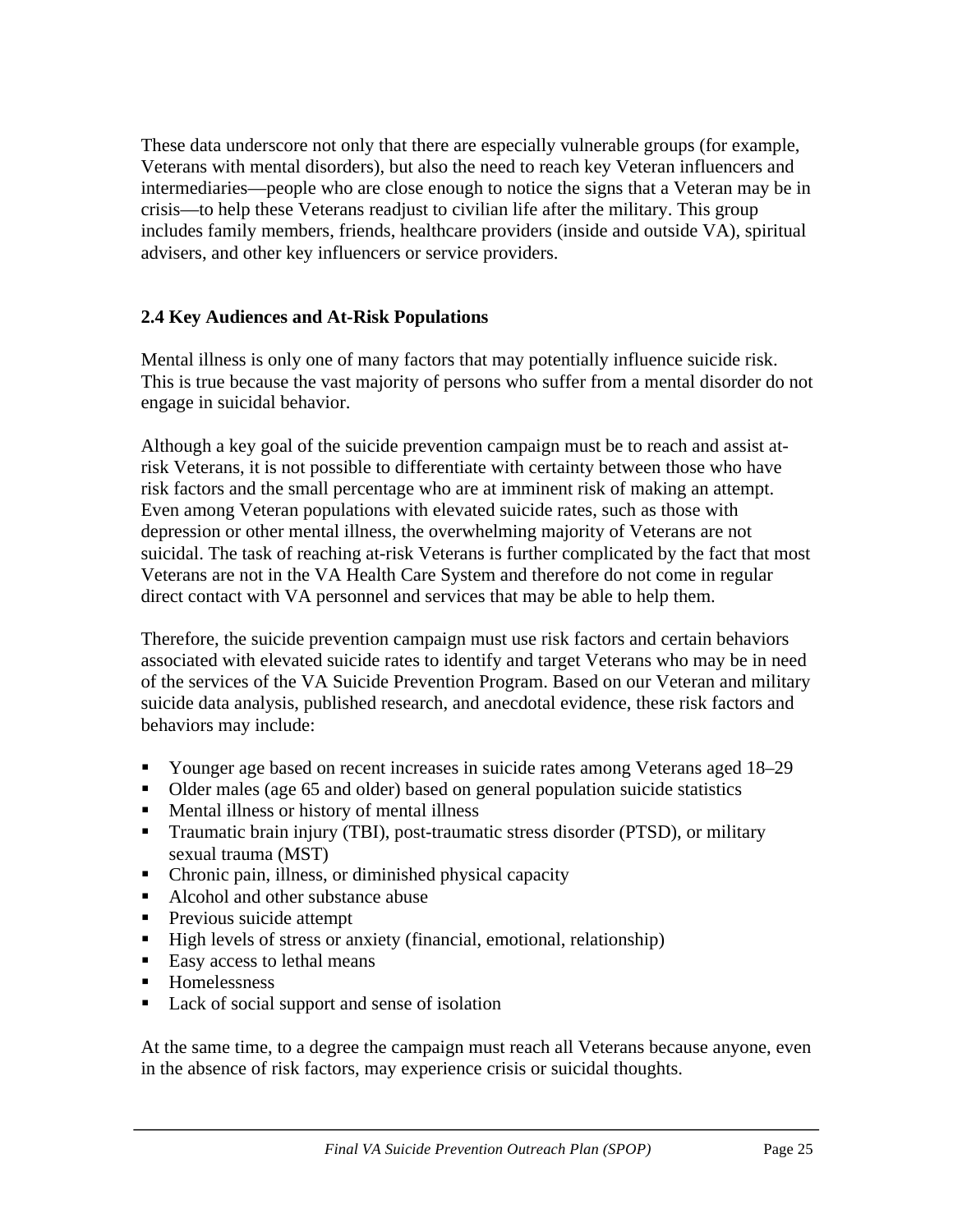For all Veterans, and particularly for those who are difficult to reach—such as Veterans who are not in the VA system, do not use the Internet, or live in isolated areas—the suicide prevention campaign must use key influencers and intermediaries who have regular contact with Veterans.

Based on research, our plan has identified the following populations of interest to achieve the greatest efficiency and impact:

## **OIF/OEF Veterans & National Guard/Reserves**

The plan has identified OIF/OEF Veterans as a population of interest, in part, based upon the recent increase in the suicide rate among younger Veterans. In 2009, more than twothirds of enlisted OIF/OEF personnel were in the critical 18–29 age bracket.

Furthermore, a large percentage of OIF/OEF Veterans have mental health issues—and many of them may be untreated. A 2008 study conducted by Rand Corporation found that nearly one in five servicemembers that deployed to Iraq and Afghanistan reported symptoms of PTSD or major depression, yet only slightly more than half had sought treatment.<sup>25</sup> The study also estimated that a similar percentage (20 percent) of these personnel experienced a probable TBI during deployment and suggested some specific groups, such as servicemembers who have left military service and Reserve Components, may be at higher risk of suffering from PTSD, major depression, or TBI. These are all significant risk factors for suicide and indicate this is a critical population to reach with our outreach and messaging.

National Guard and Reserve personnel are also a key population because they share a similar age profile to their active-duty counterparts and may be struggling with many of the typical reintegration issues, including financial stress and reemployment and relationship stress due to separation from their family for extended periods—as well as the potential physical or emotional trauma associated with their military service. Furthermore, on January 19, 2011 the U.S. Army announced that the number of suicides during calendar year 2010 doubled in the Army National Guard.<sup>26</sup>

#### **Vietnam-Era Veterans**

As the largest defined segment of the Veteran population based on period of service, representing 33 percent of all Veterans, the 7.5 million Vietnam-era Veterans are a particular focus for our campaign. Based on conversations with Dr. Kemp and suicide prevention coordinators' reporting data, the number of suicides among Vietnam-era

  $25$  Rand Corporation. News Release: "One in Five Iraq and Afghanistan Veterans Suffer fro PTSD or Major Depression." April 17, 2008. http://www.rand.org/news/press/2008/04/17/index.html

<sup>26</sup> CNN.com (www.cnn.com/2011/US/01/19/army.suicide.rate/?hpt=Sbin)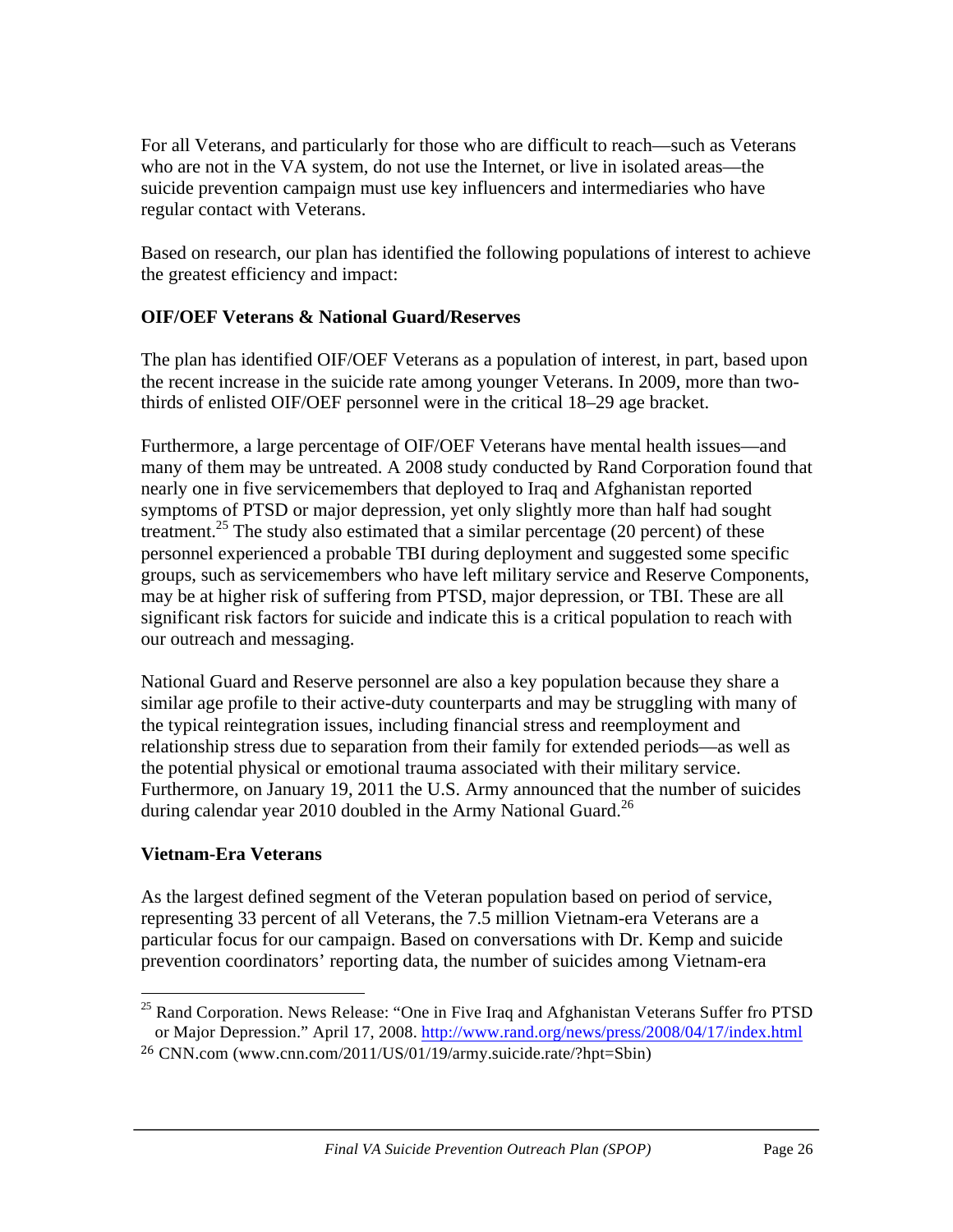Veterans since September 2001 seems to have increased. This may be due to a number of factors, including the onset of OEF/OIF conflicts that may have triggered disturbing emotions or memories, the financial hardships created by the economic recession, or the realization of approaching retirement age or reaching a point physically when life is more difficult. Suicide rates among the general population in the typical Vietnam-era Veteran age range have also increased since 2001.

One high-risk sub-segment of this population is older white males (83 percent of Vietnam-era Veterans are white) with poor health, diminished psychosocial support, and a high frequency of substance abuse and mental illness. There is also a significant homeless population within this group, and homelessness has a strong correlation with mental illness and substance abuse.

#### **Families & Friends**

Families and friends of Veterans are key influencers and provide essential support networks for them. They also are often best positioned to identify signs that a Veteran may be in crisis. During the Gallup focus groups, young Veterans reinforced this point, saying they would be more likely to call a family member, health professional, or chaplain than a hotline if they felt they (or any of their friends) were in crisis.<sup>27</sup>

Spouses are especially important, since as many as 70 percent of Veterans are married. The 15 percent of Veterans who are divorced (13.3 percent) or separated (1.7 percent) not only lack the potential support of a spouse but also are considered to be at potentially higher risk for suicide. Therefore, our outreach will also target a much broader Veteran "family" support structure that includes parents, children, friends, and fellow Veterans.

## **Caregivers**

High percentages of Veterans who require caregivers suffer from mental health issues including depression, anxiety, and PTSD, which are potential suicide risk factors. According to the National Alliance for Caregiving, 70 percent of Veterans who require caregivers suffer from depression or anxiety, and 60 percent have post-traumatic stress disorder. Almost one-third (29 percent) of Veterans who need care suffer from traumatic brain injury, and 20 percent have paralysis or spinal cord injury. Therefore it is important for this campaign to reach out to caregivers not only to help them support the Veterans in their care, but also to alert them to the warning signs of suicide risk.

## **Healthcare Providers**

Although some of the 75 percent of Veterans who are not in the VA Health Care System may be receiving no care at all, many are likely treated by a wide range of healthcare

 $^{27}$  Listening to the Voices of Veterans, pg. 5, March 2010.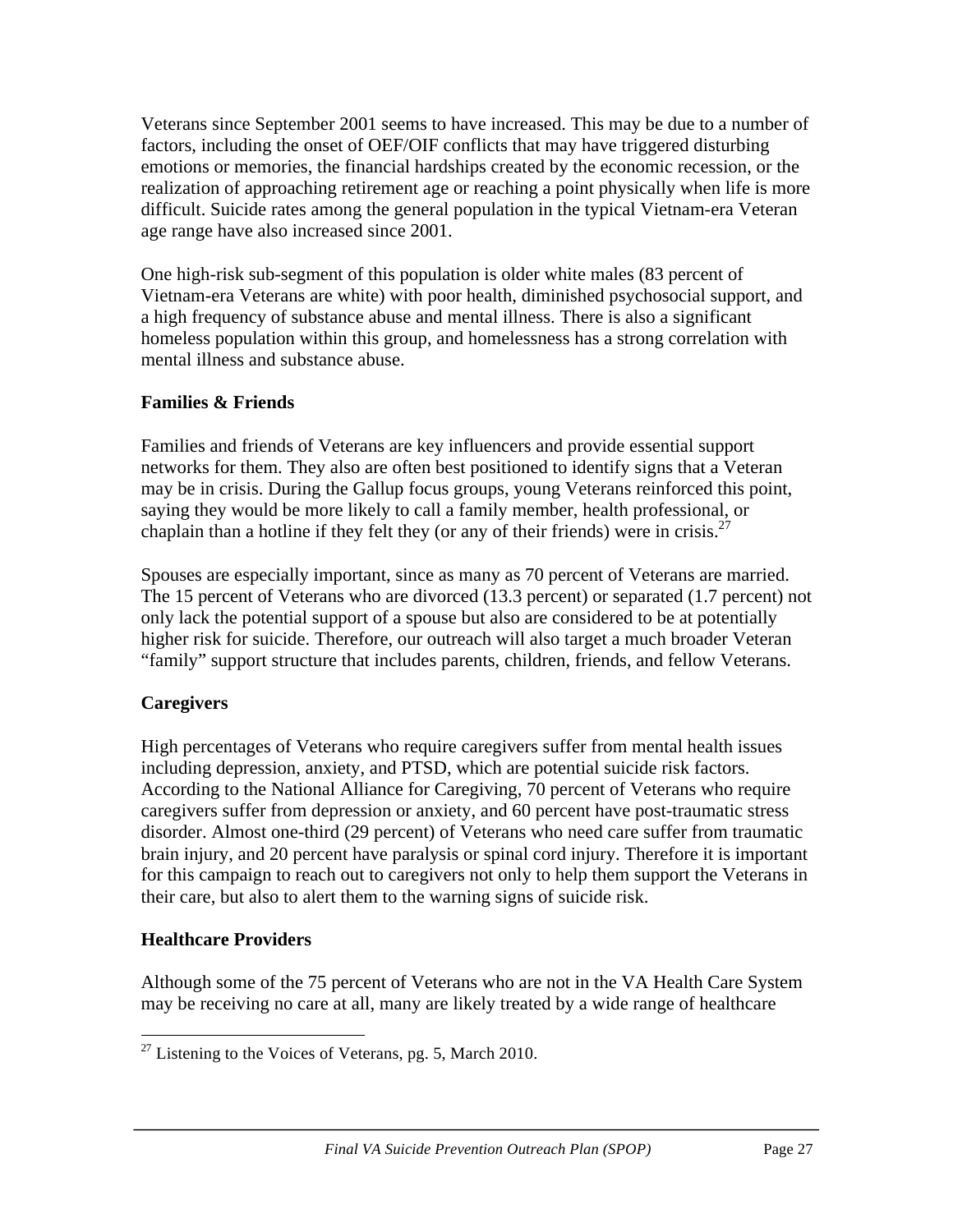providers. These practitioners include primary care and family doctors, mental health service providers, substance abuse clinicians, emergency services personnel, and rehabilitation professionals such as speech and occupational therapists, prosthesis specialists, and pain management specialists. The suicide prevention campaign will aim to equip these healthcare providers with information about supporting and detecting warning signs of crisis among their Veteran patients.

#### **Female Veterans**

Although the rate of suicide for female Veterans is lower than the rate for men, there are indications that this population may be at elevated risk. As it the case with male Veterans, the suicide rate for female Veterans is higher than that of their civilian counterparts. In addition, high percentages of female Veterans have experienced military sexual trauma and PTSD, which are risk factors for suicide. For these reasons, the campaign will target female Veterans and also tailor information and communication channels to the distinct needs and preferences of women.

#### **Native American Veterans**

According to the CDC, between 2000 and 2006, American Indian/Alaskan Natives in the United States had a rate of 16.25 deaths by suicide per 100,000, the highest of all demographic groups.28 According to the Suicide Prevention Resource Center, compared to other racial and ethnic groups, American Indian/Alaska Native youth have more serious problems with mental health disorders related to suicide, such as anxiety, substance abuse, and depression, and may have limited access to high-quality mental health services.<sup>29</sup>

#### **Elder Veterans**

Elder Veterans over age 70 not only represent a large segment of the Veteran population—30 percent according to VetPop 2007—but also are in an age group with an elevated suicide rate. In 2004, this population constituted only 12 percent of the U.S. population but accounted for 16 percent of suicides—and suicides among the elderly are underreported because deaths may be mistaken for natural causes. Non-Hispanic white men age 85 and older are the most likely to die by suicide; in 2007, they had a rate of 45.42 suicide deaths per 1000,000 persons. According to the National Center for Injury Prevention and Control, the elderly commonly experience risk factors such as alcohol and substance abuse, decreased ability to function, physical illness, and major life changes including the loss of loved ones and changes in social roles.

 <sup>28</sup> CDC: http://www.cdc.gov/violenceprevention/suicide/statistics/rates01.html

<sup>29</sup> SPRC: http://www.sprc.org/library/ai.an.facts.pdf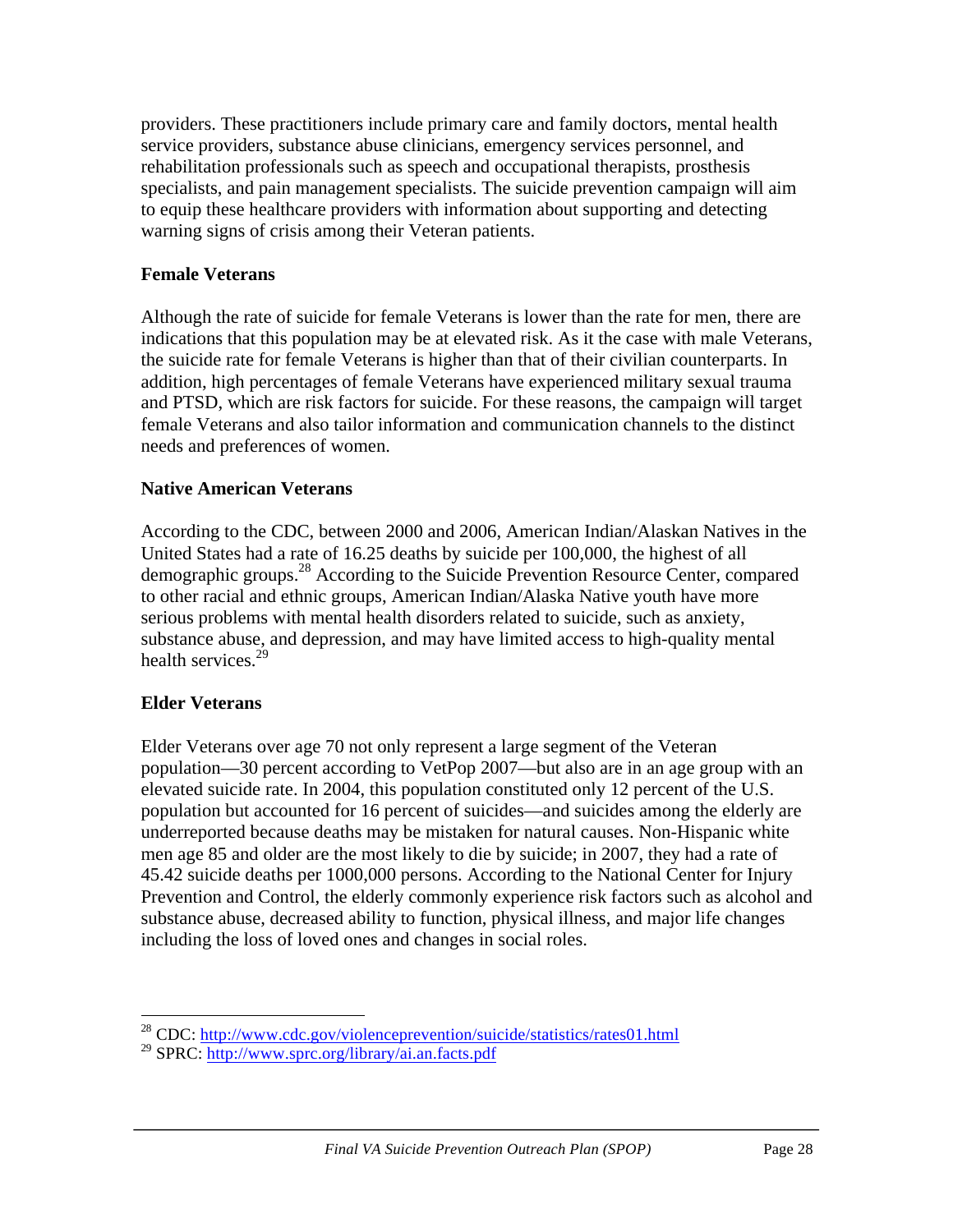#### **2.5 Suicide-Related Messaging**

The team's research produced several primary findings on effective suicide prevention messaging.

- **Avoid normalizing or glorifying suicide**. Focusing on the tragedy of 18 Veteran suicides per day to underscore the issue can have a negative impact by helping to normalize suicide—conveying the idea that it is somehow expected or typical for Veterans who have mental health issues to decide to end their lives. Similarly, dwelling on specific cases of suicide has the potential to do more harm than good by making suicide appear more real and viable to at-risk Veterans.
- **Showcase help-seeking behaviors and their benefits**. Just as experts caution against normalizing suicide, they strongly recommend normalizing help seeking. That requires changing the "social script," conveying continuously through multiple channels that mental health services are available, that treatment works, and that many Veterans seek treatment and get better. This is closely tied to a message of hope, conveying that Veterans can take control of their problems and lead happier, healthier lives.
- **Promote individual, family, and community "connectedness."** As the Centers for Disease Control and Prevention reports, "in times of stress, the number and quality of social ties people have can directly influence their access to social support regardless of whether that support is instrumental or emotional, actual or perceived." As much as possible, messaging should encourage both Veterans and their friends, families, supporting networks, and institutions to help not only overcome a Veteran's sense of isolation, but also learn to detect and manage a crisis.

#### **2.6 Veterans Service Organization Outreach**

Through interviews with VSOs, The team found that although their interest in suicide prevention was very high, none of the groups we spoke with had any dedicated or consistent suicide prevention outreach program in place. However, all have been receptive to VA's suicide prevention campaign and goals and express strong interest in working with VA to disseminate suicide prevention messaging and materials. The VSOs were willing to consider a broad range of dissemination options, including:

- **Magazine article placement and advertising**
- Emails to members
- Promotion on their social media platforms and websites
- **Speaking opportunities and booths at their conventions**
- **Posters at posts or other physical locations where members gather**
- Promotional items and other collateral
- Training of volunteers and staff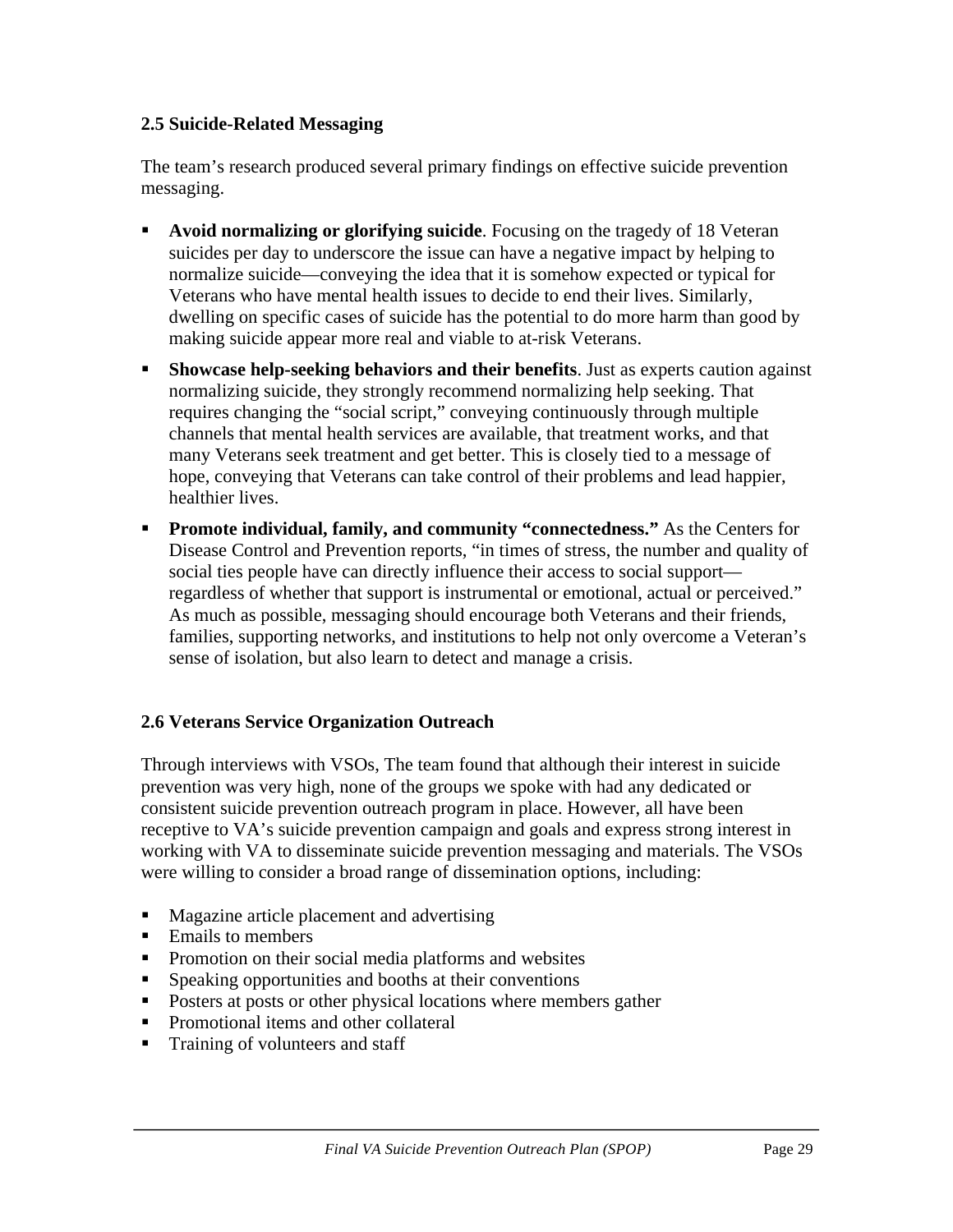VSOs also expressed interest in the creation of a VSO Suicide Prevention Coordination Committee to facilitate cooperation among VSOs on this critical issue. Specific findings for several significant VSOs follow.

## **American Legion**

The American Legion is a membership organization of 2.5 million Veterans—primarily of the Vietnam era—with an average age of 75. The Legion has more than 14,000 posts worldwide where members convene. The Legion has worked with the VA Suicide Prevention Program and is interested in expanding its community outreach. Potential new channels to help disseminate information and collateral include:

- *Legion Magazine* distributed monthly to entire membership (requires four to six months of lead time for article placement)
- *Legion Dispatch* monthly newspaper distributed to all members
- Email updates to 170,000 subscribers
- Website content updates
- Social media platforms
- Legion Posts
- February conference training opportunity for the Legion's Veterans Affairs and Rehabilitation (VA&R) Commission

#### **Disabled American Veterans**

DAV is a membership organization of 1.3 million disabled Veterans. Its staff has a very good understanding of the suicide prevention issue and is receptive to working with VA as a distribution channel for information and collateral. DAV's distribution channels and outreach opportunities include:

- *DAV Magazine* distributed to the entire membership
- National Convention in August
- Legislative Conference in February
- Online town hall meetings with membership
- Social media platforms
- DAV vans taking Veterans to appointments and treatment at VA Medical Centers
- 260 National Service Officers and 20 Transition Service Officers that work directly with Veterans

## **Veterans of Foreign Wars**

VFW is a membership organization of 1.5 million Veterans. While lacking a robust suicide prevention program, VFW understands the importance and complexity of this issue and hopes to expand its efforts to address it. VFW offered several avenues to distribute materials and information, including: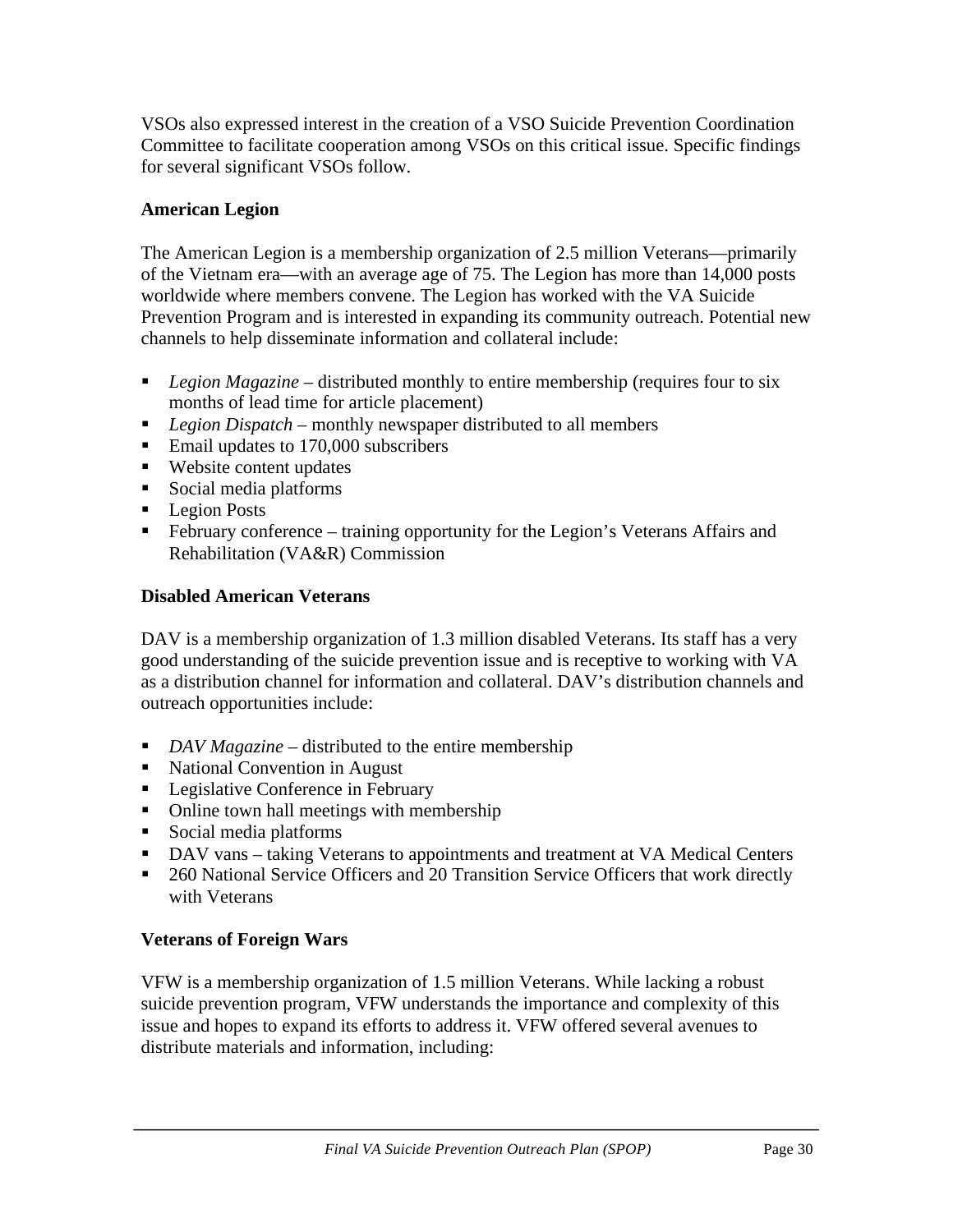- *VFW Magazine* distributed to entire membership
- 8,500 posts nationwide
- Military Assistance Program to meet the needs of Veterans in a financial or other crisis
- $\blacksquare$  VFW e-newsletter sent to 25,000 people and then forwarded to entire membership
- Service Officer Training three times a year in Annapolis
- National Service Officers located at 12 active-duty military installations where they assist transitioning servicemembers with Benefits Delivery at Discharge (BDD)
- Social media platforms

## **Vietnam-era Veterans of America**

VVA is an organization of about 65,000 members with 46 state councils and more than 600 local chapters. VVA offered several avenues to distribute materials and information, including:

- *VVA Veteran Magazine* distributed to entire membership as well as locations with significant Vietnam-era Veteran populations
- VVA e-newsletter sent to  $\approx$  20,000 people weekly
- VVA.org Integration on association website and PTSD section
- **Material distribution and promotion through state council presidents and, ultimately,** local chapters.
- Social media platforms

## **Student Veterans of America**

SVA is a coalition of about 40,000 students engaged in student Veteran groups on almost 400 campuses in 47 states across the country. They provide peer-to-peer networks for Veterans on campus and coordinate local activities and provide transition support and pre-professional networking opportunities. SVA offered several avenues to distribute materials and information, including email outreach and promotion to their membership and participation at their annual conference.

## **2.7 Community-Based Organization Outreach**

Understanding that as many as three-quarters of Veterans are outside the VA system and VSOs directly serve only a portion of all Veterans, partnership with and outreach through CBOs will play a critical role in this campaign. The team contacted a broad array of CBOs to gauge their interest in campaign participation, best practices in public outreach based on their previous efforts, and potential opportunities for partnership. The organizations we spoke or met with directly included:

 Healthcare providers and related professional associations such as the National Council for Community Behavioral Healthcare, American College of Emergency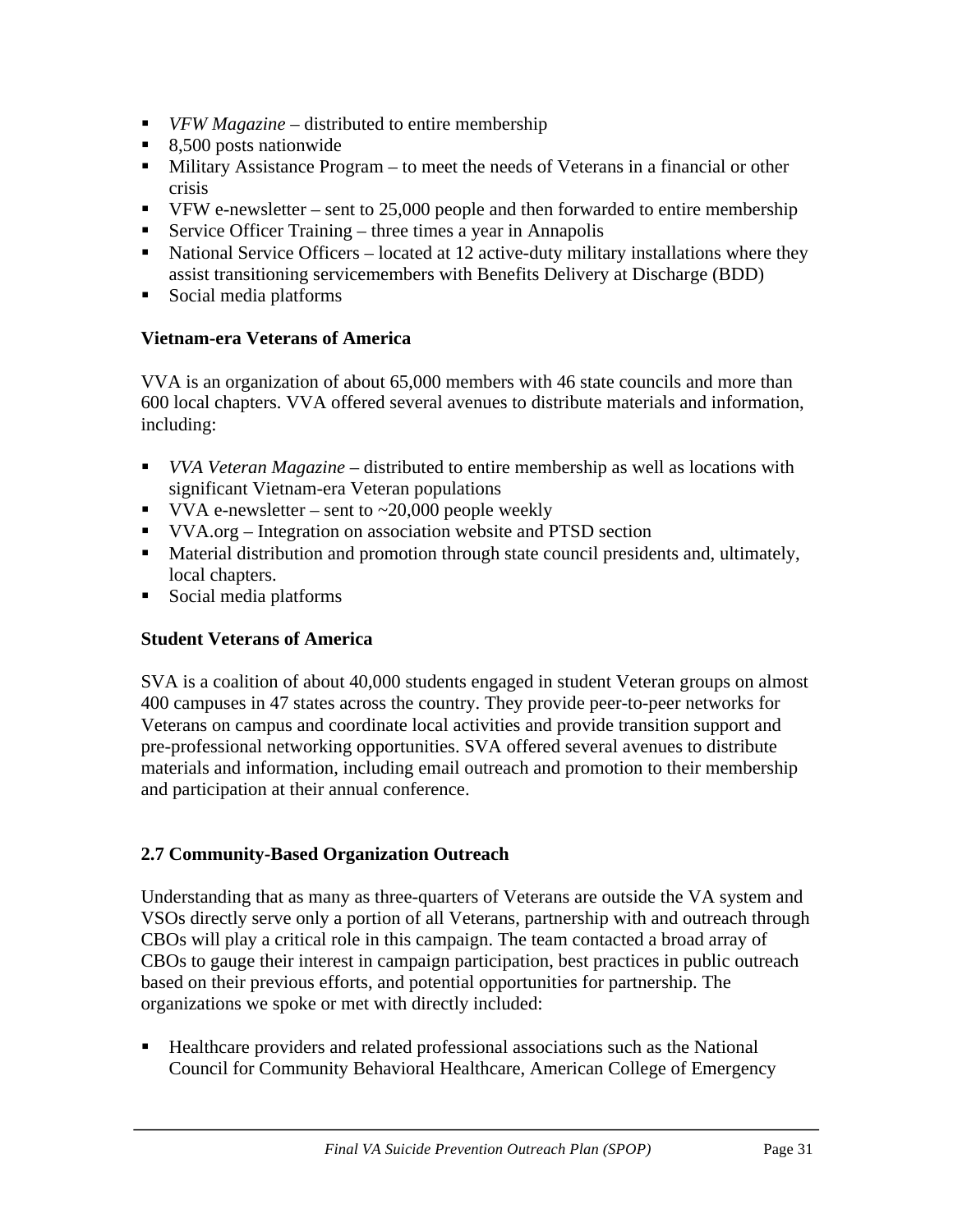Physicians, American Psychiatric Foundation, National Association for Rural Mental Health, and National Association of State Alcohol and Drug Abuse Directors

- Community- and faith-based organizations and their national headquarters such as Knights of Columbus, Al-Anon, and Association of Professional Chaplains
- Family and caregiver organizations such as the National Family Caregivers Association
- Educational institutions/organizations such as the American Association of Community Colleges, American Council on Education, and NASPA – Student Affairs Administrators in Higher Education
- Corporations and business groups such as General Motors and MTV and event or lifestyle groups such as video game developers, gun safety organizations, concert promoters, and professional wrestling organizations
- Government agencies in areas such as employment and training services, mental health, substance abuse, Veterans affairs, and domestic violence

Through our initial discussions with CBOs, The team discovered a strong interest among most organizations in identifying opportunities to support this campaign. Leaders in many of these organizations are Veterans and share a passion for and deep commitment to helping their fellow Veterans in times of crisis.

The CBOs were willing to consider a broad range of dissemination options, including:

- **Magazine article placement and advertising**
- **Inserts in publications**
- **Webinars**
- Distribution of educational materials
- Emails to members
- **Promotion on their social media platforms and websites**
- Speaking opportunities and booths at their conventions and conferences
- Posters at physical locations
- Promotional items and other collateral
- Training of volunteers and staff
- **Integration in public or lifestyle events**
- Integration in cable or television programming

#### **2.8 Suicide Prevention Coordinator Outreach**

In general, SPCs are seeing Veterans of all eras, with a high percentage of Vietnam-era Veterans and steadily increasing numbers of OEF/OIF Veterans. There also has been a recent increase in the number of female Veterans being served. Many of these Veterans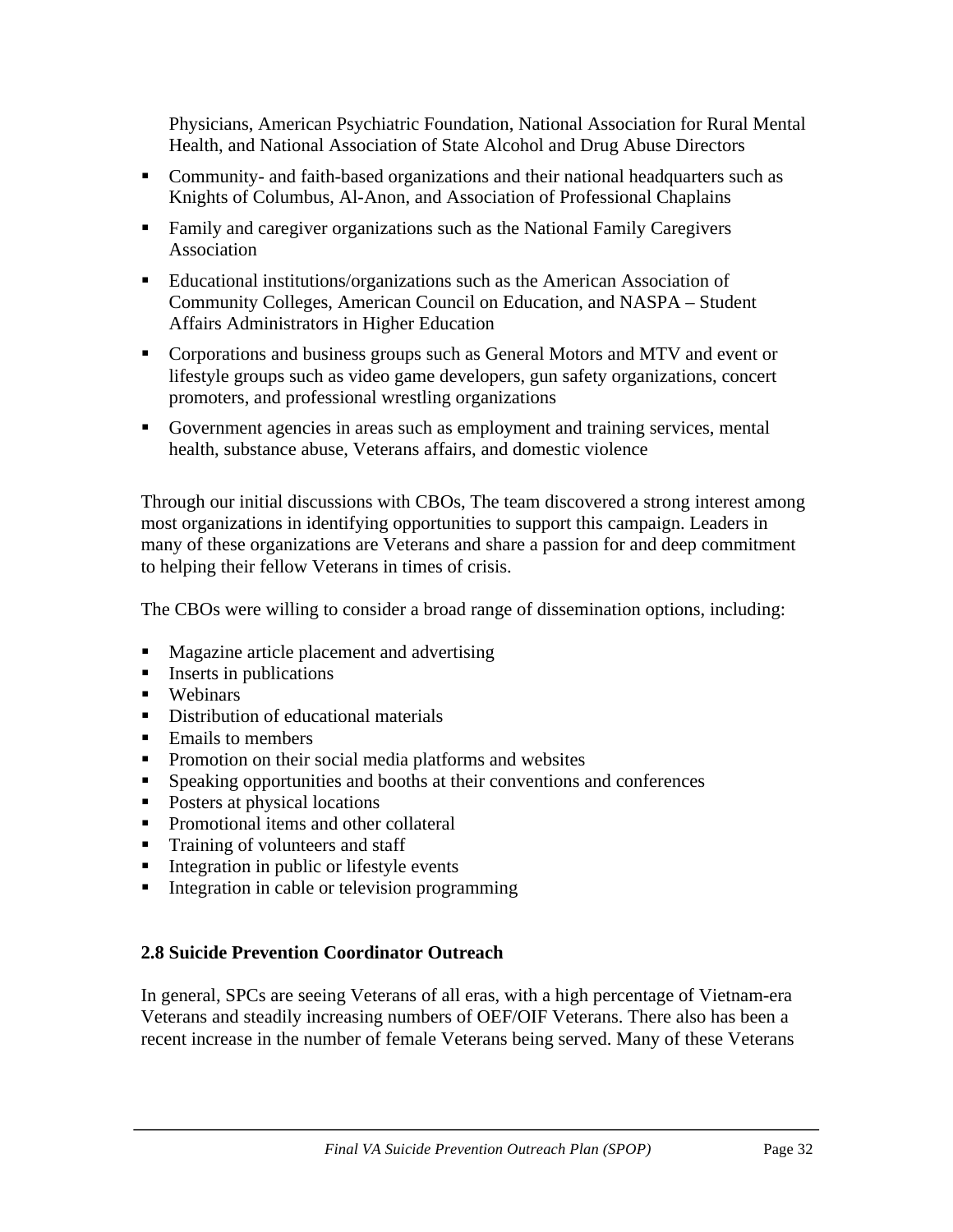are dealing with homelessness, substance abuse, PTSD, TBI, MST, and unstable family situations.

Typical SPC suicide prevention outreach activities include participation in community events, local conferences, wellness and health fairs, and Veterans' gatherings; delivering presentations at local schools, colleges, and universities; providing suicide prevention and risk training to VA medical professionals; and sending mailings to at-risk Veterans and Veterans' organizations. SPCs find that interactive events such as fairs and presentations are largely successful in raising public awareness, although stigma associated with approaching a "suicide table" can limit traffic and engagement in many public settings. However, such events are less frequent in rural areas due to long travel distances, and outreach efforts must be carefully planned to be as effective as those in more densely populated areas.

## **Key Program Strengths**

Overwhelmingly, SPCs say the Veterans Crisis Line is the Suicide Prevention Program's greatest strength. They also value the program's ability to help SPCs share ideas and strategies that work.

## **Key SPC Challenges**

SPCs report numerous challenges in their efforts to raise awareness of the Suicide Prevention Program. Major challenges include the following:

- Limited Resources lack of time, staff, collateral, and promotional budget to consistently meet outreach targets and in addition to meeting their case management responsibilities
- Hard-to-Reach Veterans Veterans living in rural areas, older Vets who do not have email, Vets who are not in the VA system and are afraid to contact VA)
- Limited Contacts, Cooperation, and Collaboration with local organizations including VSOs
- Confusion About the Hotline lack of awareness, misunderstanding of need to press 1, fear of being put on hold
- Stigma Veterans' fear of being perceived as weak or embarrassment about suicidal thoughts
- Knowledge of Families and Friends Inability to detect and respond to a Veteran in crisis, and questions about whether or not they are allowed to use the hotline
- Potential negative perceptions regarding ease of access and, at times, quality of VHA care.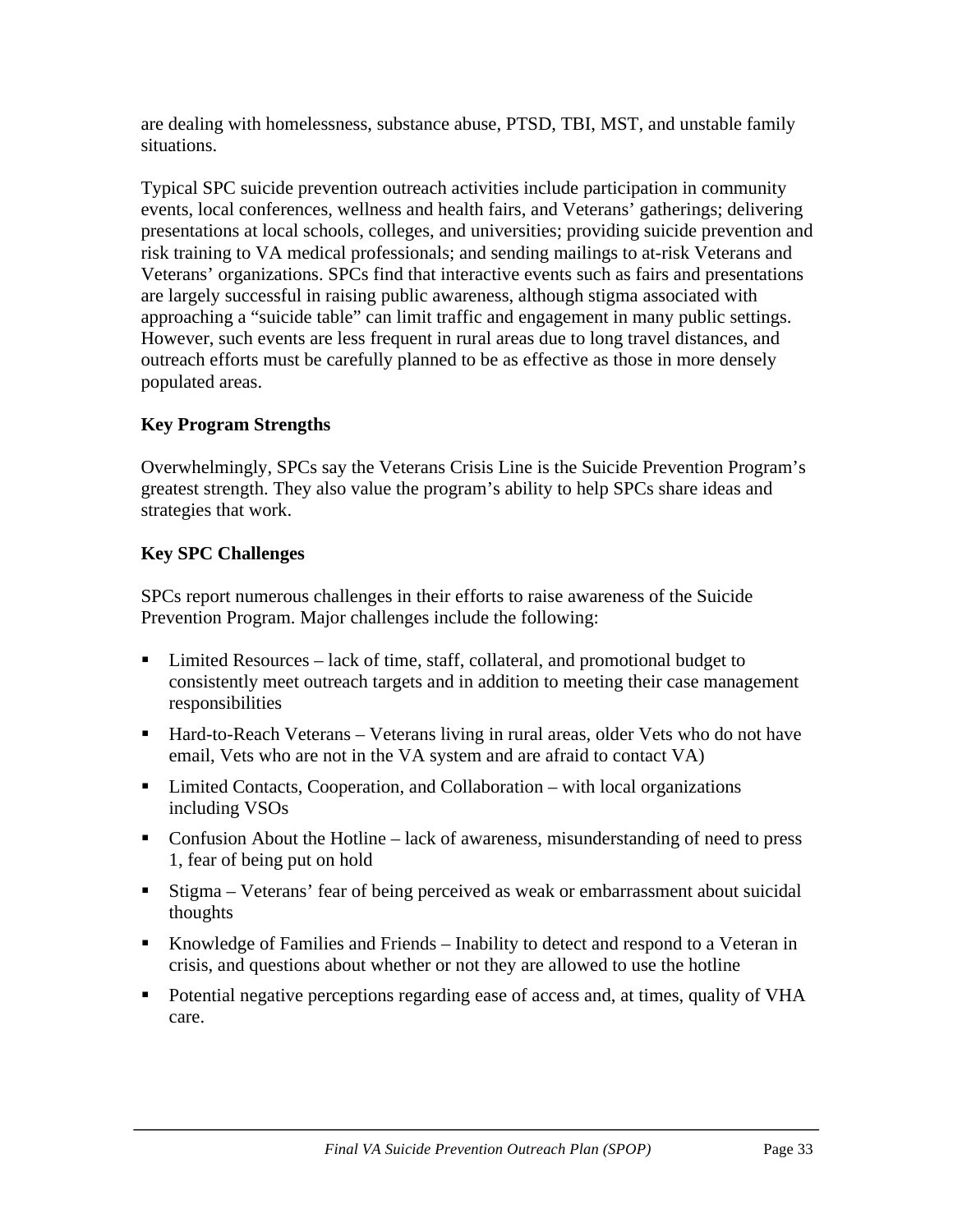### **Promotional Materials**

SPCs consistently express concerns about the quality and appropriate use of promotional items. The clear favorites among Veterans and their families are stress balls and bracelets, but many SPCs have requested better creative for the stress balls and are concerned that people who take the bracelets may be unaware of the hotline information on the inside. In general, SPCs asked for new items with simple, discreet messaging, and said large print is particularly important for older Veterans. Brochures are rarely picked up in community outreach settings.

### **Outreach Tools and Collateral**

All SPCs said the current S.A.V.E. PowerPoint presentation and related materials are not effective—they are long and dry and do not appeal to the audience's interests and needs. They universally requested a better "hook" to engage different groups and explain how the Suicide Prevention Program can help.

Their top priority would be a video to show at outreach events, followed by a website, online materials in multiple languages, posters, and improved PowerPoints, brochures, and wallet cards. They also request greater customization of collateral, using audiencespecific images, stories, issues, communications channels, and resource recommendations. SPCs also would like improved social media platforms to reach more Veterans and stay in touch on a regular basis, as well as multimedia advertising and PSAs to help reach more Veterans throughout the country.

## **2.9 VA Outreach (Public Affairs Officers & Vet Centers)**

Our outreach indicates that PAOs represent an important and possibly underutilized communications resource of capable and well-positioned professionals with a keen interest in supporting our campaign.

We found that PAOs use a variety of methods to generate public awareness of Veterans issues in the community, from direct mailings and distribution of promotional items at community outreach events to broader outreach methods such as media relations, social media communications, and partner development. PAOs also use a variety of communication channels to reach Veterans, including Veteran-specific channels such as local VSOs and VHA chaplains and more general channels such as employment agencies and local medical centers.

Our talks with PAOs surfaced several suggestions for increasing awareness of suicide prevention and the effectiveness of their outreach. Pre-approved talking points and suicide prevention-related messaging, including fact sheets, templates, op-eds, videos, webinars, training tools, and social media content would help PAOs distribute information more quickly and efficiently. Increased—or more regular and consistent—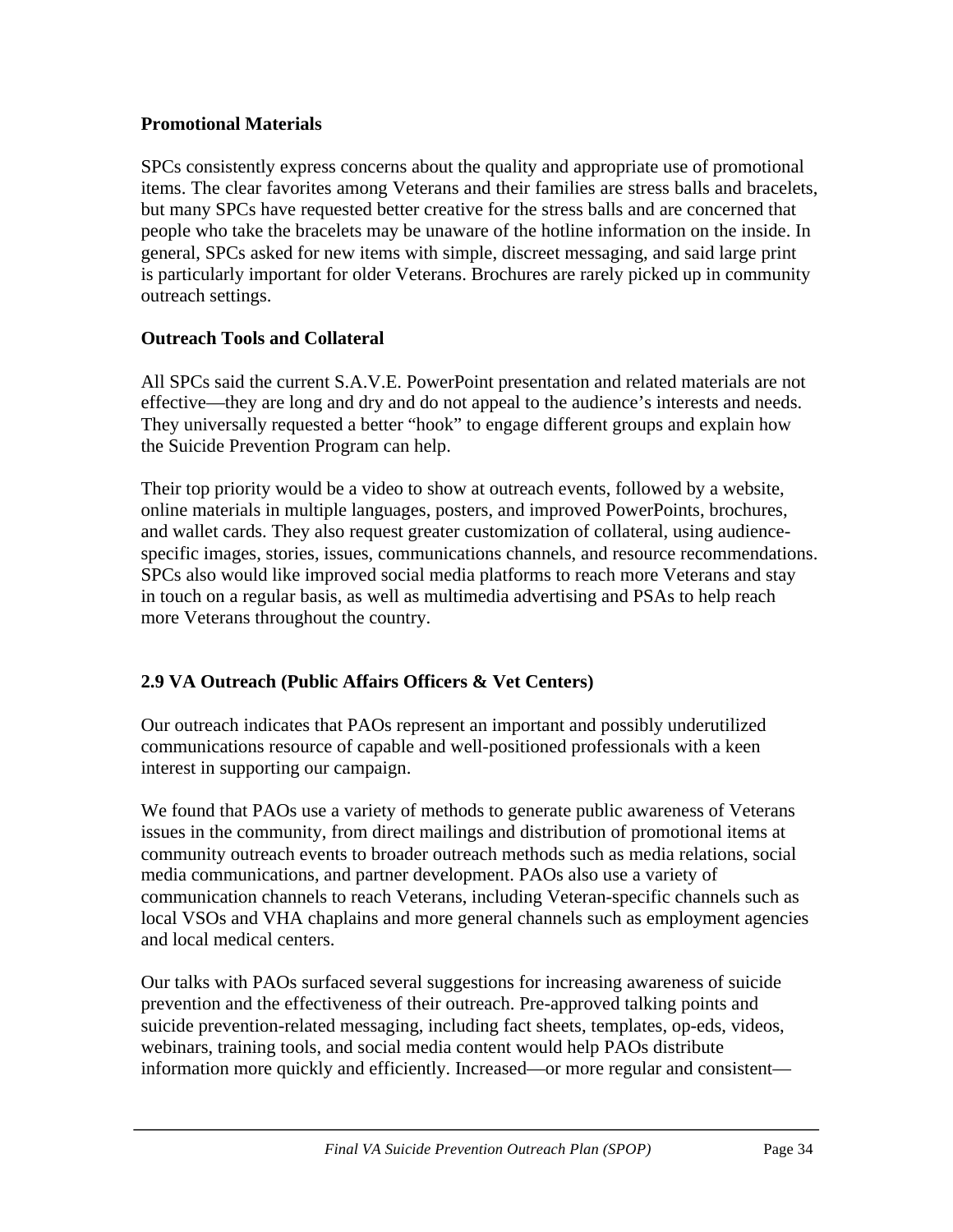communication between SPCs and PAOs could also streamline and amplify outreach activities by both groups. Provided they had advance access, PAOs also offered to distribute promotional materials at certain community outreach events they participate in on a regular basis.

We also reached out to VetCenters leadership to identify best practices and explore potential synergies between their activities and those of the suicide prevention campaign messaging and outreach. However, an initial meeting could not be scheduled before the publish date of this report.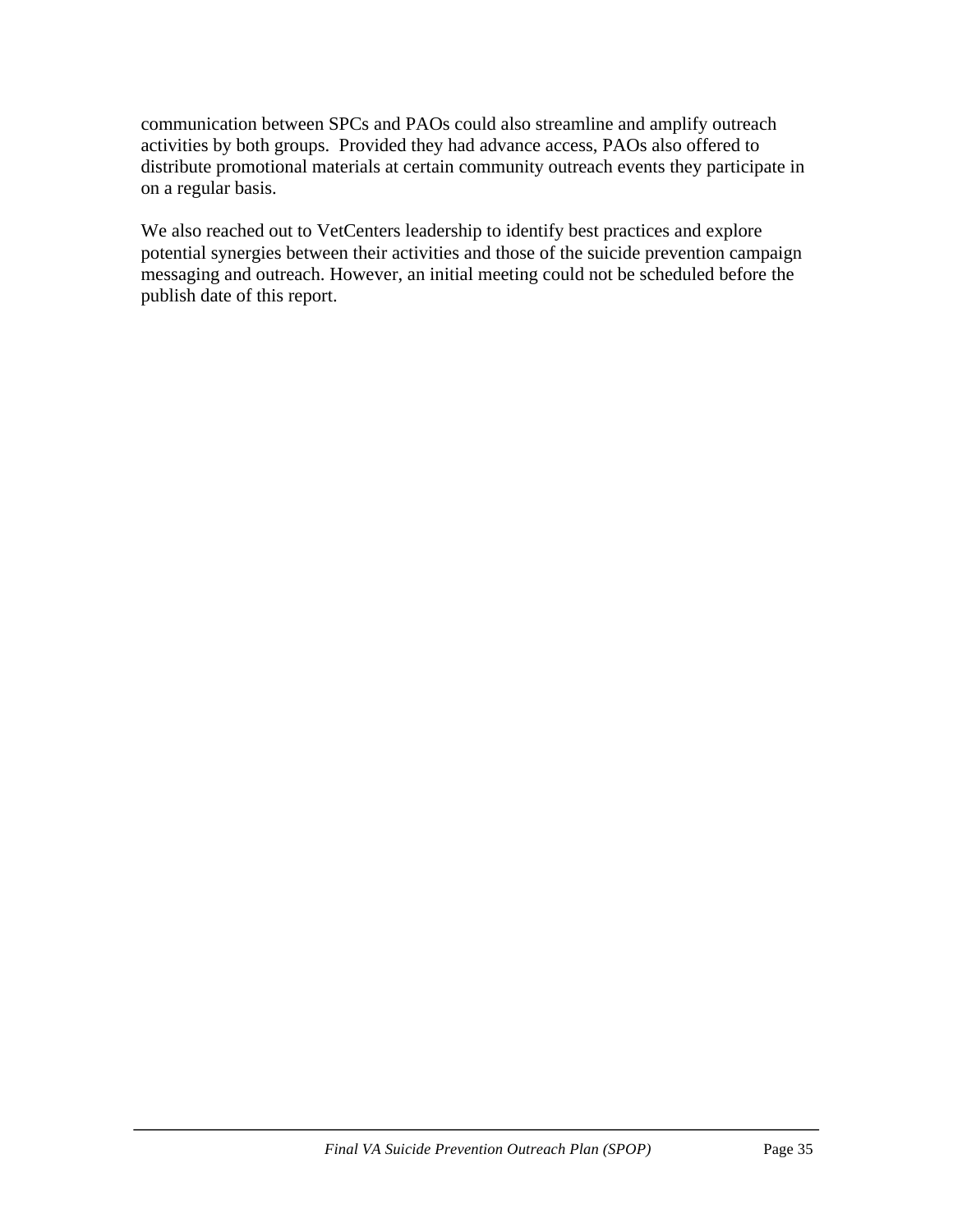# **3. Strategic Communications and Outreach Plan**

### **3.1 Plan Overview**

The goals of the Suicide Prevention Program's strategic communications and outreach plan are to:

- 1. Increase awareness of Suicide Prevention and specifically promote VA's Veterans Crisis Line (VCL): 1) phone line at 1-800-273-8255, Press 1; 2) online chat at VeteransCrisisLine.net; and, 3) text service at 838255;
- 2. Utilize best practices in outreach, including advertising, messaging, and social media, to promote the VCL messaging and reach a diverse audience including Veterans, family and friends, Service members, the media, policy makers, and the general public;
- 3. Support and promote broader VA suicide prevention efforts so Veterans develop greater trust in VA; the media and public understand VA's work in addressing Veterans' mental health issues; and, the clinical and support communities recognize VA's leadership in suicide prevention;
- 4. Create an environment that promotes help-seeking behaviors among Veterans and their families and influencers so it is more likely Veterans will make the critical first call for help;
- 5. Develop and maintain relationships with others (i.e. service organizations, community based organizations, etc.) committed to supporting Veterans through outreach efforts; and
- 6. Measure success of communication and outreach efforts.

The team's approach to strategic communications relies on a blend of two types of outreach. We use traditional outreach—such as media relations, public service announcements, and direct marketing—to raise public awareness and create the backdrop and a broad foundation for the campaign. On that foundation we layer leveraged outreach—including online social media, special events, partnerships, and referral programs—to change the behaviors of targeted audiences, using a direct connection with each that drives a response to a specific call to action. This blend is particularly valuable for achieving the VA suicide prevention campaign's goals.

The campaign aims to achieve broad recognition and understanding of the Veterans Suicide Prevention Hotline (for convenience, the "hotline") as well as the broader VA Suicide Prevention Program's mission and capabilities among the public and potential partners. To drive greater use of the hotline, VA seeks a general shift in the "social script" affirming help-seeking behaviors. This is the type of awareness that traditional media can provide. But to convince Veterans to take full advantage of VA's mental health services and enlist partners to join in this effort—spurring deliberate, concerted action—VA requires the next level of outreach. The team's integration of leveraged outreach tactics delivers the individualized appeals, rationales, and calls to action that elicit the desired response from target audiences and achieve measurable results.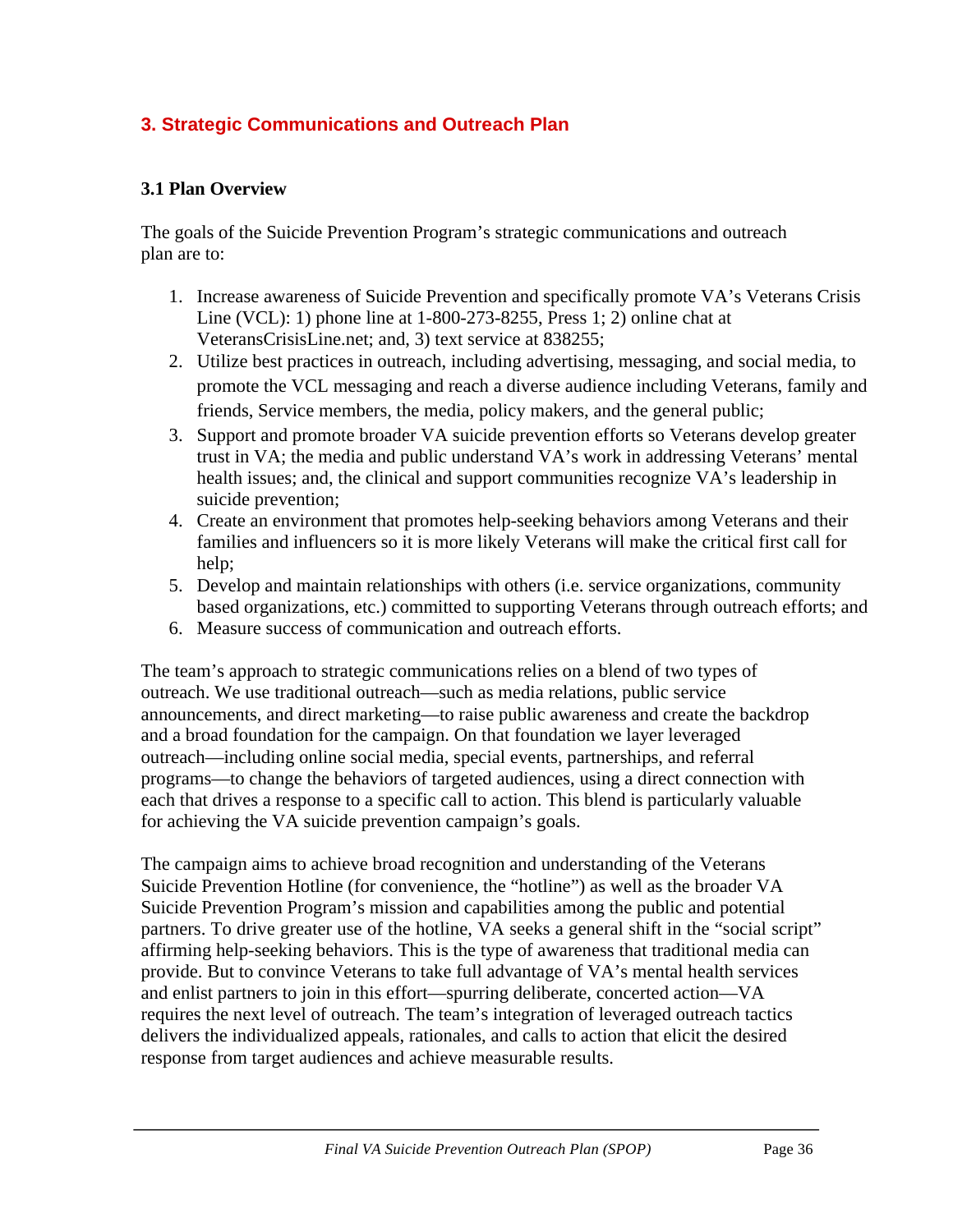Based on The team's research findings, we have developed a plan that integrates the following components to achieve these VA's with maximum impact and reach.

### **Hotline Name & Identity – "Veterans CrisisLine"**

To differentiate the hotline from other VA resources without using the word "suicide," which carries a stigma that may discourage some Veterans from reading a poster or picking up a brochure, The team proposes the name "Veterans CrisisLine." The word "crisis" replaces the stigmatizing reference to "suicide" while reinforcing that the service is for Veterans with an urgent need for help. The name is also broad enough to encompass any number of issues—such as financial problems, substance abuse, or marital issues—that may drive Veterans to a dangerous emotional or psychological state.

Enthusiastic support for creating an identity focusing on crisis instead of suicide was consistently reinforced during our conversations with Veterans in our initial focus group as well as during our outreach to key VSOs, CBOs, mental health professionals and conversations with many SPCs.

### **Message Framework – "It's Your Call"**

For both Veterans in crisis and their families, friends, healthcare providers, and support organizations, the fundamental message is "It's Your Call." That may include calls not only to the hotline, but also to a mental health center, a buddy, or any other source of assistance. Every submessage in this message framework aims to support and embody that overarching theme, but will be tailored to deliver supporting messaging specific to each specific target audience.

## **Aggressive Partnership Development**

Creating the right messages is only the beginning. Because mental health and suicide in particular are sensitive and personal issues, changing perceptions about help-seeking behaviors and encouraging Veterans to use the hotline and other services requires the delivery of messaging trusted messengers that have regular contact with and influence over target audiences. The repetition of consistent messaging by multiple relevant voices can accomplish broad and sustained impact, achieving a volume and reach equivalent to millions of dollars in advertising—but far more effectively because of the relationships and credibility of the messengers with the audiences.

Based on our partner research, VA should engage and equip partners to amplify the communications and outreach campaign, providing them with turnkey materials tailored to their audiences and ongoing support to sustain their interest and activity.

## **Multifaceted Online Presence**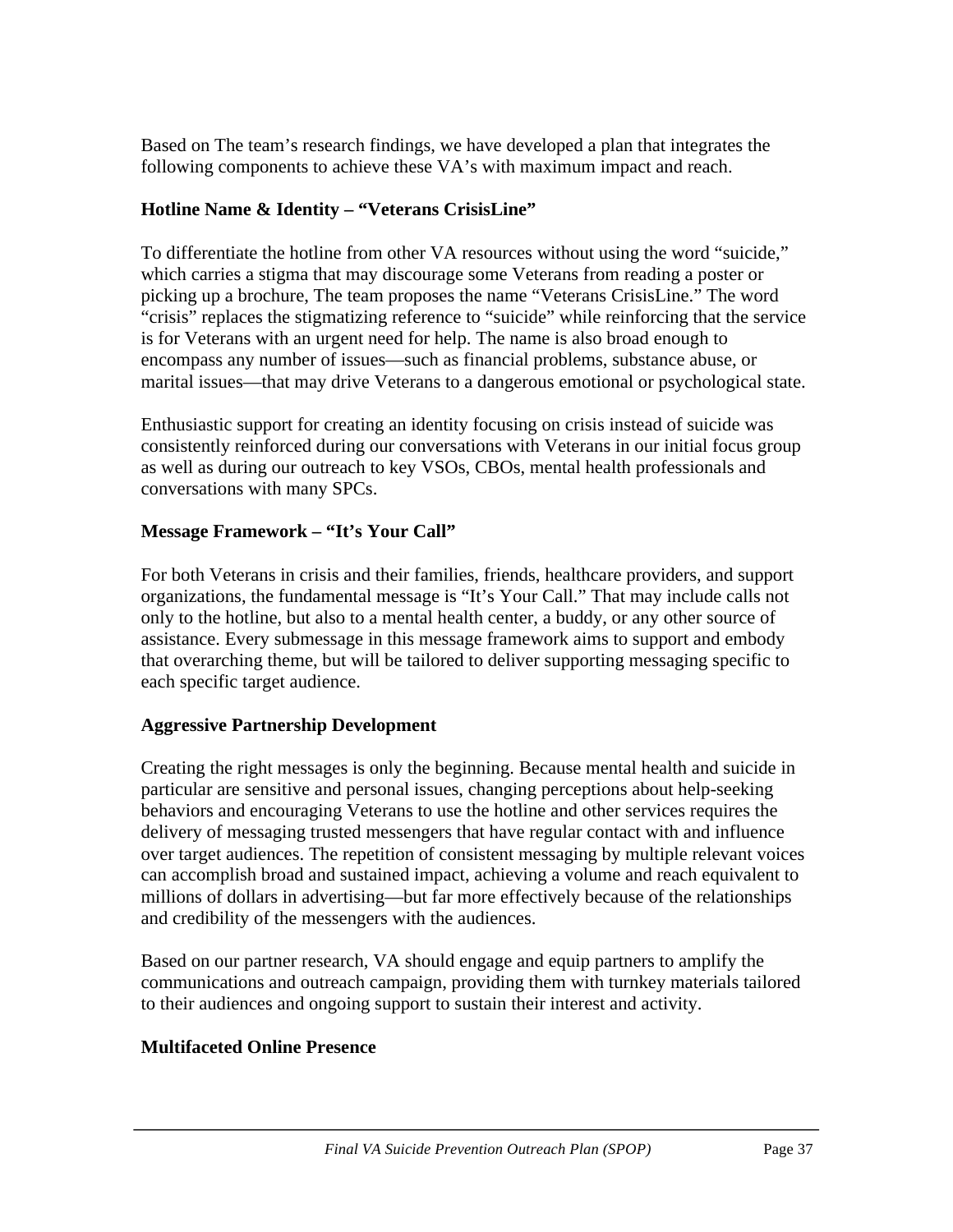Veterans of all ages and their families, friends, and support organizations communicate, socialize, and obtain news and information online. The plan includes a full range of online outreach tools to reach and engage these audiences.

- **Campaign website.** A comprehensive website will be designed specifically for Veterans and their families, creating a community where they can obtain safe, accurate information in multiple formats and, most important, take action.
- **Social media.** To help leverage the support of hundreds of organizations that share a passion for helping Veterans and their families, we will create, maintain, and promote campaign-specific sites or accounts on Facebook, Twitter, YouTube, and Flickr.
- **Blogs.** Because blog posts account for more than 50 percent of online chatter about Veteran suicide, we will identify and partner key bloggers and opinion leaders to post VA messaging and information.
- **Comments on Local News Media.** Online local news media also generate a large percentage of the discussion about Veteran suicide, and so we will monitor news articles to take advantage of opportunities for engaging and educating their readers.

VA should also create a content development and approval process to ensure that online content is reviewed and approved by the appropriate VA stakeholders. As well as a crisis response plan, consistent with VA's Suicide Prevention Program, for responding online immediately, responsibly, and consistently if a high-profile suicide or related event should occur.

# **PSA & Video Development**

Video is a powerful tool for capturing Veterans' sense of camaraderie forged through military service and using it to build awareness of the Hotline and, ultimately, encourage Veterans to "make the call" if and when they feel the need. The plan includes the production of two to three video PSAs and a series of micro-targeted online video segments to be promoted on the Campaign microsite, through our outreach partners, and across our network of social media properties.

VA should also pursue an aggressive PSA distribution strategy via an integrated marketing and outreach effort. This should include a national press release, followed by aggressive outreach to:

- Distribution to 1,200 broadcast stations and 500 cable TV stations
- Direct outreach to targeted networks, including MTV, SpikeTV, Military Channel, Fox News, History Channel and ESPN
- Outreach to alternative channels such as movie theatres, partner websites and events, and social media sites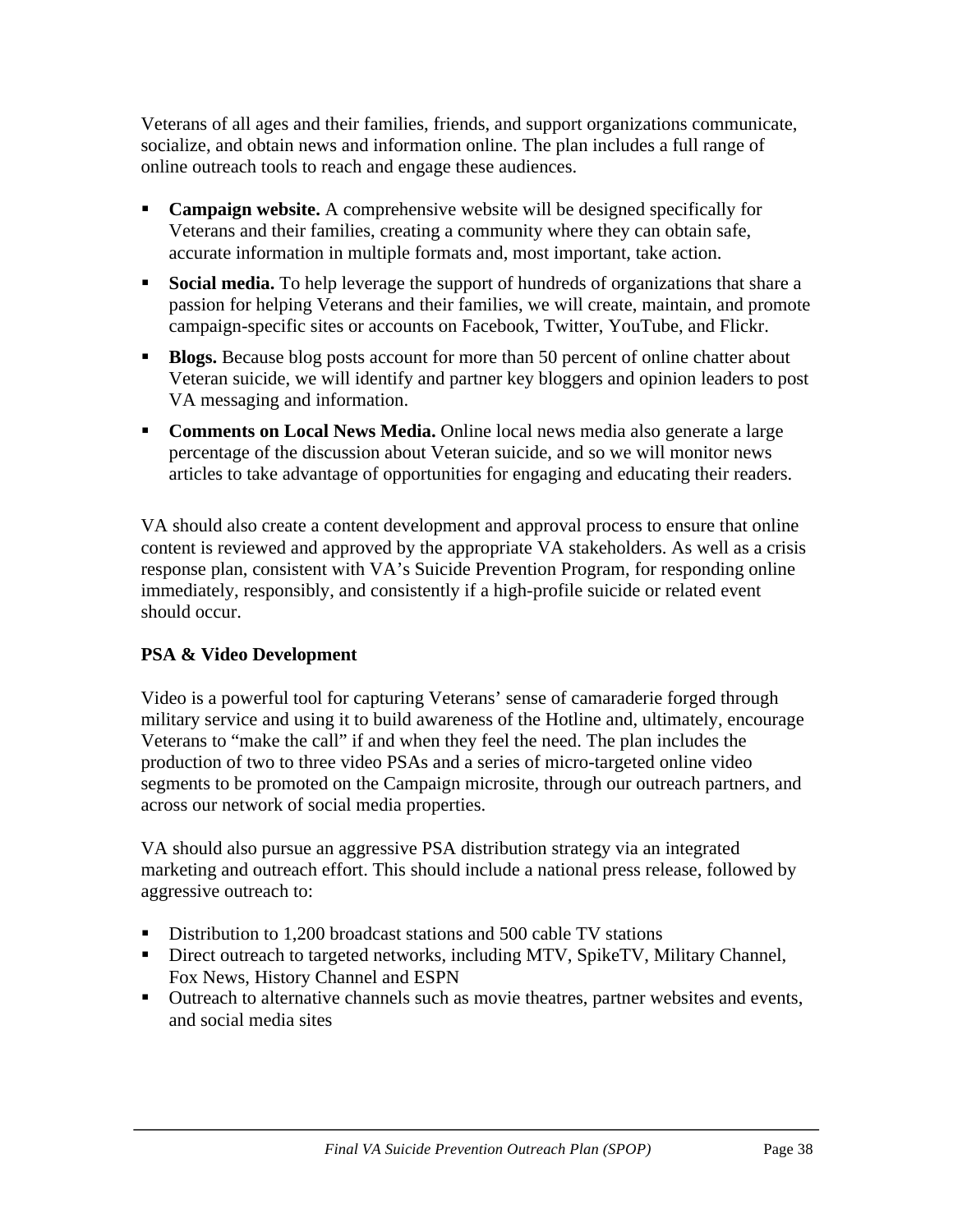VA should create a series of video "vignettes" for specific target audiences that VA suicide prevention coordinators can use as part of their outreach efforts and training or messaging videos for use by internal VA stakeholders and external partners.

## **Earned Media**

Earned media outreach will help VA develop a proactive voice on the issue of Veteran suicide prevention, reinforce responsible reporting and messaging on this complex issue, and increasingly position VA as a national leader in suicide prevention.

The campaign include development of a series of tools and resources to support ongoing outreach efforts, including:

- Talking points
- **Targeted media lists**
- Crisis communication and media response protocols
- PAO and VA stakeholder training on suicide related messaging
- $\blacksquare$  Media kits
- **Story banks**
- **Media education**
- Op-ed development
- **Media monitoring**
- $\blacksquare$  News clipping and analysis

#### **Paid Media**

The development of a targeted paid media campaign would provide critical support to the campaign outreach efforts, PSA campaign, and earned media strategy. As a first priority, VA should use online marketing to deliver targeted messages to groups based on specific search phrases, social network group affiliations, or on-page content. Outlets for this type of marketing include Google Search Network and Google Content Network as well as Facebook and YouTube. VA should spend at least \$65,000 per month for the seven months from March to September of 2011, or %455,000, to promote the campaign online *(see Section 3.8 for more complete recommendations).*

As a second priority, using a hybrid PSA distribution approach leveraging paid media placements is recommended to achieve maximum impact. Approaches of this type typically yield upwards of 200 to 300 percent in added value through free PSA airtime. VA should spend at least \$1M per PSA to maximize distribution efficacy *(see Section 3.8 for more complete recommendations).* 

## **3.2 Hotline Name & Identity – "Campaign"**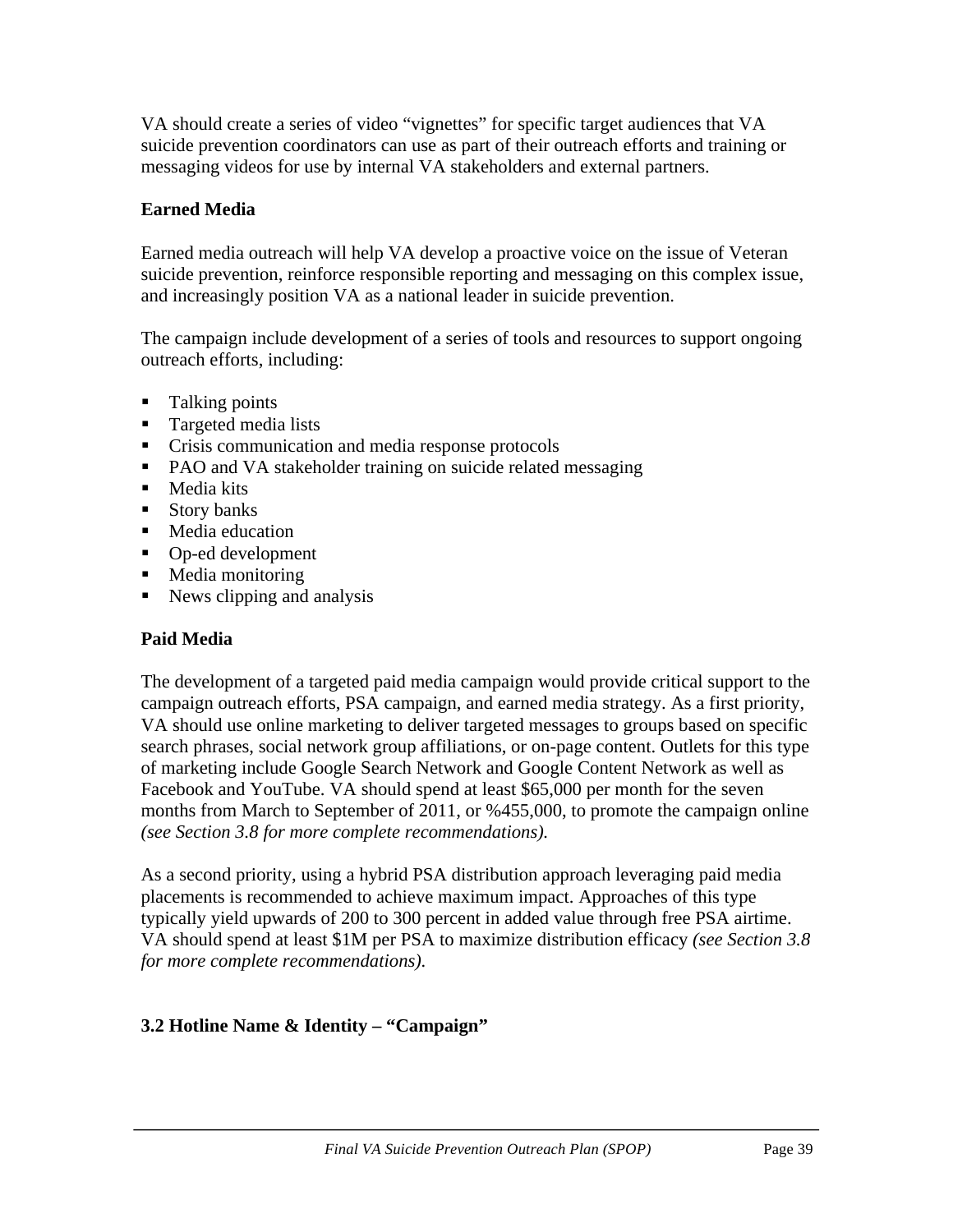The Suicide Prevention Program confronts several challenges in branding its call-in and chat services and establishing a memorable identity that will raise public awareness of what they are and how they can help Veterans in crisis. While already established, the name "Veterans Hotline" does not communicate the urgent and specific nature of this service and may be too vague to make an impression on target audiences that stands apart from various other resources and hotlines—and may even invite inappropriate calls from Veterans with complaints about administrative problems and other non-critical matters.

Previous research, such as the five focus groups of young Veterans conducted by Gallup, suggests that using the word "suicide" in the name can discourage Veterans from looking at a poster or picking up a brochure and, ultimately, making that critical call for help. This concern was strongly reinforced during our conversations with Veterans in our initial focus group as well as during our outreach to key VSOs, CBOs, mental health professionals and conversations with many SPCs. Several CBOs expressed concerns about partnering in a campaign where Veterans and suicide are consistently messaged together directly through the campaign identity, for fear that messaging would create a greater stigma associated with Veterans returning home or a misperception that suicides are more common than they actually are.

To meet these challenges, The team proposes to brand the hotline: "Campaign". This brand name offers the best solution by differentiating the service from other hotlines and suggesting that it is for Veterans with an urgent need for help. Because the word "crisis" is also broad enough to encompass any number of issues—such as financial problems, substance abuse, or marital issues—that are risk factors for suicide, it will work to the program's and campaign's advantage. One important goal of the campaign is to reach Veterans and their families and encourage them to take action ("make the call") before they reach a suicidal state. Enthusiastic support for an identity focused on crisis instead of suicide was consistently reinforced during our interaction with Veterans in our initial focus group as well as during our outreach to key VSOs, CBOs, mental health professionals and SPCs.

If adopted, "Campaign" will become the overarching, consumer-facing identity for the national suicide prevention campaign, featured through an official logo and disseminated through collateral materials, the media, and social media. With time, we expect the CrisisLine to become synonymous with VA's suicide prevention services and serve as a brand that is immediately recognizable to target audiences.

## **3.3 Campaign Messaging and Theme**

The suicide prevention campaign's messaging and themes should advance the goals of increasing awareness and use of the hotline and VA's online chat support service; promoting trust, understanding, and recognition of VA's leading role in addressing Veterans' mental health issues; and increasing help-seeking behaviors. The team's research demonstrates that to succeed, the campaign's messaging must: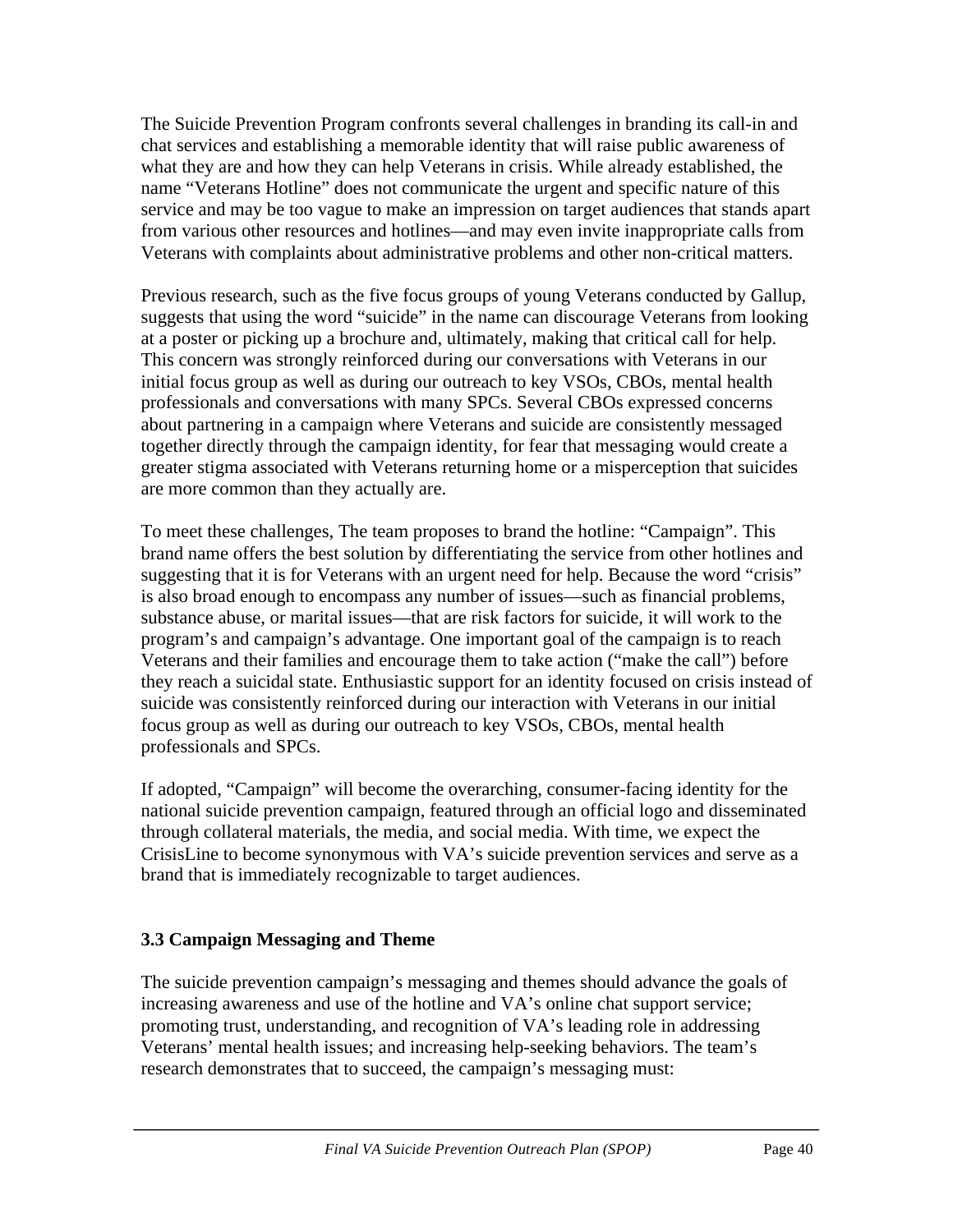- **Avoid normalizing or glorifying suicide**.
- **Showcase help-seeking behaviors and their benefits**, i.e., "there is a better way"(to deal with the issues that are the cause of the Veteran's problems).
- **Promote individual, family, and community "connectedness."**
- **Emphasize that confidential help is available and that treatment is effective.**

### **"It's Your Call"**

For both Veterans in crisis and their families, friends, healthcare providers, and support organizations, the fundamental message is "It's Your Call," whether that call is the literal call to the hotline or a decision to take action when they recognize the signs of risk in themselves, their families, or their peers. Every submessage in this message framework aims to support and embody that overarching theme, but each will be tailored to deliver supporting messaging specific to target audiences.

|                                               |          | Friends  | VSO <sub>s</sub> & | Media    |
|-----------------------------------------------|----------|----------|--------------------|----------|
|                                               | Veterans | & Family | Partners           | $&$ PAOs |
| It's Your Call.                               |          | ✔        | ✔                  |          |
| Treatment Works.                              |          | ✔        | ✔                  |          |
| Veterans Get Treatment Every Day.             |          |          |                    |          |
| Take Charge.                                  |          |          |                    |          |
| We Need You.                                  |          |          |                    |          |
| Stand by Them; We'll Stand with You.          |          | ✔        |                    |          |
| Recognize the Signs.                          |          | ✔        |                    |          |
| Know the Risk Factors.                        |          |          | ✔                  |          |
| Beware of Friendly Fire.                      |          |          |                    |          |
| VA Is Here for Our Vets.                      |          |          |                    |          |
| VA Is Forging a Network of Veterans' Support. |          |          |                    |          |

#### **Messages for Various Target Audiences**

#### **Veterans**

## **1.** *It's Your Call***. The confidential Campaign is here for you.**

**Rationale**: Even after Veterans understand that treatment works and they can benefit from it, they may not be convinced that VA's programs are effective or easy to access. Messaging must convey—and provide evidence of—the ability of the hotline to meet Veterans' needs and help them resolve the issues that are troubling them. In addition, Veterans may fear the "runaround" when they call VA or getting lost in a bureaucratic quagmire. More detailed communications need to spell out when and how the hotline will connect Veterans with services and, if possible, exactly how quickly they may expect to get assistance or an appointment.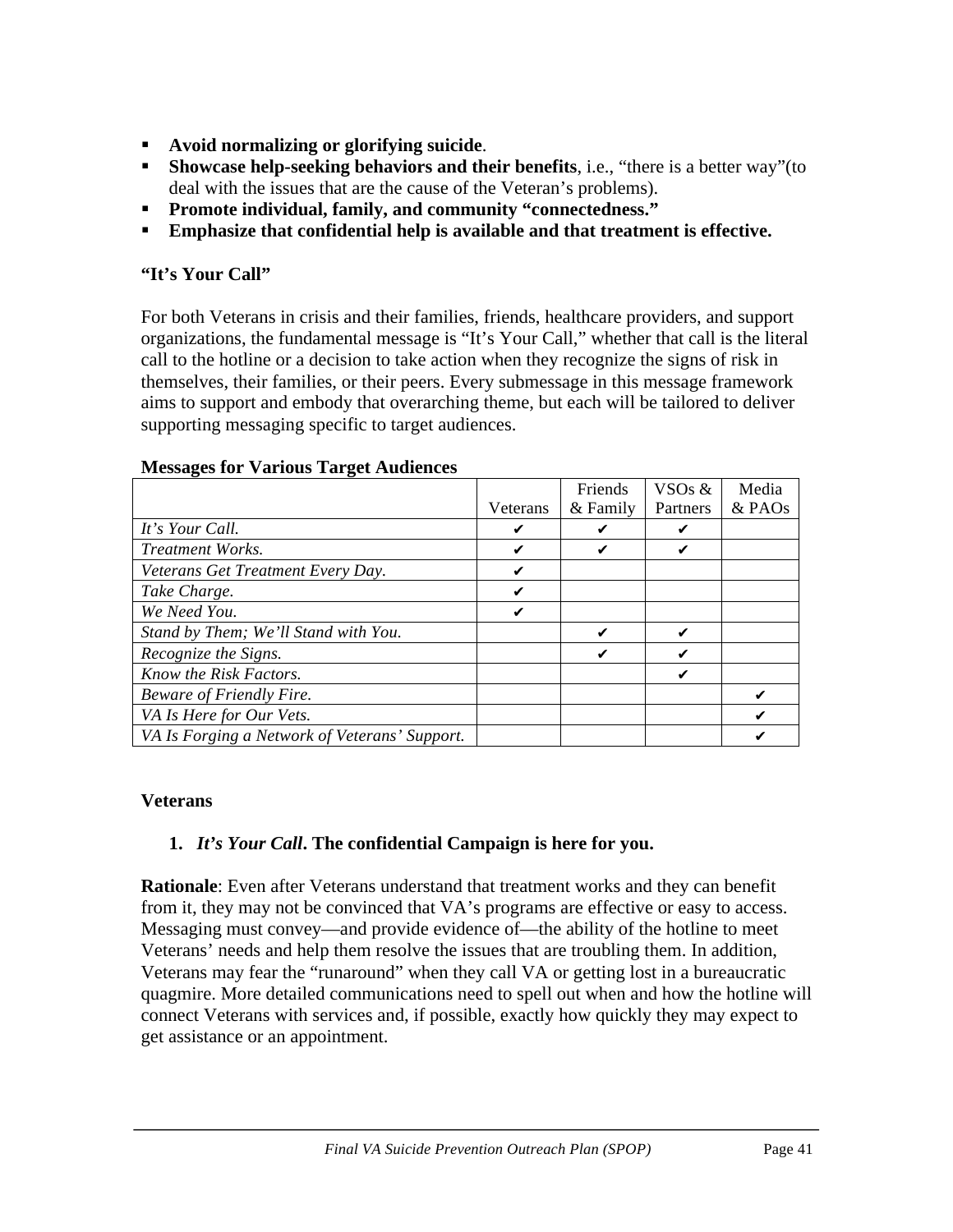#### **2.** *Treatment Works.* **PTSD, depression, and other mental health issues associated with suicide risk can be successfully treated.**

**Rationale**: Suicide prevention begins not with an impulse to end a life, but rather with the conditions that are associated with suicide risk. Messaging must focus on these risk factors and convey that they are highly treatable. Treatment works, and there is hope for Veterans with mental health issues.

#### **3.** *Veterans Get Treatment Every Day.* **Millions of Veterans across America recognize their symptoms, get treated, and get better—without risk to their careers, relationships, or sense of pride.**

**Rationale**: Many Veterans believe there are personal and professional risks to getting treatment. This message reinforces that they have no reason to be embarrassed or worried about getting treatment; it is normal to seek help, and Veterans do it all the time. The message can be reinforced by testimonials of Veterans in all walks of life—even senior military officers—who simply say: "I got treatment, and now I'm doing better." The message can also be delivered by spouses, family, and friends. "I was worried about Joey. Then he got treatment, and I got him back."

# **4.** *Take Charge***. Get treatment and take control of your life.**

**Rationale**: This message focuses directly on empowerment—the fact that Veterans do not have to be subject to or debilitated by mental health issues. Treatment is all about fixing problems so they can move on with successful, fulfilling lives. For example, a Veteran's testimonial using this messaging might say, "I had dreams about the IED that killed my buddy. Now I still have those memories, but they don't control me—I control them."

### **5.** *We Need You.* **We needed you then; we need you now. Do it for yourself; do it for your family; do it for your community; do it for your country.**

**Rationale**: Research and subject matter experts stress the most effective messaging emphasizes Veterans' connectedness, a critical protective factor for people with mental health problems. This message appeals to the sense of pride and purpose that many Veterans experienced in the military and miss in their civilian lives. It is another empowering message, affirming each Veteran's value and highlighting the reality that, just as they belonged and were essential to their military units, they belong and are essential to their families and communities and employers here at home.

## **Veterans' Friends and Family**

# **1.** *It's Your Call.* **Our Vets served us; now it's our turn.**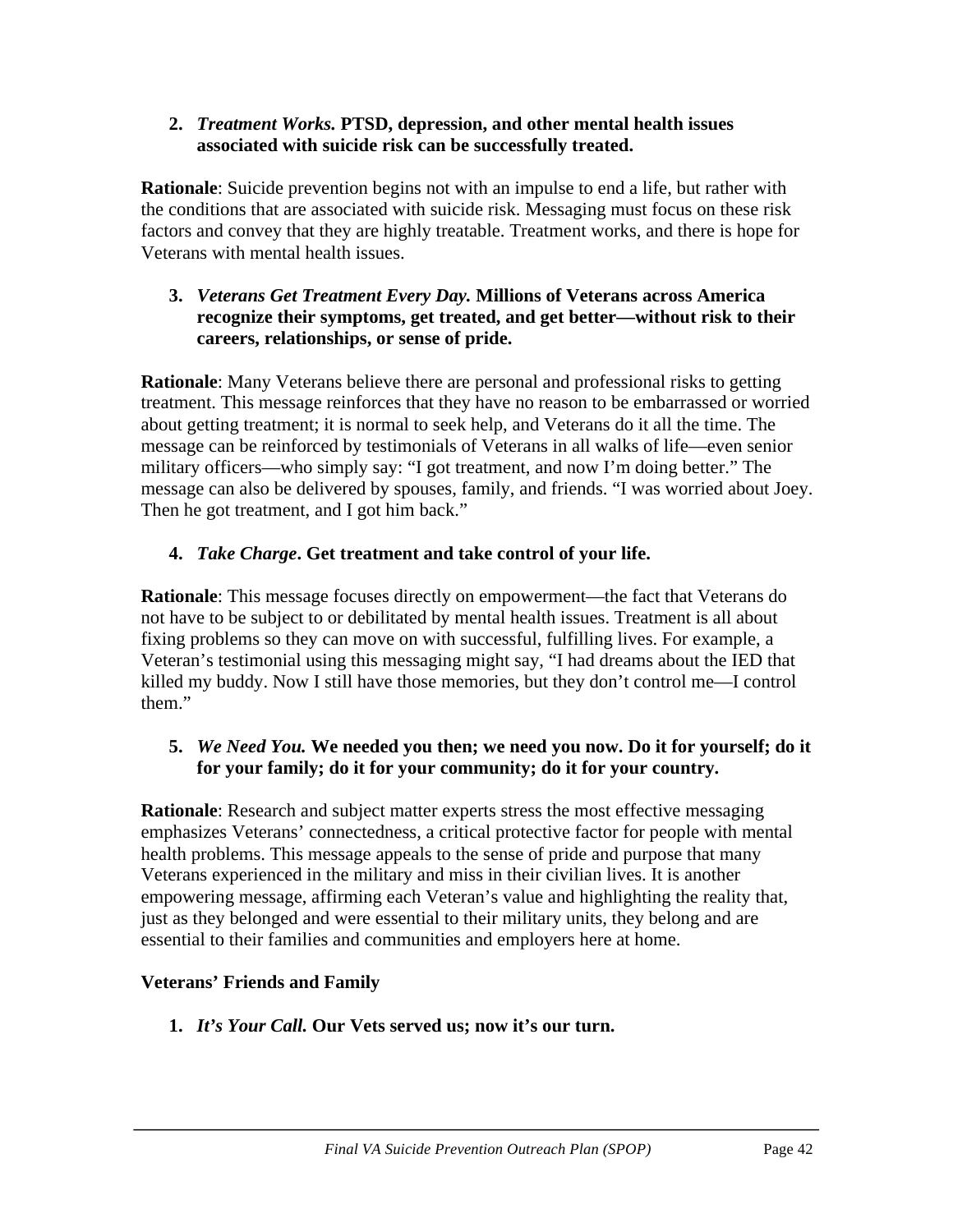**Rationale**: This message appeals to the widespread sense of appreciation for Veterans' service and desire to express it. Even for casual friends of Veterans, it is important to hear the message that it's up to them to look out for the people who looked out for us. This message also conveys that it's okay to be concerned and seek help. Even if you were there for Veterans when they deployed, now they may need you even more.

## **2.** *Stand by Them; We'll Stand with You***. The confidential Campaign is here for you.**

**Rationale**: Intervention on mental health issues—even just asking someone to make a phone call—is difficult for many people. And in cases of suicide risk, intervention requires great care to avoid making the situation worse. It is important for VA to convey that the Hotline will give family and friends the help and support they need to address difficult problems.

In addition, even after Veterans' families and friends understand that treatment works and their loved ones can benefit from it, they may not be convinced that VA's programs are effective. Messages must convey—and provide evidence of—the ability of the VA programs to meet Veterans' needs and provide confidential help fast.

# **3.** *Recognize the Signs***. If you're concerned about a Vet, make the call.**

**Rationale**: Messaging directly targeting people who interact with Veterans regularly should raise their awareness of these warning signs to help them decide when they should take action and remember what they should do. Typically, this messaging will be focused on outreach to key Veteran influencers and intermediaries.

## **4.** *Treatment Works.* **PTSD, depression, and other mental health issues associated with suicide risk can be successfully treated.**

**Rationale**: Suicide prevention begins not with an impulse to end a life, but rather with the conditions that are associated with suicide risk. Messaging must focus on these risk factors and convey that they are highly treatable.

## **Veterans Service Organizations, VA Medical Centers, Healthcare Intermediaries, and Potential Partners**

# **1.** *It's Your Call***. Our Vets served us; now it's our turn.**

**Rationale**: This message again leverages the widespread sense of appreciation for Veterans' service and American's desire to express it. For VSOs, other intermediaries, and potential partners, that sentiment may be widely understood, but we want to convey that it's important for these audiences to seek help when a Veteran seems to be at risk.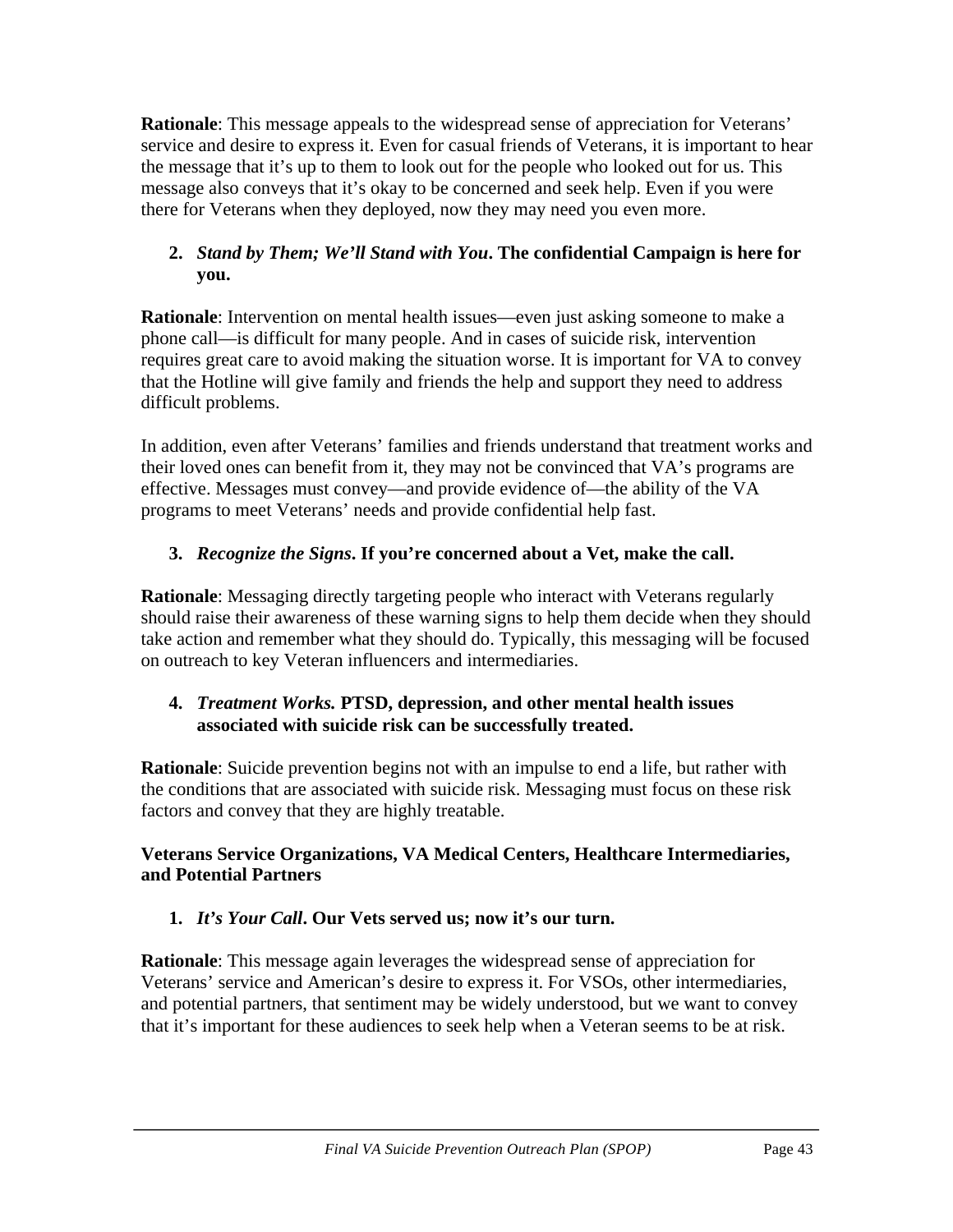#### **2.** *Know the Risk Factors***. Some of the Veterans you serve may be at high risk for mental health issues or suicide and need help.**

**Rationale**: VSOs, primary care clinicians, and community- and faith-based organizations may encounter certain Veteran populations with financial, legal, physical, mental, or other problems that put them at an elevated risk for crisis or suicide. They need to know what to look out for.

## **3.** *Recognize the Signs***. If you're concerned about a Vet, make the call.**

**Rationale**: Even medical practitioners may be unfamiliar with the signs of suicide risk or what to do when these signs present. Messaging directly targeting people who interact with Veterans regularly should raise their awareness of these warning signs to help them decide when they should take action and remember what they should do. Typically, this messaging will be focused on outreach to key Veteran influencers and intermediaries.

#### **4.** *Treatment Works.* **PTSD, depression, and other mental health issues associated with suicide risk can be successfully treated.**

**Rationale**: Suicide prevention begins not with an impulse to end a life, but rather with the conditions that are associated with suicide risk. Messaging should focus on these risk factors and convey that they are highly treatable.

### **5.** *Stand by Them; We'll Stand with You***. The Hotline is here for you.**

**Rationale**: To encourage VSOs and intermediaries to promote the hotline and other VA services and resources, messages must convey—and provide evidence of—VA's ability to meet Veterans' needs. More broadly, messaging must underscore that VA is a national leader and valuable partner in crisis intervention and suicide prevention.

#### **The Media and VA Public Affairs Officers**

Media coverage of Veterans suicide tends to sensationalize the issue and criticize VA's response to it. Some of this bias is created by messaging emanating from VA and the military itself, publicizing studies and statistics pointing to elevated suicide risk among Veterans and using talking points that may lead audiences to believe there is an "epidemic" of Veteran suicides. The DoD Task Force on the Prevention of Suicide by Members of the Armed Forces found that when reporters are informed that some approaches to reporting suicides are linked to increased suicide rates, they are likely to craft stories that provide greater context and avoid "normalizing" suicidal behavior. The following media messages can begin steering coverage in a more constructive and accurate direction.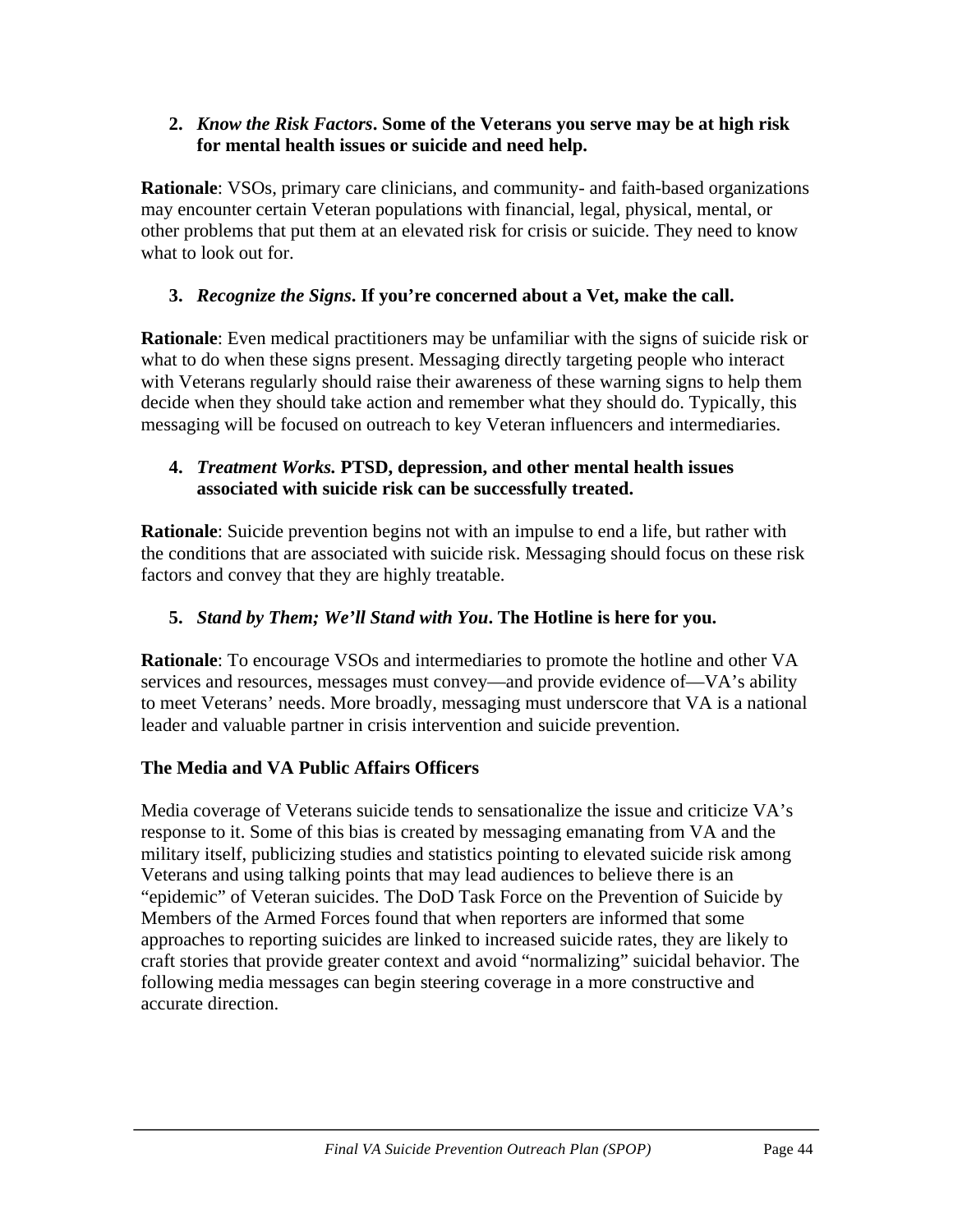#### **1.** *Beware of Friendly Fire.* **[Alternatives:** *Report with Care or Report Responsibly***]. Reports on Veterans suicide that do not provide sufficient context can inadvertently make the problem worse.**

**Rationale**: Members of the media and VA PAOs may not realize the damage that can stem from a steady drumbeat of headlines that claim "large numbers of Veterans are suicidal" and "high percentages of Veterans take their own lives." Alarming statistics may make headlines and raise awareness, but they are not always accurate and can result in "normalizing" suicidal impulses, inadvertently suggesting that suicide is a viable and even commonplace option for Veterans in crisis. VA messaging should explain this risk and encourage the media and PAOs to report on suicide risk in a responsible and constructive way—emphasizing both the context and the access to treatment and support and the results they can provide.

### **2.** *VA Is Here for Our Vets***. VA has taken important steps to meet the healthcare needs of our returning Veterans, especially in the mental health arena. VA is a national leader in crisis intervention and suicide prevention.**

**Rationale**: Some reporters do not recognize VA's commitment to working with Veterans to overcome serious challenges, whether they are transitioning from military service or dealing with difficulties such as substance abuse or homelessness later in life. Messaging must spotlight this role and specifically how VA's Suicide Prevention Program and hotline provide services and resources to help Veterans successfully transition to—and sustain—a healthy and successful civilian life. Veterans can call and get access to care fast—and the hotline and other supports are delivering results.

# **3.** *VA Is Forging a Network of Veterans' Support***.**

**Rationale**: The media can publicize VA's work in partnering with Veterans service organizations, the healthcare community, and other organizations. Messaging should explain how this support network provides outreach to Veterans and enhances their sense of community connectedness.

# **3.4 Outreach and Partnerships**

This plan is built on a foundation of aggressive outreach and partnership development. Generating awareness in large numbers across a wide, varied population is an enormous job that no single organization can do alone. Crucial to our efforts will be the participation of intermediaries: "on the ground" champions who believe in the Suicide Prevention Program's mission and have contact with and influence over your target audiences.

For VA, this means the cultivation and support of partners who regularly interact with Veterans and their families—and particularly with Veterans who are grappling with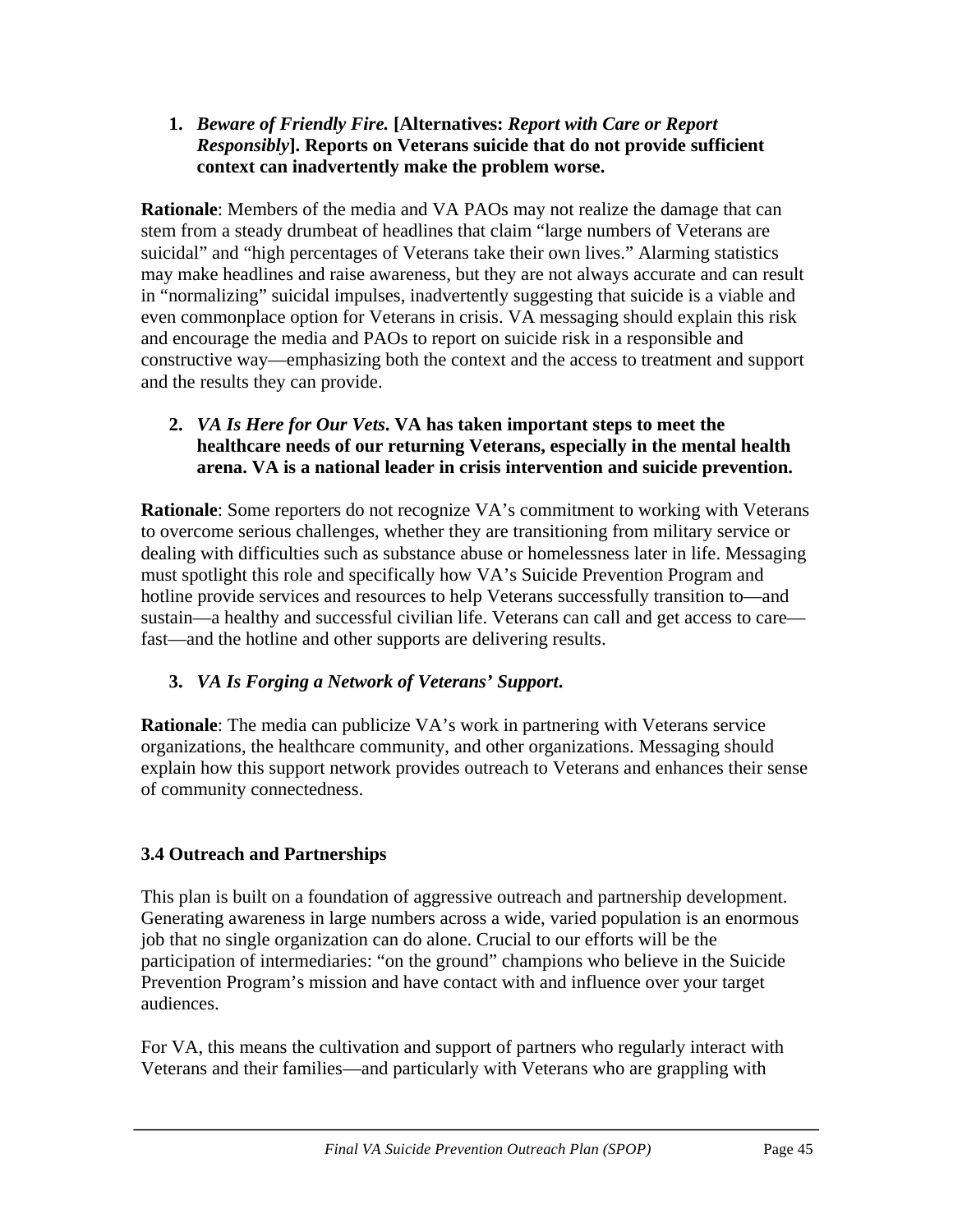mental health issues. VA works with agencies at every level, as well as nonprofit and corporate organizations, that have a role in addressing the causes and impacts of depression, PTSD, and suicide risk among Veterans, and these relationships need to include campaign messaging at multiple touchpoints.

Specific segments we will target and support for outreach include:

- Military and Veterans service organizations (e.g., VFW, USAA, AFSC, USO)
- Internal VA stakeholders (e.g., Vet Centers, SPCs, PAOs)
- Healthcare providers and related professional associations (e.g., primary care, mental health services, substance abuse providers)
- Community- and faith-based organizations and their national headquarters
- Family and caregiver organizations
- Educational institutions/organizations
- Corporations and business groups
- Legal community—legal problems, whether criminal, financial or family oriented, are significant risk factors for suicide

In most cases, the VA Suicide Prevention Program does not compete with the programs of potential partners, but rather complements their programs and can offer them access to critical resources to promote mental health and suicide prevention services. In addition to providing support and assistance to groups that are concerned about the welfare of Veterans and their families, VA can reach specific target/at-risk audiences who are members, stakeholders, or constituents of these groups.

## **Objectives**

The plan's outreach to partners is designed to accomplish the following objectives:

- Mobilize partners and internal stakeholders to responsibly support the hotline and the VA Suicide Prevention Program.
- Create awareness of the hotline, issues and signs related to Veteran suicide, and the VA Suicide Prevention Program among external partners, internal stakeholders, and Veterans and their individual support networks.
- Educate partners and internal stakeholders about the complexities of suicide prevention issues and develop tools to help them support an effective and responsible outreach program.

## **Goals**

Reach Veterans at a local level with targeted outreach and messaging through a diverse and engaged network of VSOs, the medical community, faith- and community-based organizations, and other potential key outreach partners.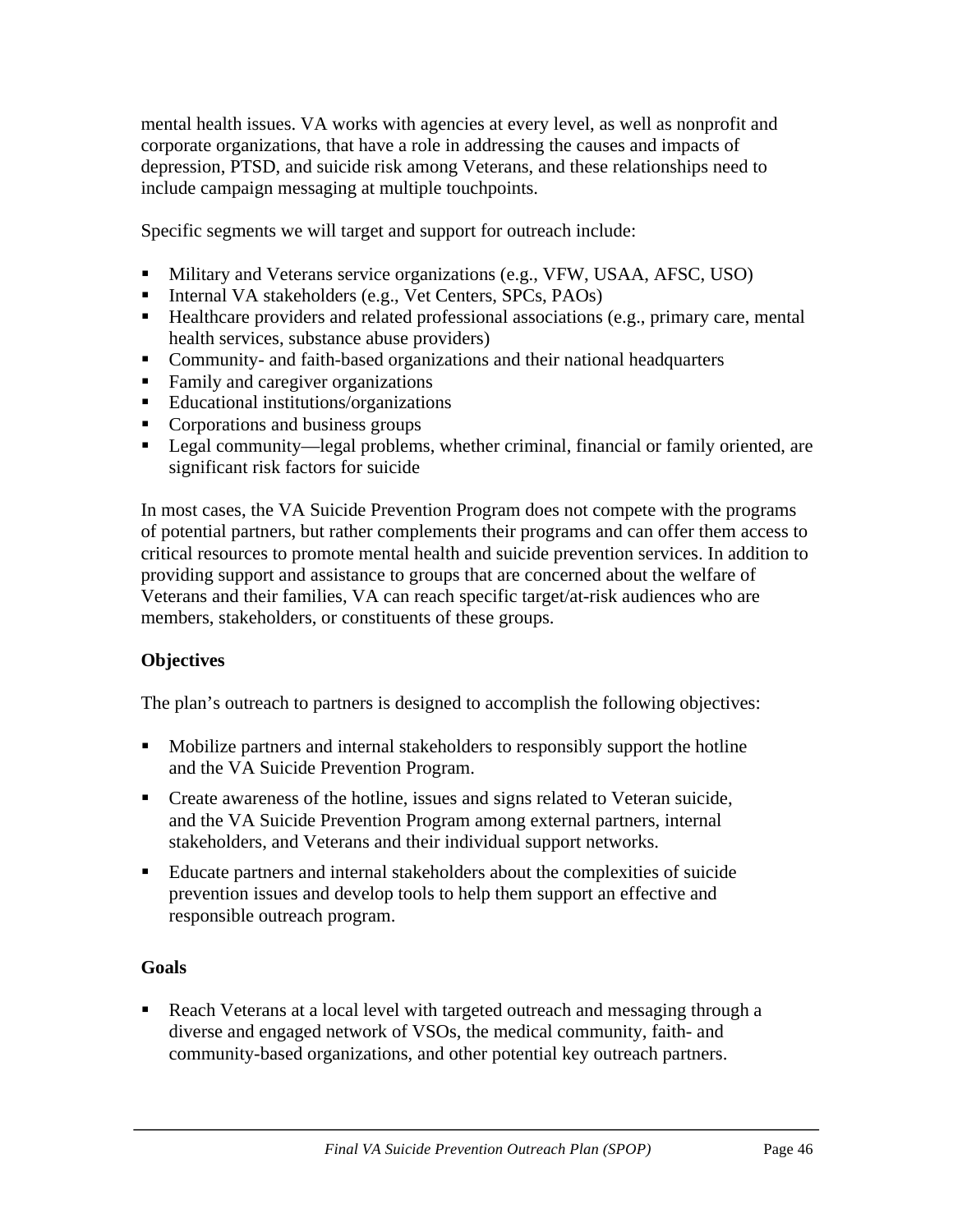- **Leverage the network and credibility/trust of these organizations through their** dissemination of our campaign collateral and messaging.
- Build understanding of the campaign's message and the complexity of suicide prevention among key influencers and intermediaries to ensure that their efforts are not doing more harm than good.

#### **Strategies, Tactics, and Metrics**

Partner outreach opportunities should be researched and potential partners ranked as high, medium, and low priority based on their ability to connect with the campaign's target audiences and their interest in advancing the suicide prevention campaign. For each of these potential partners, we will tailor the tools and tactics we provide based on their capabilities, audiences, and needs, as indicated in the following table.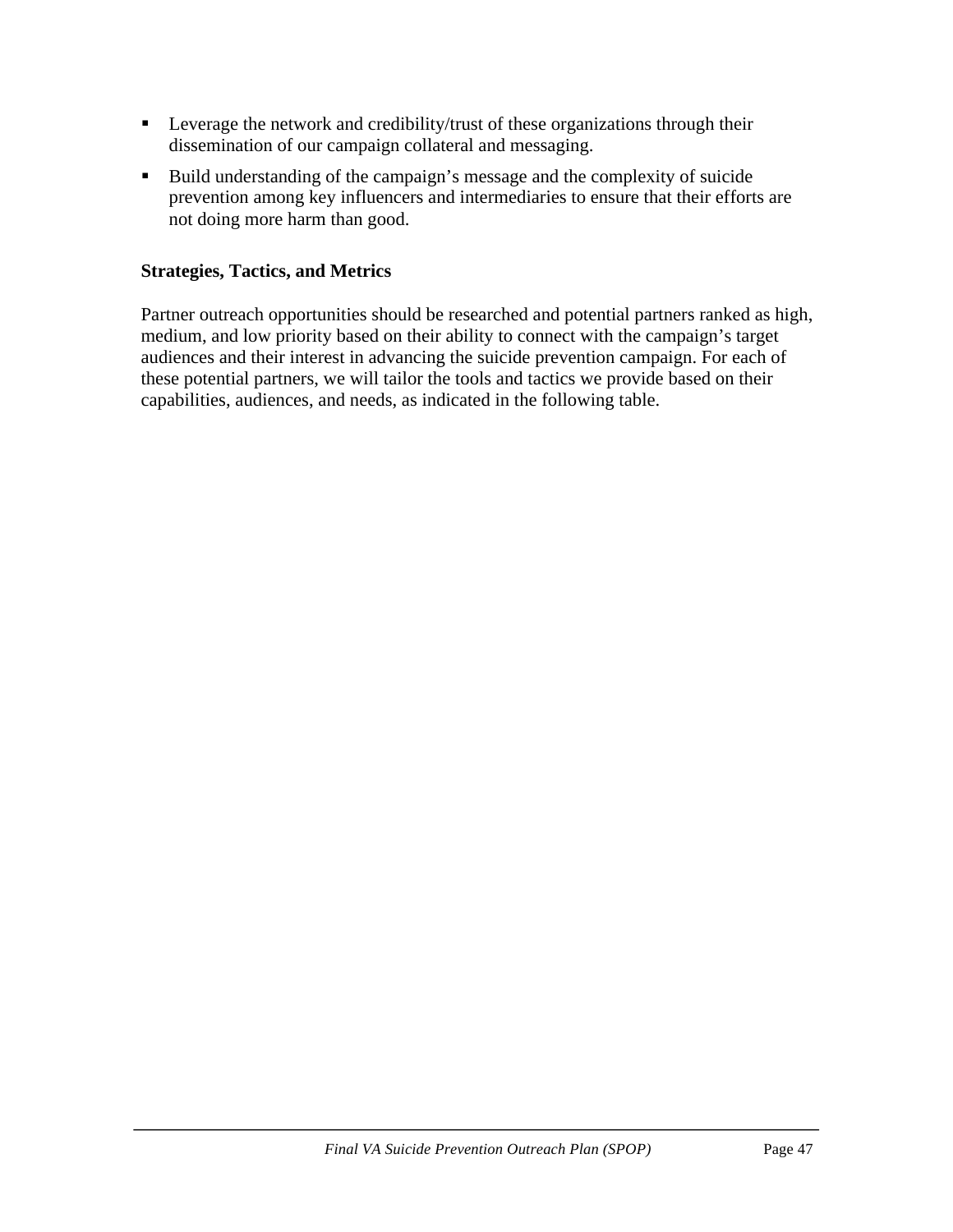| <b>Strategy</b> |                                                                                                                                                                                                                                                                                                                                                                         | <b>Tactics</b>                                                                                                                                                                                                                                                                                                                                                                                                                                                                                                                                                                                                                                                                                                                                                                                                                                                                                                                                                             | <b>Metrics</b>                                                                                                                                                     |  |
|-----------------|-------------------------------------------------------------------------------------------------------------------------------------------------------------------------------------------------------------------------------------------------------------------------------------------------------------------------------------------------------------------------|----------------------------------------------------------------------------------------------------------------------------------------------------------------------------------------------------------------------------------------------------------------------------------------------------------------------------------------------------------------------------------------------------------------------------------------------------------------------------------------------------------------------------------------------------------------------------------------------------------------------------------------------------------------------------------------------------------------------------------------------------------------------------------------------------------------------------------------------------------------------------------------------------------------------------------------------------------------------------|--------------------------------------------------------------------------------------------------------------------------------------------------------------------|--|
| 1.              | Audit VSO and other<br>key partner activities<br>to identify synergistic<br>opportunities with<br>suicide prevention<br>program                                                                                                                                                                                                                                         | A. Identify potential partner groups and audit<br>activities related to suicide prevention, mental<br>health, homelessness, unemployment/<br>underemployment, substance abuse, and<br>transitional services.<br>B. Hold introductory/exploratory meetings with<br>partners and stakeholders in person and by<br>phone and email.<br>C. Create prioritized (tiered) list of targeted<br>partners with ideal outreach/partnership<br>strategies and opportunities.                                                                                                                                                                                                                                                                                                                                                                                                                                                                                                           | Development of<br>٠<br>activities<br>database.<br>Creation of<br>٠<br>prioritized partner<br>list.                                                                 |  |
| 2.              | Create engaging, easy-<br>to-implement<br>communications tools<br>for partners to use<br>which will:<br>a) Provide greater<br>awareness and<br>access to the<br>Hotline.<br>b) Create greater<br>awareness of<br>warning signs for<br>at-risk Veterans<br>among family<br>and friends<br>group.<br>c) Assist in<br>reducing the<br>stigma of help-<br>seeking behavior. | A. Develop messaging framework and style guide<br>to ensure safe consistent messages to targeted<br>audiences.<br>B. Develop a standard "partnership kit" with the<br>ability to supplement with additional materials<br>based on partner needs, including:<br>i. Print Collateral<br>■ Fact sheets<br>$\blacksquare$ FAQs<br>• PowerPoint presentations with<br>talking points<br>• Media-ready articles of varying<br>lengths<br>• Media training kits<br>• Testimonials<br>ii.<br>Audio/video products<br>• Training videos<br>PSAs<br>• Testimonials<br>Audio news releases<br>• Radio content<br>$\blacksquare$ B-roll<br>C. Develop online materials (see also social media<br>strategies).<br>Shared website content and information<br>i.<br>ii. Video logs and other online videos<br>iii. Webinars and training presentations<br>Blogs and forums<br>iv.<br>Widgets<br>V.<br>Testimonials<br>vi.<br>vii.<br>Logos and branding tools for use on<br>partner sites | Development and<br>clearance of all<br>toolkit products<br>and tools.<br>Partner feedback<br>on products and<br>tools.                                             |  |
| 3.              | Engage and equip key<br>external partners and<br>internal VHA<br>audiences to support<br>and extend the suicide<br>prevention activities<br>that reach at-risk<br>Veterans and their<br>family and friends.                                                                                                                                                             | A. Engage approved partners based on prioritized<br>list established in Strategy #1 above and<br>approved by VHA. Define nature of<br>partnership, resources and commitments by<br>each party, and key success metrics for each<br>relationship.<br>B. Provide resources and support consistent with<br>agreement.<br>Online support (quality content, links,<br>i.                                                                                                                                                                                                                                                                                                                                                                                                                                                                                                                                                                                                        | Number of<br>partners engaged<br>٠<br>Partnership<br>outreach activities<br>(partner<br>scorecard)<br>Estimated number<br>of impressions for<br>partner activities |  |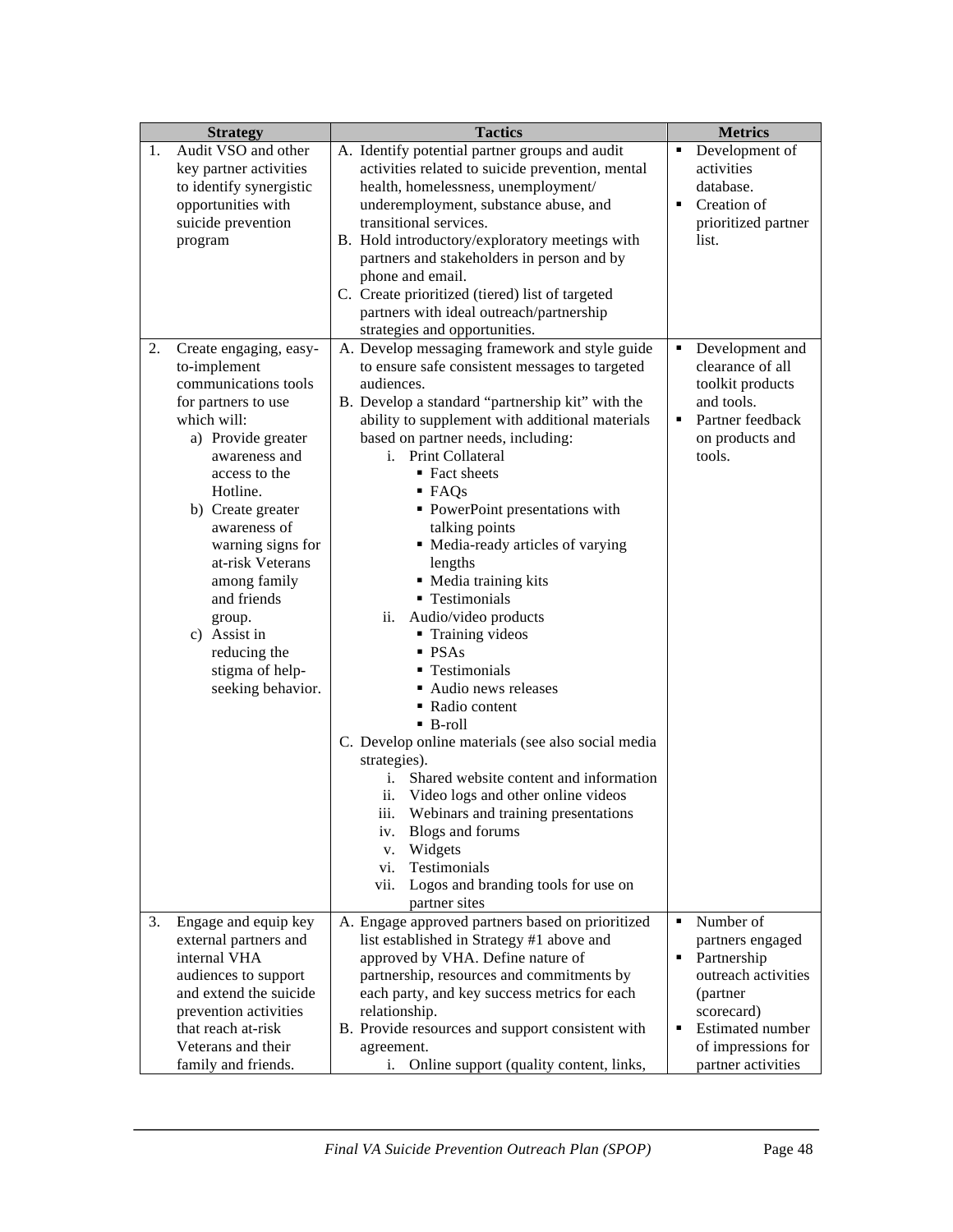|                                                                                                                                | and other social media activities)<br>ii. Dissemination of print materials<br>Presentation opportunities at<br>iii.<br>national/state/local conferences<br>iv. Participation in joint activities<br>(Veterans Day)<br>C. Monitor and evaluate success of partner<br>outreach                                                                                                                                                                                                                                                                                                                                                  |                                                                                                                                                                                                  |
|--------------------------------------------------------------------------------------------------------------------------------|-------------------------------------------------------------------------------------------------------------------------------------------------------------------------------------------------------------------------------------------------------------------------------------------------------------------------------------------------------------------------------------------------------------------------------------------------------------------------------------------------------------------------------------------------------------------------------------------------------------------------------|--------------------------------------------------------------------------------------------------------------------------------------------------------------------------------------------------|
| Integrate and<br>4.<br>coordinate VA's and<br>VSO <sub>s</sub> ' current<br>activities related to<br>suicide prevention.       | A. Create VSO task force/steering committee and<br>invite key partners and internal stakeholders to<br>participate.<br>B. Host and facilitate monthly task force meeting.<br>C. Develop partnership portal to include:<br>i. Program updates<br>ii.<br>Group calendar of activities<br>iii. Downloadable tools<br>Sharing best practices<br>iv.<br>Training tools and videos<br>V.<br>vi. Partner chat/listserv function<br>D. Provide ongoing support and updates to<br>partners to maintain dialogue and maximize<br>program impact.<br>Suicide prevention task force<br>i.<br>ii. Direct communications<br>iii. Newsletter | Number of<br>٠<br>partners registered<br>for the task force<br>Meeting<br>٠<br>attendance<br>Partner updates<br>٠<br>and reporting<br>Portal hits<br>Portal downloads                            |
| Train VA internal<br>5.<br>stakeholders and key<br>partners to conduct<br>safe outreach for<br>suicide prevention<br>programs. | A. Identify areas of key concerns when conducting<br>suicide prevention outreach programs<br>B. Audit training needs for internal stakeholders<br>and key partners.<br>C. Develop training modules.<br>i. Webinars<br>ii. Presentations<br>iii. Online videos and interactive training<br>modules<br>D. Conduct internal trainings.<br>E. Provide training evaluation and feedback.                                                                                                                                                                                                                                           | Training<br>٠<br>requirements<br>document<br>Training products<br>٠<br>developed and<br>approved<br>Number of people<br>trained<br>Pre/post training<br>٠.<br>surveys<br>Participant<br>feedback |

#### **VSOs, Military, and Other Veterans Support Organizations**

**Rationale**: These organizations share a goal of supporting Veterans in their immediate and long-term transition back to civilian life. Because different organizations serve different Veteran populations, it will be important to engage multiple organizational partners to reach as many Veterans and family members of Veterans as possible with suicide prevention and crisis intervention messages.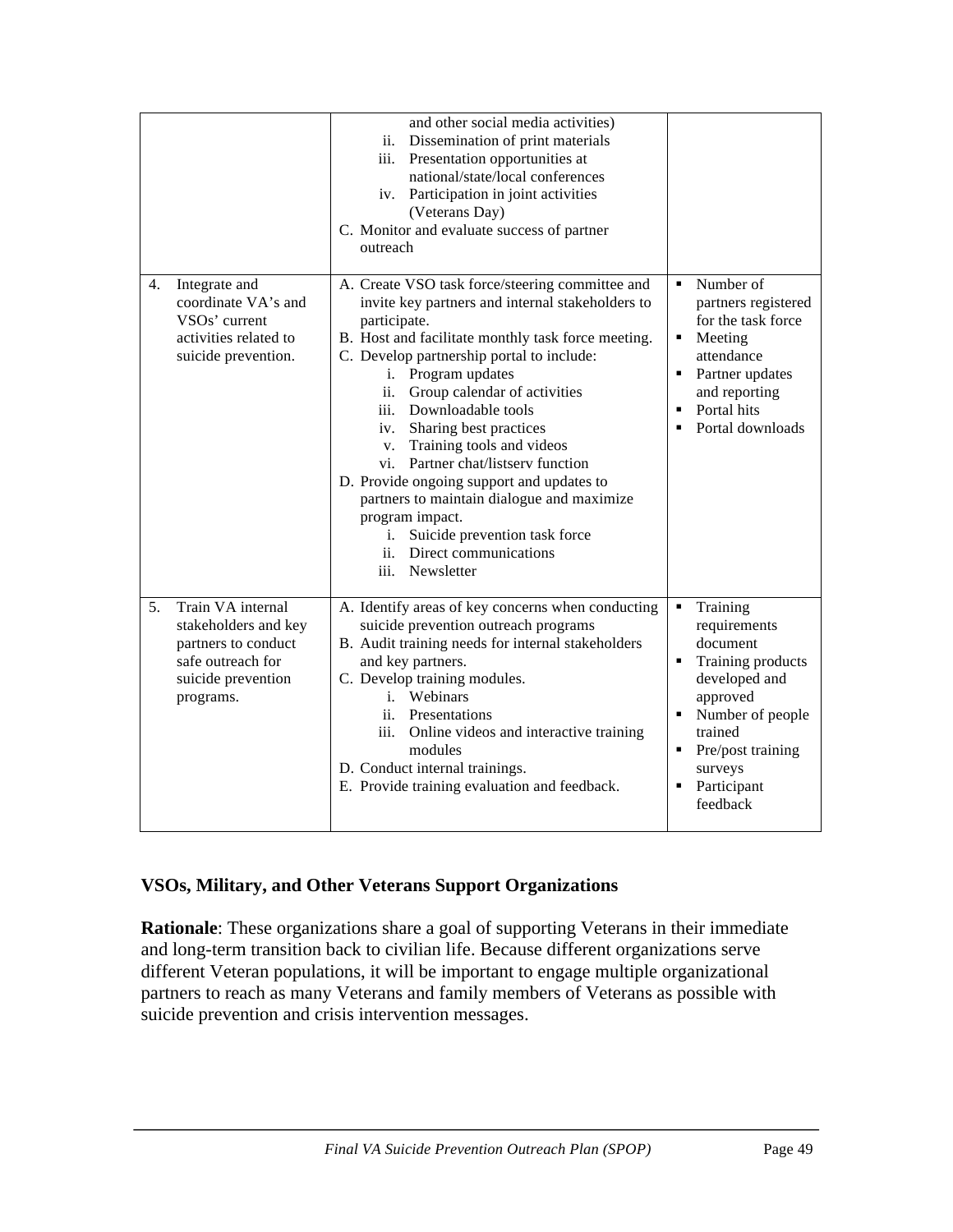**Sample Members**: Veterans service organizations and their national service officers; military service organizations; organizations providing financial, insurance, and other important services to the military and Veterans and their families; military installations' commissaries, exchanges, and education and transition centers; and organizations that advocate for military and Veterans' families (e.g., VFW, Student Veterans of America, American Legion, AAFES, VSOs, Commissary/PX, Blue Star Families).

**Audiences Reached**: Veterans and family members of Veterans

**Engagement Activities**: The nature of the outreach for these groups will vary with each organization. Activities will include but not be limited to direct emails to email distribution lists, articles placed in newsletters and publications, public service announcement and advertisements online and in print publications, distribution of print collateral and promotional materials, direct outreach from volunteers networks, participation and exhibits at organizational events, speaking engagements at organizational gatherings, and promotion through social media channels and online resources. Based on the structure of each VSO, the campaign should develop and deliver training for state-level representatives who can then take information back to members at the local level for further distribution.

**Collateral Needs**: Content for emails, media-ready stories and articles for publications, content for website and social media, collateral materials, point of purchase materials, promotional products, event exhibits, presentations, talking points, advertisements/PSAs, video content.

## **Internal VA Stakeholders**

**Rationale**: Coordinating the activities of internal champions, advocates, and stakeholders will ensure that the campaign is consistently and responsibly promoting suicide prevention support for at-risk Veterans and the services VA has to offer. Providing consistent and effective tools at the local level will complement the national campaign with a local grassroots element.

**Sample Members**: Suicide prevention coordinators, VA/VHA public affairs officers, Vet Centers, VISN leadership

**Audiences Reached**: VA employees, Veterans, and family members of Veterans

**Engagement Activities**: Activities will include but not be limited to webinar training and conference training on responsible suicide prevention outreach, crisis communications support, displaying materials in facilities, including suicide prevention content and information in general outreach efforts, coordination with and outreach to local organizations, and presentations or exhibits at local events and internal conferences.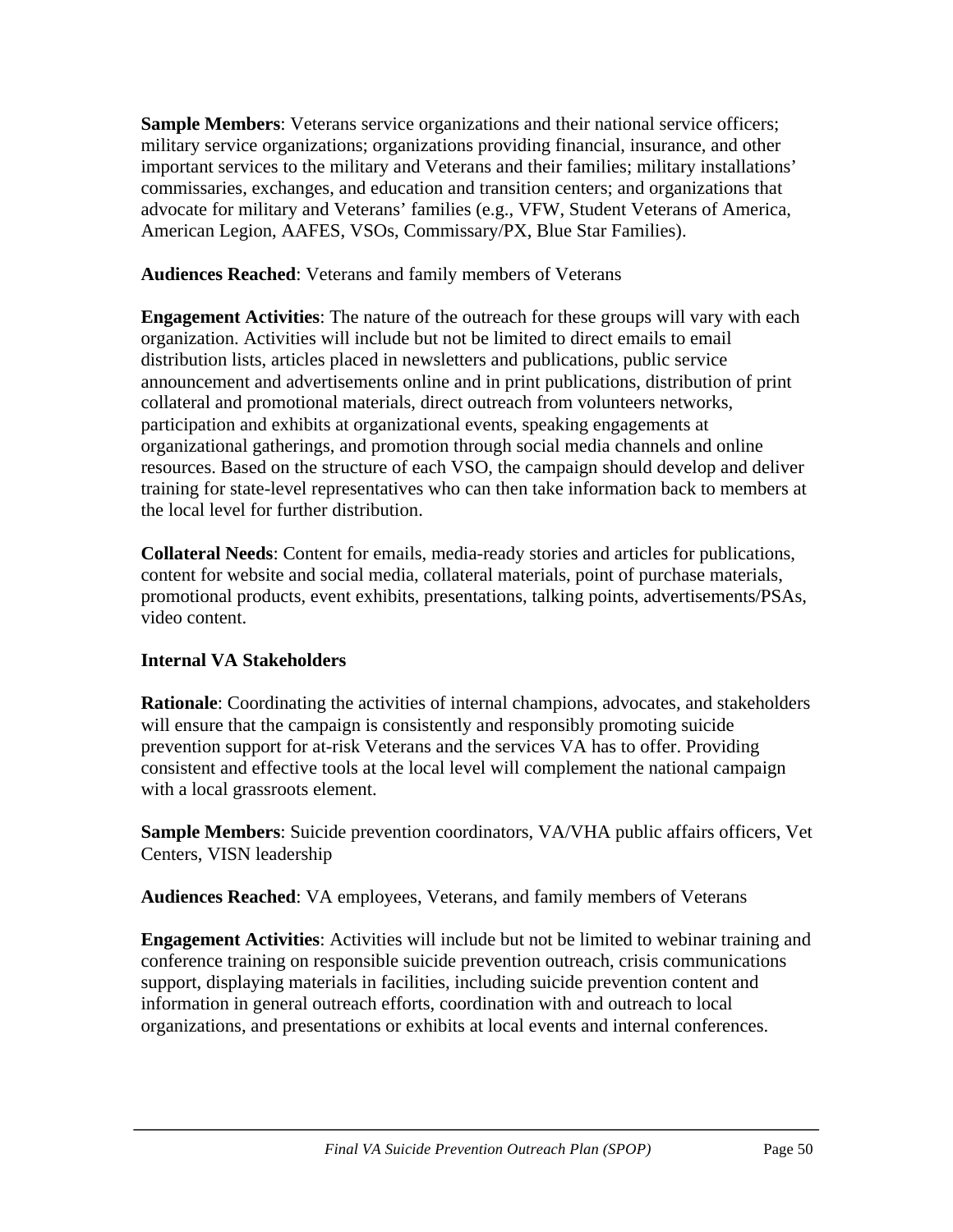**Collateral Needs**: Crisis communications templates and tools, print and electronic posters for facilities, direct mail inserts, collateral materials, promotional products, presentations and talking points for community outreach events, traveling exhibits and displays, articles and content for local newsletters, publications, websites, and social media, videos, and others

### **Healthcare Providers and Related Professionals**

**Rationale**: Because most suicide risk factors have additional health implications, engaging the healthcare provider community will be an important outlet to deliver credible messaging from a trusted source. The campaign should educate healthcare providers on the suicide and crisis warning signs and how they should manage the care of these higher-risk Veterans.

**Sample Members**: Medical associations, insurance providers such as Tricare contractors, substance abuse support organizations, mental health support organizations, Indian Health Service organizations, public safety and first responders, and others

**Audiences Reached**: Primary care providers, therapists/psychologists, social workers, and first responders

**Engagement Activities**: Organizational outreach, articles and content placed in member outreach materials, presentations, exhibits, and trainings at national and regional conferences, white papers shared within the organizations, webinar training for various healthcare groups, and development and distribution of training and educational collateral

**Collateral Needs**: Presentation and talking points, online training program, training guide, outreach collateral, downloadable tools, exhibits, content and articles for organization publications

## *Health Provider Potential Partner Profile:* **The National Council for Community Behavioral Healthcare**

The National Council represents 1,800 behavioral health organizations, including mental health and additional treatment facilities, and serves about 8 million adults and children. National Council members are diverse, both geographically and culturally; members operate in almost every U.S. state and range from large facilities with multimillion-dollar budgets to small, rural providers. According to an organizational survey, roughly 90 percent of members are currently serving Veterans and their families. The National Council has a robust dissemination network, and has partnered with a number of health organizations on various issues. Possible outreach channels include:

- A monthly personal letter to the industry from the CEO
- Articles in a theme-based quarterly magazine
- Regular public policy updates
- Weekly webinars that attract more than 1,000 people
- $\blacksquare$  Inserts in publications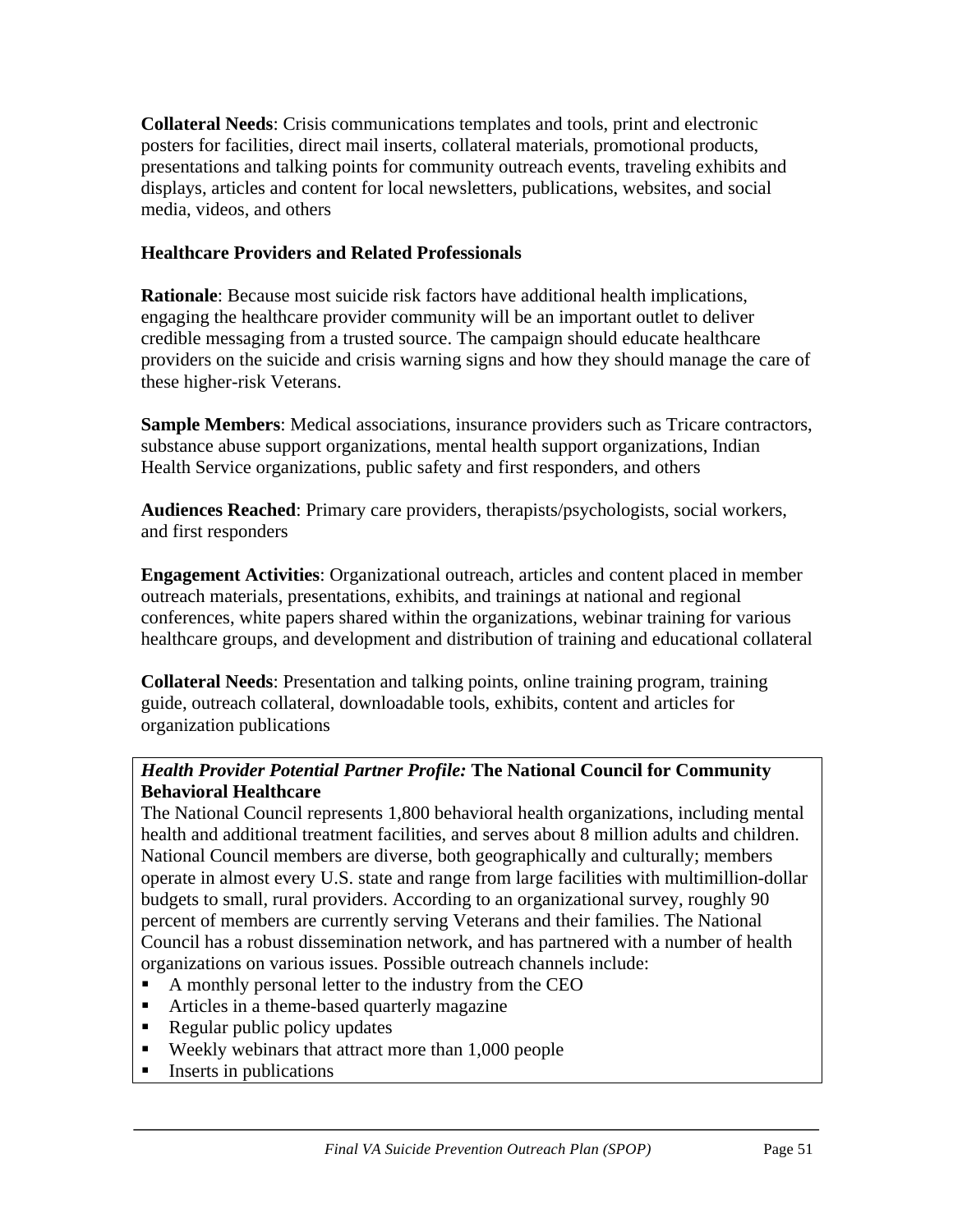#### ■ Annual conference

### *Healthcare Provider Potential Partner Profile:* **American College of Emergency Physicians**

The American College of Emergency Physicians consists of 29,000 board-certified, emergency-trained members and has been involved with many public service campaigns, including disaster and emergency preparedness, child safety, heart attack and stroke, and highway safety. With a strong national and state-level structure, ACEP members are active in the field of emergency medicine and are highly engaged in their local communities. For an anti-drunk driving initiative, ACEP partnered with the National Highway Traffic Safety Administration to conduct interventions for alcoholics arriving in emergency rooms after being injured in drunk driving accidents, and suggested their program as model for our outreach strategy. ACEP physicians were provided training and materials to distribute to their patients encouraging them to seek treatment. Possible outreach channels include:

- Educational materials for physicians
- Materials for physicians to distribute to patients
- Conferences and workshops
- ACEP's public education website
- Radio and news releases
- ACEP government services chapter, representing emergency physicians who serve in all branches of the military, including Guard and Reserves
- Daily e-newsletter (20 percent open rate to 25,000 members)

#### **Event-Based/Lifestyle Opportunities**

**Rationale**: Veterans share many hobbies and interests, and opportunities related to these interests could prove to be a very effective channel to reach and influence Veterans.

**Sample Members**: Biker rallies (Rolling Thunder, Sturgis), music concerts, National Rifle Association (gun safety programs), video game competitions, UFC, NASCAR and WWE events

**Audiences Reached**: Veterans and family members of Veterans

**Engagement Activities**: Activities will include but not be limited to developing a presence at events heavily populated by Veterans. Working with the event planners, we will identify opportunities to present campaign messages through signage at the events, information included in event materials/publications, pre-event communication outreach, and speaking opportunities.

**Collateral Needs**: Signage for the event, content to be included in event communication, presentations, promotional items, and print materials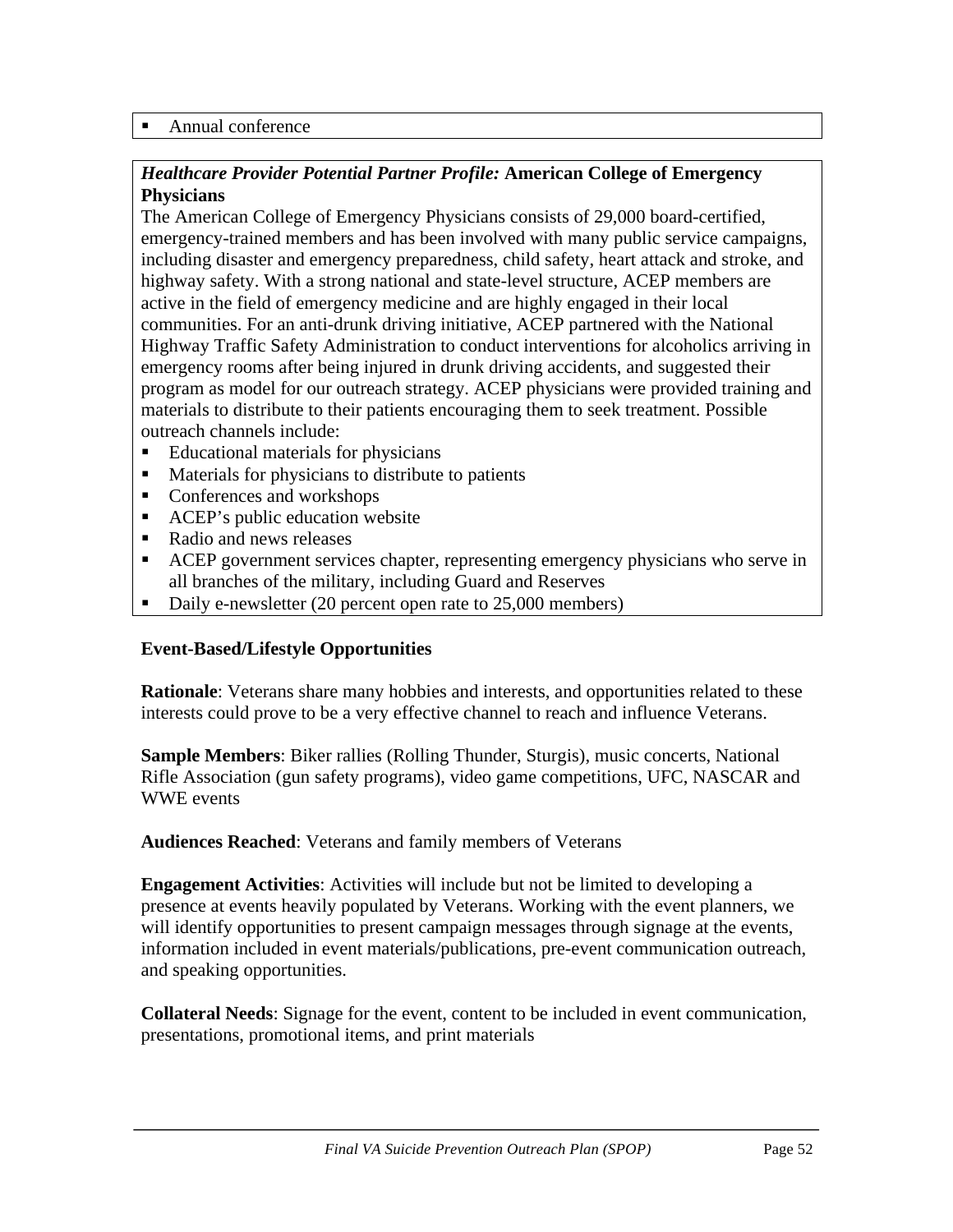#### **Community- and Faith-Based Organizations**

**Rationale**: Leveraging relationships with community- and faith-based organizations allow VA to efficiently conduct outreach through their existing communication channels. Developing or expanding relationships with the national headquarters of some of these organizations will also open the doors for the local suicide prevention coordinators and PAOs to partner at the local level.

**Sample Members**: Knights of Columbus, Rotary, Veteran CareGiver, Al-Anon, Association of Professional Chaplains, National Association of Evangelicals, National Federation of Priests Councils, National Coalition for Homeless Veterans, communitybased legal services organizations and attorney organizations

**Audiences Reached**: Veterans and family members of Veterans

**Engagement Activities**: The plan recommends disseminating information through the communication channels of the national organizations and at their national conferences and to provide educational collateral and content for the organizations' newsletters and publications. VA should deliver presentations at the national and local conferences and post downloadable tools for members of these organizations to easily receive and disseminate to their constituents.

**Collateral Needs**: Print materials, promotional products; presentations and talking points for community outreach events; traveling exhibits and displays; articles and content for newsletters, publications, websites; and social media, videos, and others

### *Faith-Based Organization Potential Partner Profile:* **Association of Professional Chaplains**

The Association of Professional Chaplains helps more than 4,000 chaplains of all faiths provide more effective advocacy, education, and outreach services. They are interested in helping Veterans by spreading information about suicide prevention resources through their membership. Many member chaplains serve VA facilities, and have partnered with the American Hospital Association to distribute materials to help returning Veterans. The Association of Professional Chaplains has offered to assist our campaign using channels such as:

- Link-building on its website
- Annual conference
- Eight-times per year newsletter
- Peer reviewed journal
- Connections with community hospitals and organizations

#### **Educational Institutions and Educational Organizations**

**Rationale**: With the new GI Bill, many Veterans who leave service return to school to earn postsecondary and graduate degrees and certificates at colleges, universities, and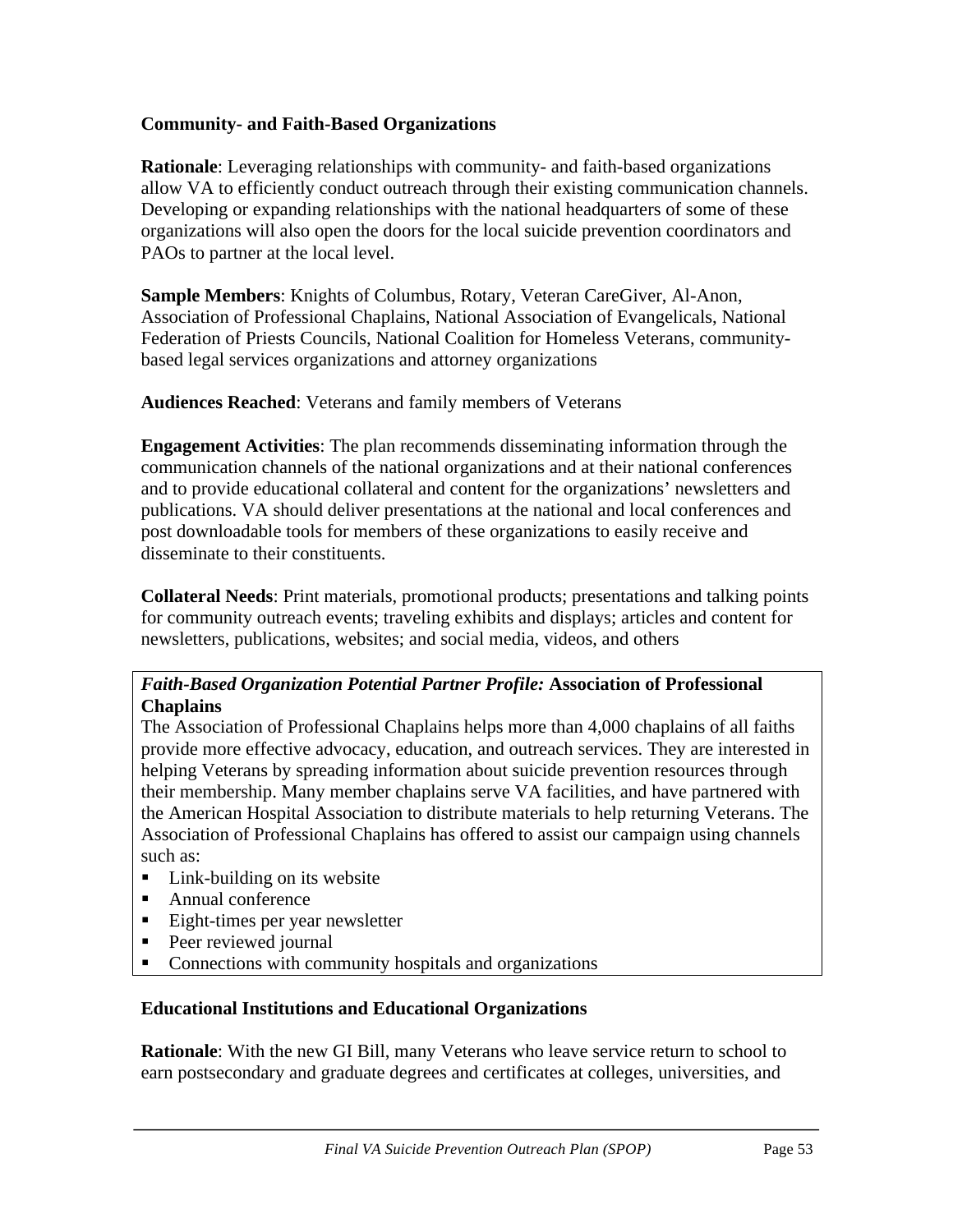professional training institutions. Campuses of educational institutions offer an ideal environment to reach many returning Veterans. The campaign should use the reach and credibility of national education associations to communicate directly to schools and encourage them to provide crisis intervention information to Veteran students through welcome packages, Veteran student communications, and Student Veterans of America Chapters located throughout the nation at college and university campuses.

**Sample Members**: American Association of Community Colleges, American Council on Education, NASPA – Student Affairs Administrators in Higher Education

### **Audiences Reached**: Veterans

**Engagement Activities**: Disseminate crisis intervention support information to Veteran students through regular school communications and Student Veterans of America Chapters and provide Veteran suicide prevention materials in student support offices.

**Collateral Needs**: Collateral materials, educational posters, and articles and content for Veteran student sections of website

### **American Association of Community Colleges**

The American Association of Community Colleges represents almost 1,200 two-year, associate degree-granting institutions and more than 11 million students. Community colleges are a key training ground and educational institution for many of our nation's Veterans. AACC has agreed in principle to partner to help disseminate information about suicide prevention to all of its member schools across the country. Specifically, they have offered to assist our campaign using channels such as:

- Link-building on AACC website
- Dissemination of materials to schools
- Annual conference
- Information posted in newsletter
- Connections with local community colleges in pre-determined high risk areas

#### **Corporations and Business Foundations**

**Rationale**: Supporting our troops and our Veterans is an important focus for many of the nation's top corporations. Many national, regional, and local corporations are looking for ways to support our Veterans and may be willing to provide an effective outreach channel.

**Sample Members**: Bass ProShop, VH1, Wal-Mart, Veteran-owned business, Service-Disabled Veteran-owned business and women Veteran-owned business organizations, DoD contractors

**Audiences Reached**: Veterans and family members of Veterans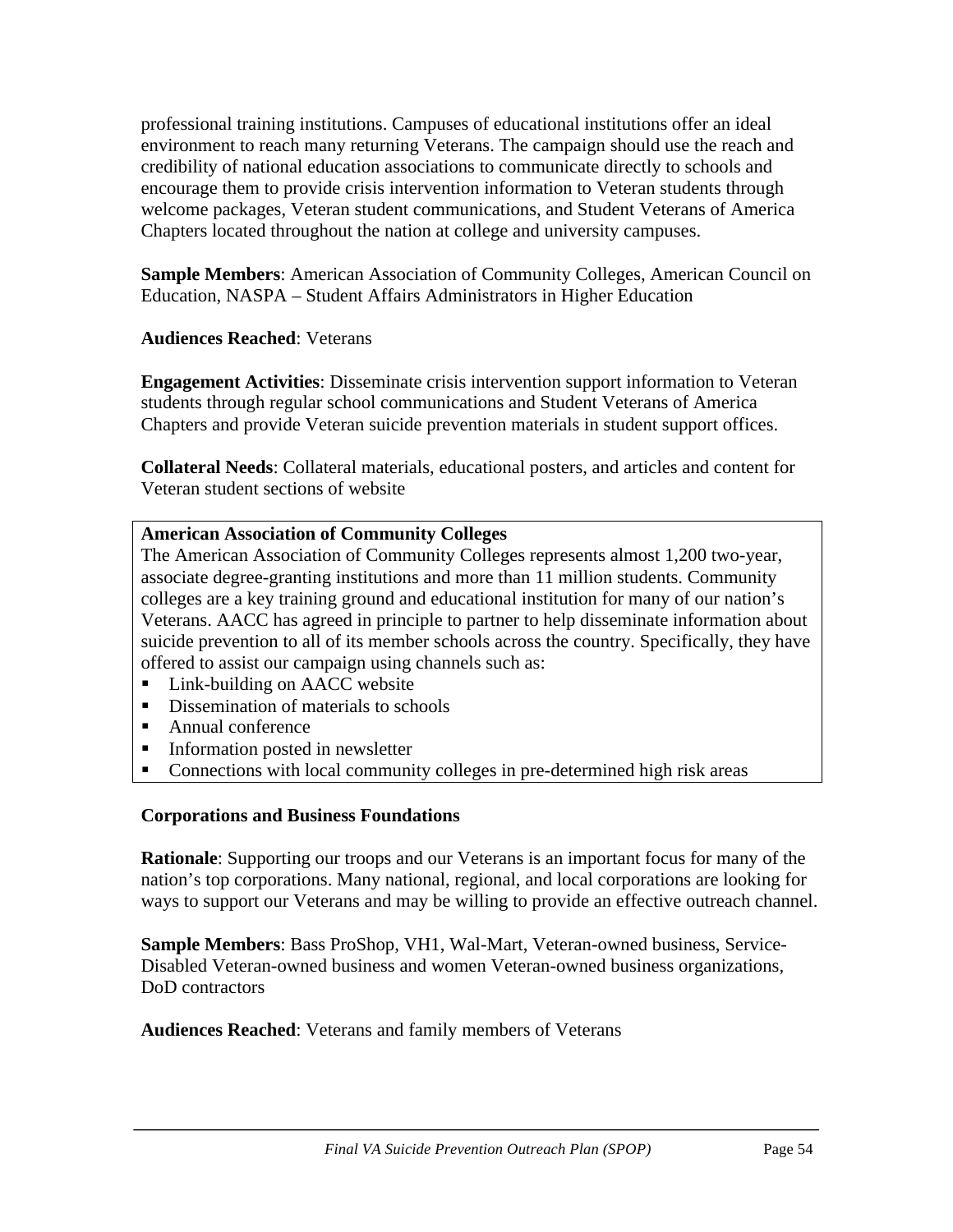**Engagement Activities**: The plan recommends developing employee education campaigns through which government employers will disseminate campaign materials and promote the support tools to their workforce. VA will create cause-related marketing campaigns that drive greater awareness for the issue among customers of corporate partners.

**Collateral Needs**: Corporate presentations, corporate materials and collateral, causerelated materials, website content, social media content

## **Government and Employment Agencies**

**Rationale**: Federal, state, and local government agencies are the employer of choice for many of our nation's Veterans. These agencies will be critical partners in helping to disseminate information to Veteran employees. In addition, unemployment is a key risk factor for Veteran suicide, and currently nearly 12 percent of the young Veteran population is unemployed. <sup>30</sup> Reaching Veterans through this channel will be an effective way of reaching a higher risk population.

**Sample Members**: Department of Labor Veterans Employment and Training Services, Veteran Employment Representatives, State Directors of Veterans Affairs, State Directors of Substance Abuse Prevention, National Resource Directory, law enforcement and legal aid agencies, first responders

**Audiences Reached**: Veterans and family members of Veterans

**Engagement Activities**: Develop employee education campaigns through which government employers will disseminate suicide prevention materials and promote the support tools to their workforce. Provide online training and webinars to employees who are most likely working with high-risk Veterans. Provide educational collateral to be disseminated at the government office or suicide prevention content to be included in agencies' outreach materials.

Furthermore, the Substance Abuse and Mental Health Services Administration and the Suicide Prevention Resource Center will provide a critical link to state, territorial, and tribal suicide prevention program communities. SPRC/SAMHSA can help VA deliver messages and materials through an expanding network of state and community suicide prevention coalitions, mainly through electronic media (e.g., a weekly newsletter, listservs) and its website/online library.

  $30$  The Bureau of Labor Statistics reported a December 2010 national unemployment rate of 9.4 percent. Unemployment among Veterans who served in the Armed Forces since September 2001 was 11.7 percent. http://www.bls.gov/news.release/empsit.t05.htm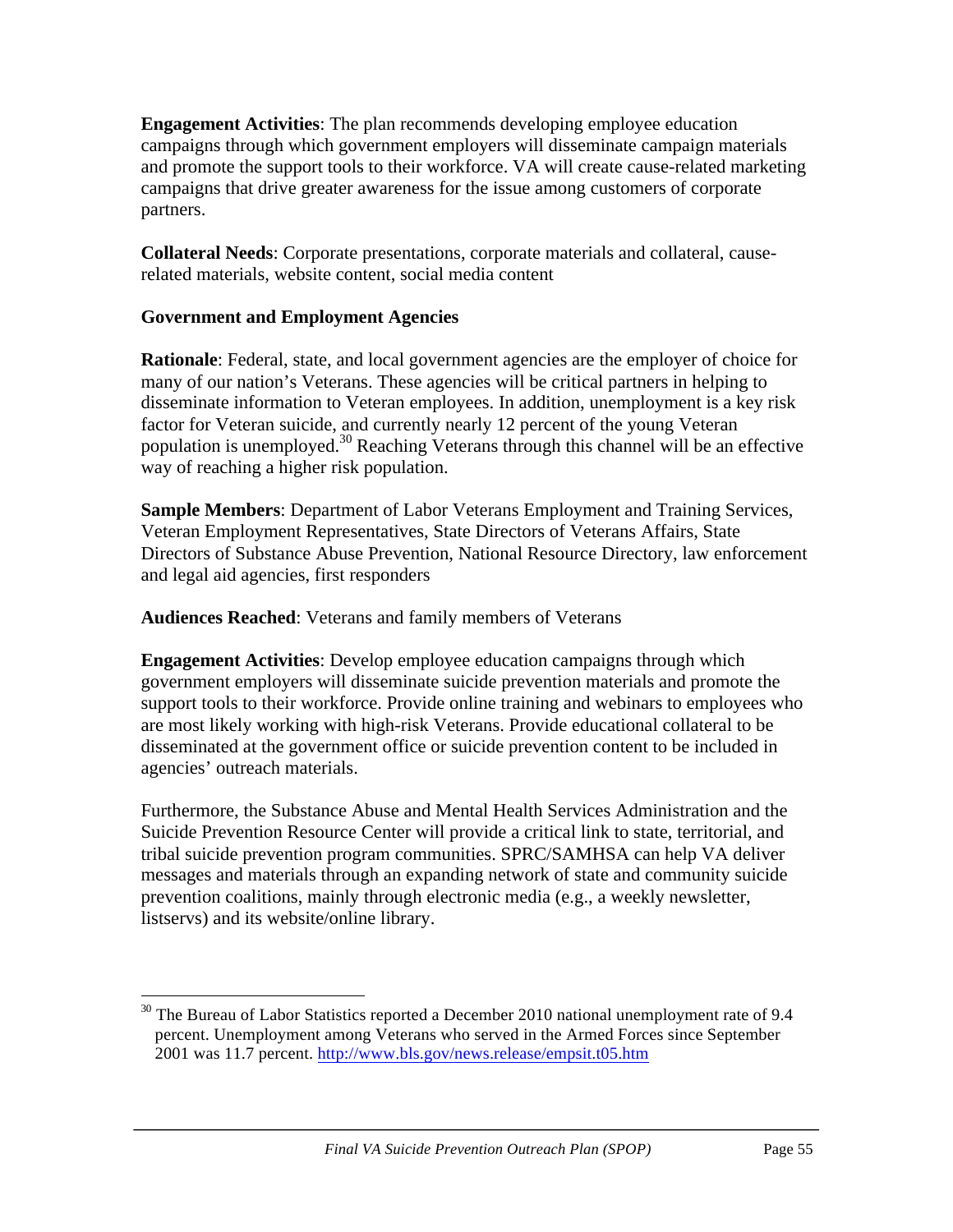**Collateral Needs**: Presentation and talking points, educational materials and collateral, website content, social media content, content to be included in newsletters and publications, advertisements/PSAs, training webinars, and videos

# **3.5 Technology and Social Media**

Veterans at risk of suicide struggle with many of the same issues confronting at-risk members of the general population, such as unemployment, domestic strife, substance abuse, and depression. However, many Veterans also carry baggage that is largely unique to military service, such as memories of combat, PTSD, TBI, multiple deployments, and the loss of limbs. They may find themselves with limited access to a support network they believe "understands" their experiences and issues. Creating a community of support is critical, and the Internet is the recommended medium because of its popularity, efficiency, and scale.

The Internet provides an opportunity for VA to help Veterans and their families independently and privately gather information online, free of the stigma many associate with seeking help or admitting they may have mental health issues. In fact, young Veterans participating in recent Gallup focus groups exploring reactions to the hotline expressed a strong interest in greater integration of technology, including social networking, texting, and instant messaging.

For family members and friends, the Internet can provide information about how to take action when they are concerned about a Veteran, without fear of making matters worse by triggering intervention. They can find trusted resources—and even communicate with experts—to help them understand the signs of a Veteran in crisis and to provide guidance on how to safely guide a Veteran toward help, treatment, and recovery.

To provide the online resources that Veterans and their support networks need, VA should develop a comprehensive website specifically for Veterans and their families—not active duty military personnel or the general population—showcasing campaign messaging, tailored to our specific audiences, reflecting our campaign identity and imagery, and telling these audiences how to learn more and, most important, take action. We will design, build, and maintain this site and populate it with safe, accurate messaging and information in multiple formats—including video, blogs, FAQs, selfassessment quizzes, and resource locators—that are most appropriate for each of our target audiences. Then we will aggressively work to build links and awareness of this site online. We will also use this site as a mechanism to efficiently disseminate campaign information electronically to partners via an online portal.

To amplify the campaign's voice online and leverage the support of hundreds of organizations that share a passion for suicide prevention and helping Veterans and their families, we will develop a robust network of social media properties, including Twitter, Facebook, YouTube, and Flickr. These properties will be integrated into the website to increase traffic flow between the two platforms.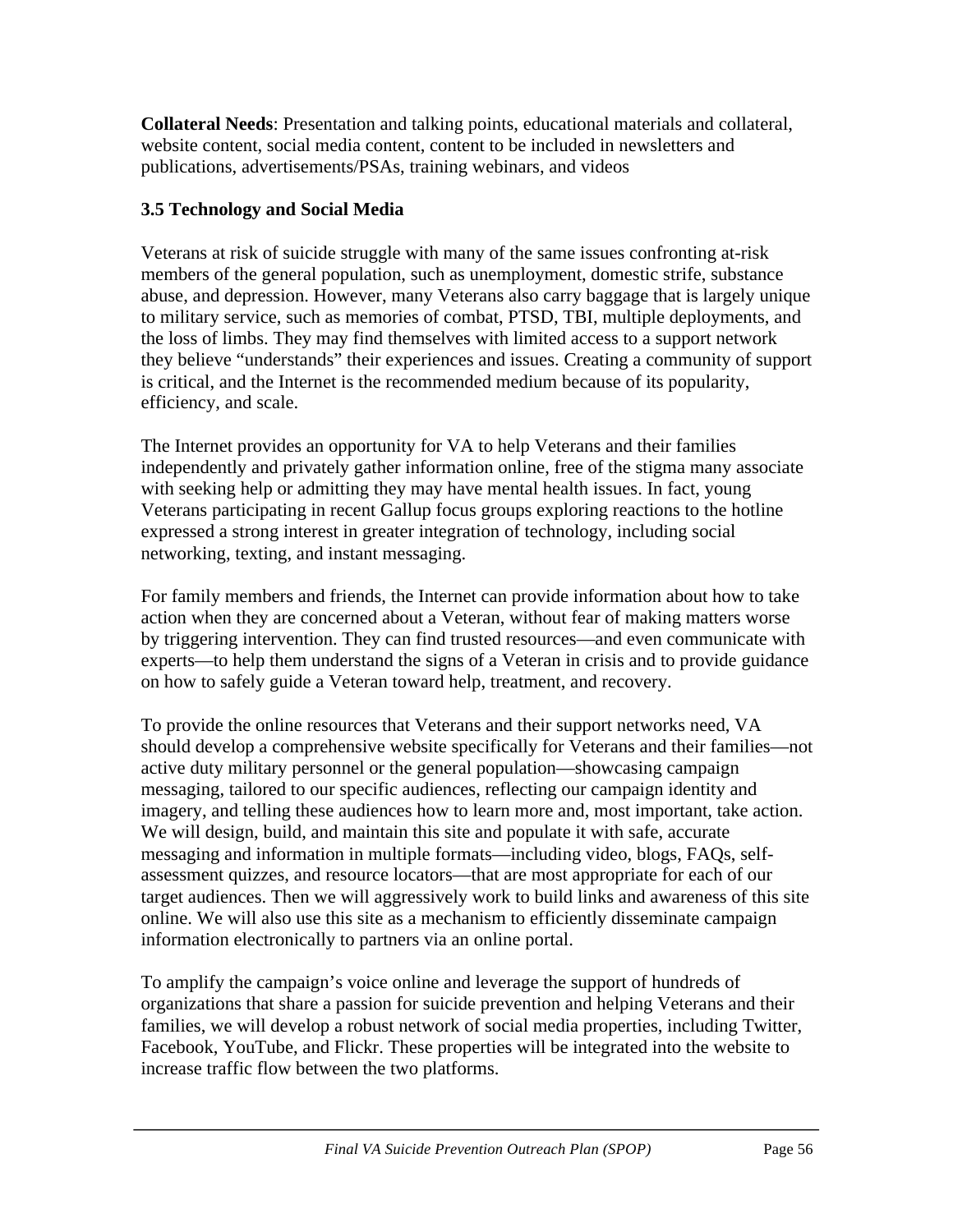Throughout the campaign, other potentially valuable social media tools should be leveraged to enhance campaign effectiveness. For specific target audiences, primarily younger Veterans and other "tech-savvy" groups, text messaging and QR codes can be integrated into campaign collateral to provide Veterans and their families with additional channels through which they can interact with this campaign.

However, to succeed a social media strategy must do more than simply transfer website content to social media platforms. Its purpose is not to replicate the campaign's online content, but rather expand on it with dynamic, timely, fresh, interactive material that creates an entirely new dimension of communication and outreach. In order for this strategy to be successful, VA will need to fully embrace this communications channel by streamlining a content approval process and welcoming new forms of content—enabling the social media outreach to complement and integrate with the suicide prevention website.

# **Objective**

 Leverage online properties, social media, and technology to deliver focused messaging to key target audiences, deliver messaging and resources to at-risk Veterans and their families and friends before they reach a crisis state, and spread campaign messaging through search engine optimization, online outreach, linkbuilding, and participation in online social communities that drive traffic to the suicide prevention website.

## **Goals**

- Create awareness of the hotline, issues and signs related to Veteran suicide, and VA's Suicide Prevention Program among external partners, internal stakeholders and Veterans and their families.
- Drive traffic to, and engagement across, online campaign properties and hotline calls and chat sessions.
- Increasingly position VA as a leading, trusted, positive, and proactive resource in the area of suicide prevention.
- Mobilize partners and internal stakeholders to responsibly support the hotline and VA Veteran Suicide Prevention Program.

# **Strategies, Tactics and Metrics**

Because social media allows us to microtarget population segments much more easily than we can with other forms of communications, tactics can vary greatly to increase campaign effectiveness. The same is true for measuring results, since analytical tools are available to help us gather detailed information, even based on specific posts and audiences.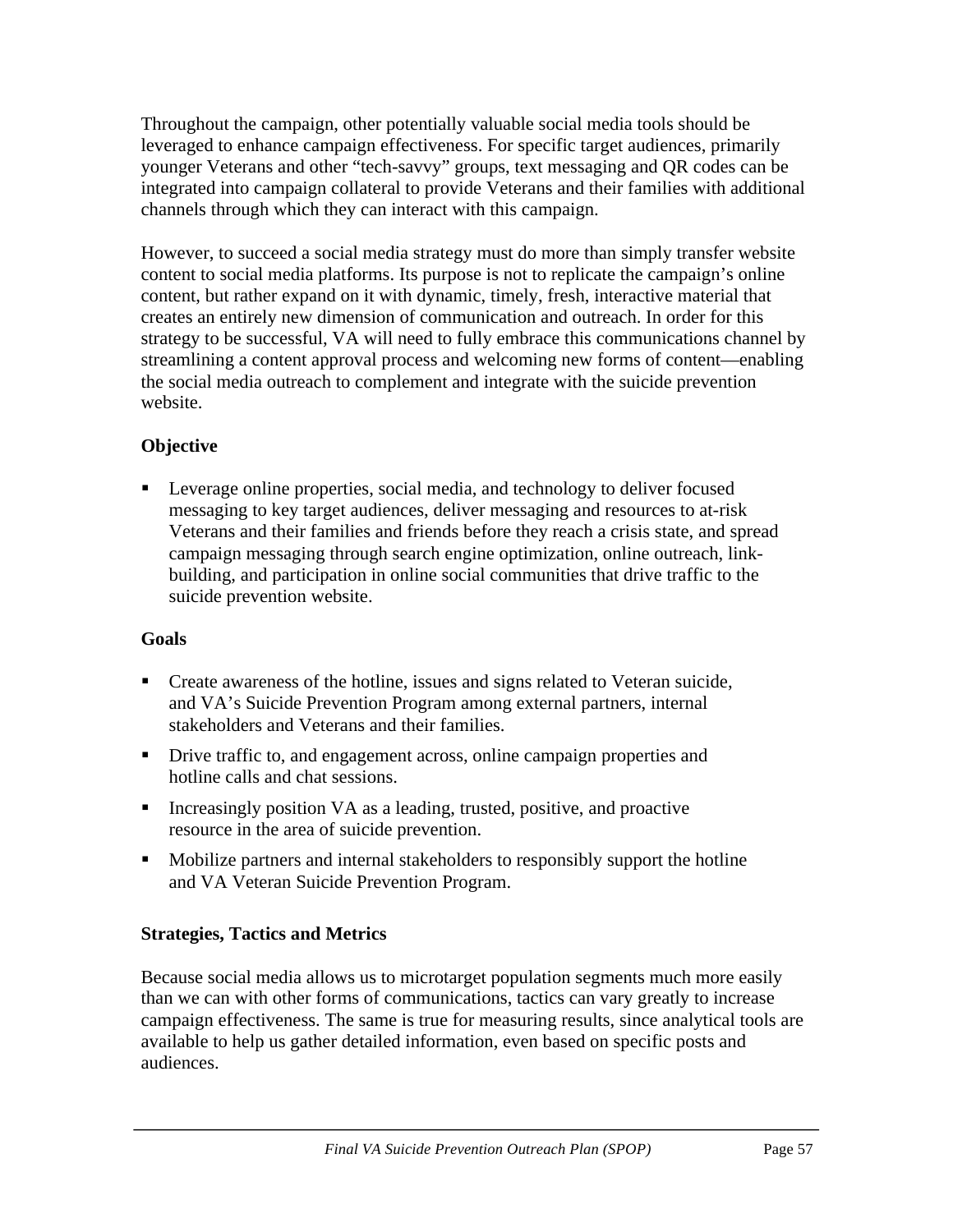| <b>Strategy</b>                                                                                                                                                                                                                                                                                                                           | <b>Tactics</b>                                                                                                                                                                                                                                                                                                                                                                                                                                                                                                                                                                                                                                                                              | <b>Metrics</b>                                                                                                                                                                                                                                                                                                                                                                                                                                                    |
|-------------------------------------------------------------------------------------------------------------------------------------------------------------------------------------------------------------------------------------------------------------------------------------------------------------------------------------------|---------------------------------------------------------------------------------------------------------------------------------------------------------------------------------------------------------------------------------------------------------------------------------------------------------------------------------------------------------------------------------------------------------------------------------------------------------------------------------------------------------------------------------------------------------------------------------------------------------------------------------------------------------------------------------------------|-------------------------------------------------------------------------------------------------------------------------------------------------------------------------------------------------------------------------------------------------------------------------------------------------------------------------------------------------------------------------------------------------------------------------------------------------------------------|
| 1. Consistently create and<br>promote engaging,<br>relevant, and compelling<br>content related to the<br>hotline and VA Suicide<br>Prevention Program,<br>resources available to<br>Veterans in any form of<br>emotional crisis, and the<br>importance of supporting<br>help seeking among<br>Veterans and their<br>families and friends. | A. Create content in multiple formats (video,<br>audio, photos, podcasts, posts, op-eds,<br>blog, slideshare presentation, live Q&A<br>sessions, etc.) to ensure broadest potential<br>audience.<br>B. Link to other relevant and responsible<br>content.<br>C. Inject VA in the conversation around these<br>issues, in real time.<br>D. Create online competitions (photos, video<br>testimonials, etc.) to engage target<br>audiences and attract new visitors.                                                                                                                                                                                                                          | Consistent content<br>٠<br>generation per<br>content development<br>grid (see below)<br>organized by social<br>media property.<br>One competition per<br>$\blacksquare$<br>quarter, tracking<br>number of<br>submissions and/or<br>participants.                                                                                                                                                                                                                  |
| 2. Deliver/disseminate<br>content via broad<br>network of online<br>channels/platforms with<br>ability to focus message<br>and micro-target<br>audiences.                                                                                                                                                                                 | A. Develop a focused VA suicide prevention<br>campaign microsite to integrate broad<br>array of campaign collateral developed and<br>provide Veterans and their friends and<br>families a single, trusted source for<br>information relating to suicide prevention<br>and ensuring that Veterans in crisis get the<br>help they need.<br>B. Prioritize online and social media<br>properties based on the nature of<br>community interaction, audiences reached,<br>and relevance/appropriateness of platform<br>to suicide prevention message. Focus on<br>immediate rollout of Tier 1 platforms<br>(e.g., Facebook, Twitter, YouTube, Flickr).<br>C.                                      | Creation and<br>٠<br>maintenance of<br>microsite and top tier<br>social media<br>platforms (as<br>approved by VHA)<br>٠<br>Development of<br>prioritized outreach<br>list of relevant target<br>audiences.<br>(community groups,<br>websites, bloggers,<br>etc.) by online<br>property.                                                                                                                                                                           |
| 3. Create general awareness<br>of and drive traffic to the<br>campaign microsite and<br>social media platforms.                                                                                                                                                                                                                           | A. Optimize platforms for SEO performance<br>on keywords related to Veteran suicide,<br>crisis, and help-seeking behaviors.<br>B. Explore/establish partnerships with<br>Facebook, Twitter, and other platforms to<br>integrate campaign messaging and sites<br>and provide Veterans access to the<br>information they need.<br>C. Engage in targeted online and search<br>engine marketing (SEM) in areas where<br>we can focus our message around highly<br>relevant keywords or audiences.<br>D. Conduct sustained online outreach<br>campaign to highly relevant online groups,<br>influential bloggers, etc., to educate them<br>about VA suicide prevention efforts and<br>resources. | Pre- and post-<br>campaign SEO<br>results for relevant<br>keywords.<br>Number of<br>$\blacksquare$<br>participants (fans,<br>subscribers, etc.) on<br>various online<br>platforms (Facebook,<br>YouTube, blog, etc.)<br>Number of links<br>٠<br>established to<br>campaign<br>sites/properties from<br>other groups/sites.<br>Message multiplier<br>٠<br>effect (upload views,<br>re-tweets, likes, etc.)<br>Number of hotline<br>٠<br>calls and chat<br>sessions |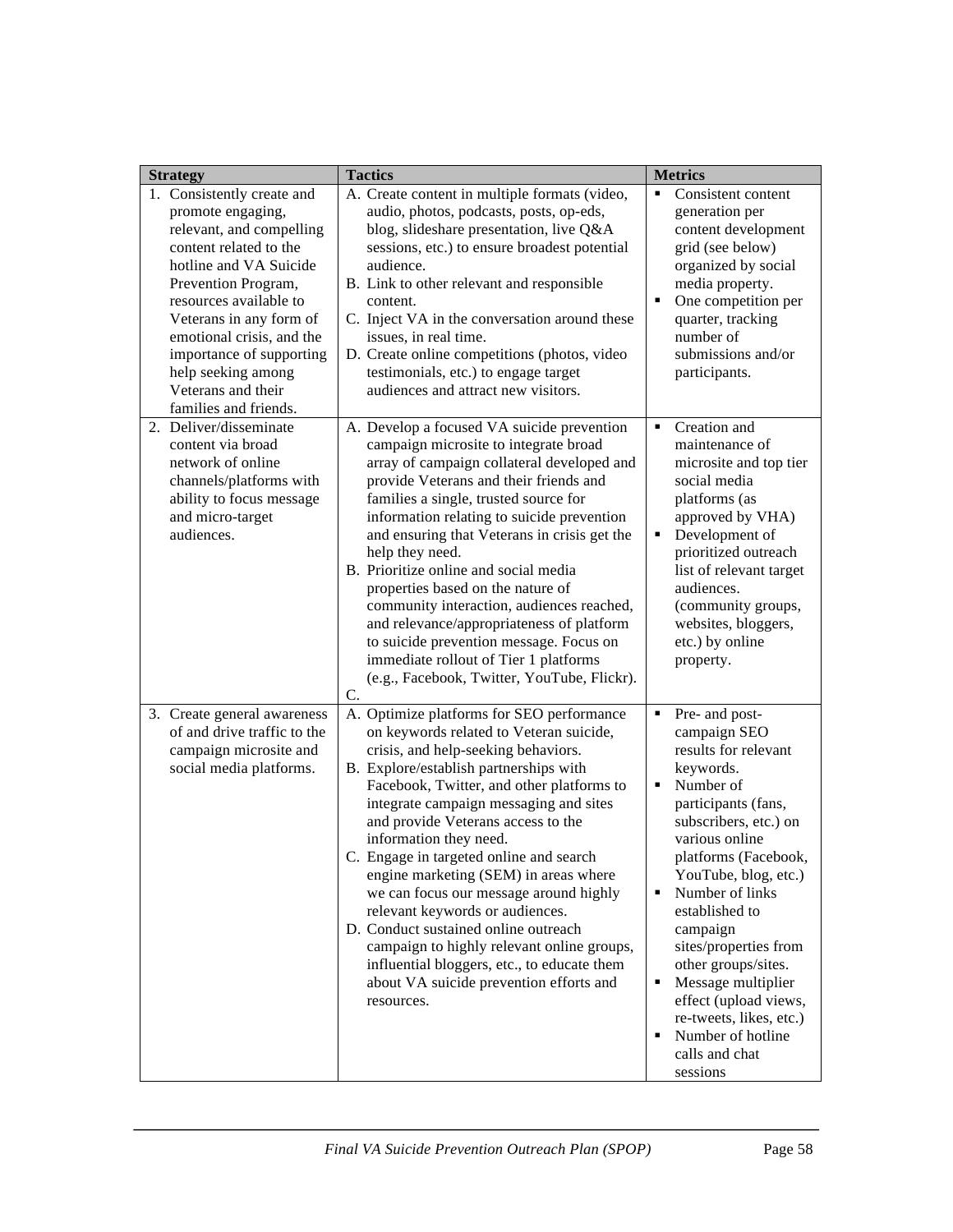| 4. Maintain user<br>engagement (keep them<br>there).                     | A. Monitor and respond to conversations on<br>campaign properties. Encourage and<br>stimulate ongoing discussion/posts.<br>B. Monitor related conversations on other<br>non-campaign properties and responsibly<br>participate in those discussions, increasing<br>our online credibility and relevance and<br>expanding the reach of our message.<br>C. Create a list of targeted affinity groups<br>within each social network, such as<br>Veteran groups, mental health pages, and<br>lifestyle sites, to provide tailored content.                                                                                                                                                                                                                                                  | $\blacksquare$<br>٠<br>$\blacksquare$<br>$\blacksquare$ | Activity on our<br>campaign properties<br>(comments, views,<br>posts, uploads, etc.)<br>by others<br>Average response<br>time on our campaign<br>properties to posts<br>requiring a response<br>Post quality as<br>defined through<br>Facebook analytics<br>Number of posts on<br>relevant external non-<br>campaign properties<br>by us<br>Number of hotline<br>calls and chat<br>sessions |
|--------------------------------------------------------------------------|-----------------------------------------------------------------------------------------------------------------------------------------------------------------------------------------------------------------------------------------------------------------------------------------------------------------------------------------------------------------------------------------------------------------------------------------------------------------------------------------------------------------------------------------------------------------------------------------------------------------------------------------------------------------------------------------------------------------------------------------------------------------------------------------|---------------------------------------------------------|---------------------------------------------------------------------------------------------------------------------------------------------------------------------------------------------------------------------------------------------------------------------------------------------------------------------------------------------------------------------------------------------|
| 5. Coordinate efforts to<br>ensure accurate and<br>consistent messaging. | A. Develop campaign social media policy and<br>protocol to ensure consistent approach<br>across all platforms approved by VA.<br>i. Creation of a content development<br>and approval process to balance<br>need for near real-time monitoring<br>and responsiveness across online<br>properties and requirement for<br>consistent, safe content.<br>Development of campaign crisis<br>ii.<br>response plan for both individual<br>crisis management and escalation<br>originating from an online<br>campaign property as well as a<br>high-profile suicide (VA/VHA<br>direct, DoD, external celebrity,<br>etc.) which may produce a spike in<br>activity on sites.<br>Coordination of campaign efforts<br>iii.<br>with VA PAOs to ensure<br>consistent messaging across all<br>groups. | $\blacksquare$<br>$\blacksquare$                        | Development of<br>campaign social<br>media policy and<br>protocol, including<br>content development<br>and approval and<br>crisis response plans.<br>Training sessions,<br>meetings, and<br>campaign updates<br>delivered to PAOs.                                                                                                                                                          |

## **VA Suicide Prevention Microsite**

To raise the profile of VA's suicide prevention resources and reach greater numbers of atrisk Veterans and their families, The Veterans Crisis Line website www.VeteransCrisisLine.net was created. The website is dedicated to suicide prevention, inviting key audience groups to participate as a community and integrating campaign creative, messaging, content, and related resources.

The Veterans Crisis Line website is interactive and provides a one-stop resource for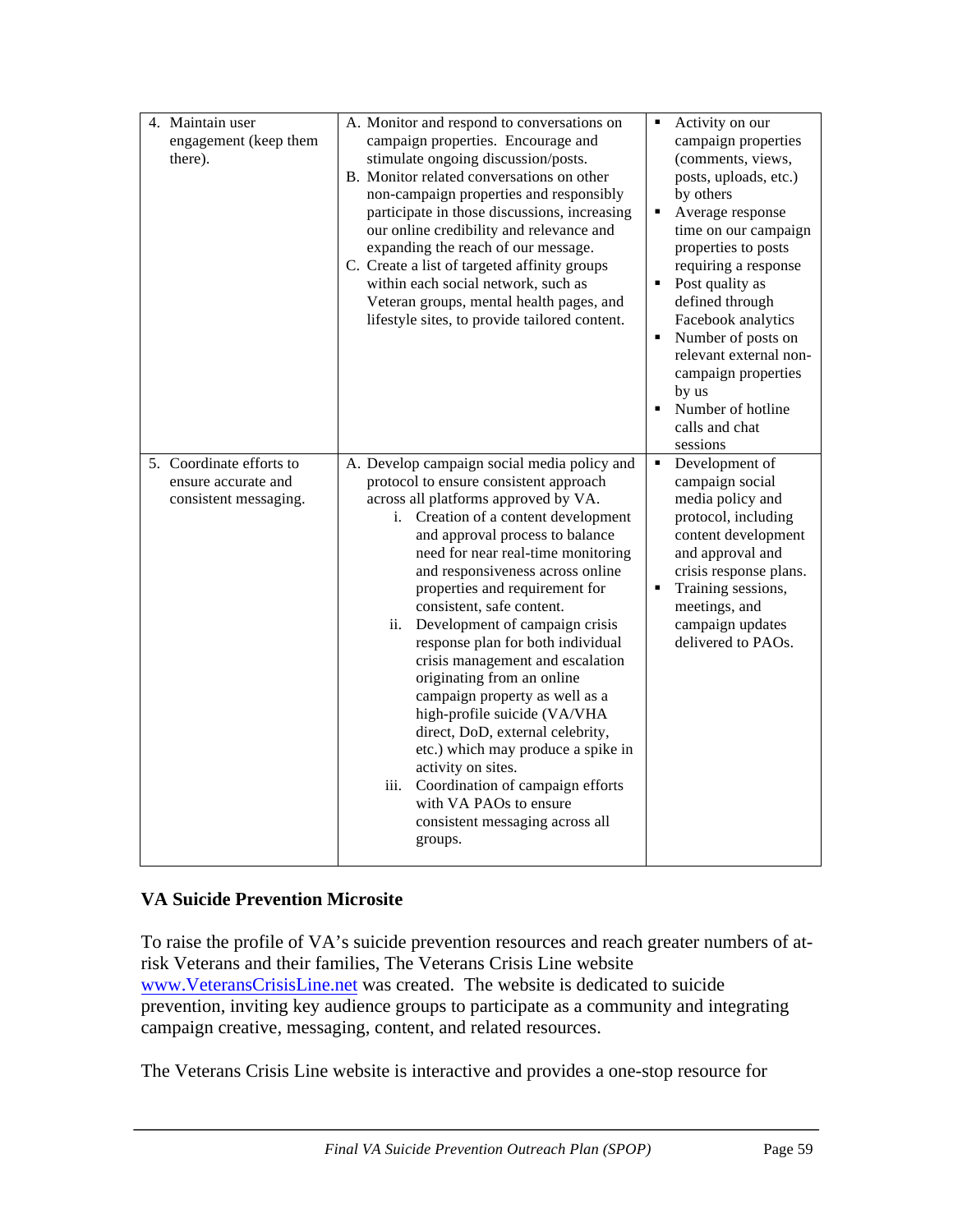Veterans, their families and friends, and other influencers or intermediaries in search of engaging, relevant, and trusted information about Veteran suicide and related issues. The site is organized in a manner that is easy to quickly navigate, by audience or subject, to find specific information no matter where the user enters the site—whether landing on the home page or entering a lower-tier page via a link.

To grow quickly, ensure credibility, and foster the desired sense of community and "connectedness" among VA audiences, it's necessary to incorporate a variety of content in multiple formats to meet the needs of each target audience. Content will be updated daily, building a resource that visitors will return to frequently and share with their friends both online and off. This can be efficiently accomplished by creating a master content calendar and syncing social media updates with the website, thereby reducing the need to update multiple properties with the same content.

While specific site features and functionality will be refined during the development process, the site will likely include some or all of the following elements:

- Issue background and FAQs
- Primary promotion of the hotline and online chat
- Specific content organized around specific campaign target audiences (Veterans, family members, caregivers, etc.)
- Campaign videos, including:
	- Campaign PSAs and related content
	- Profiles of hotline and chat operators
	- Profiles and testimonials of Veterans who have called the hotline and/or sought treatment and received help, reinforcing that this is the "normal" outcome
	- Possible user-generated content, after review and approval by VA
- Self-assessment tools, such as a personalized mood tracker or suicide risk assessment
- Integration of all social media feeds including Facebook, Twitter, YouTube, Flickr, and other platforms
- Resource locators to find VA facilities and other support service providers in particular areas
- Resources for Veterans and their families and friends seeking to learn more about signs that a Veteran may be in crisis and possibly suicidal
- Blogs offering expert commentary in suicide prevention or crisis management, updated regularly and open to user comments (likely moderated to ensure responsible and safe messaging)
- The capability for holding virtual town halls with senior officials and medical professionals where users can engage in real-time online conversations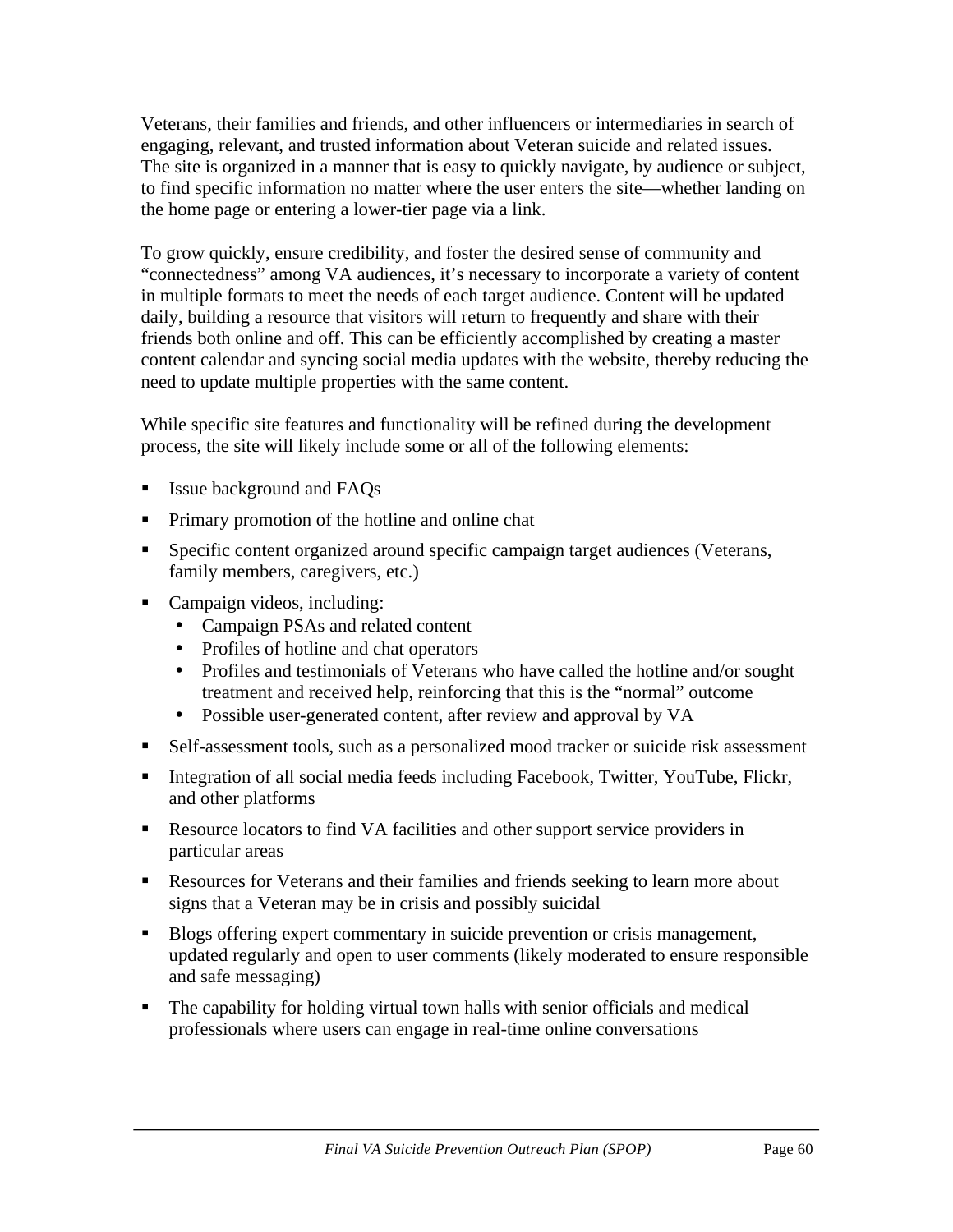The site is optimized to ensure easy access via search engine results for relevant keyword phrases. We have integrated our target audiences' most frequently searched keywords into the site content, metadata, and title tags, while working to increase the number of inbound links through social media and other outreach to key partners. These methods will influence search engine algorithms and ensure that Veterans and their families searching for information on suicide and related topics will find the website quickly and easily.

The website will also include a partner resource center where campaign partners can register and download campaign materials, provide feedback on outreach efforts and campaign initiatives, and share best practices.

## **Social Media**

"Social media" is a term describing the person-to-person flow of information on the Internet. Social media usage is increasing among every demographic group, including Veterans. Throughout these social networks, conversations are taking place where suicide prevention campaign messaging can literally save lives. Properly used, social media will be a powerful tool for suicide prevention outreach.

Based on our analysis of the social media landscape related to a limited set of directly relevant keyword phrases, we have observed an increasingly active online conversation around the subject of Veteran suicide—one that is not always accurate or responsible. For example, we observed how quickly misinformation can spread on line when the women's interest blog *The Hairpin* misreported a *Psychiatric Services Journal* research report, stating that female Veterans were three times more likely than male Veterans to die by suicide (the report actually compared the rates of women Veterans to those of civilian women, not men). VA needs to have an established presence across key social networks on these topics to quickly identify incidences of rapidly spreading misinformation and respond to dispel it.

However, as we have already noted, this social media strategy will not succeed unless VA fully embraces this communications channel by streamlining a content approval process and welcoming new forms of content—enabling the social media outreach to complement and integrate with the suicide prevention website with a voice and identity that appeal to Veterans and their families and a frequency that maintains their engagement.

Based on our review of various social media properties and campaign audiences, content, and objectives, we recommend immediately establishing campaign-specific sites/pages on four leading social media properties: Twitter, Facebook, YouTube, and Flickr. Once established, content for each should be regularly created, monitored, moderated, and promoted for each of these properties.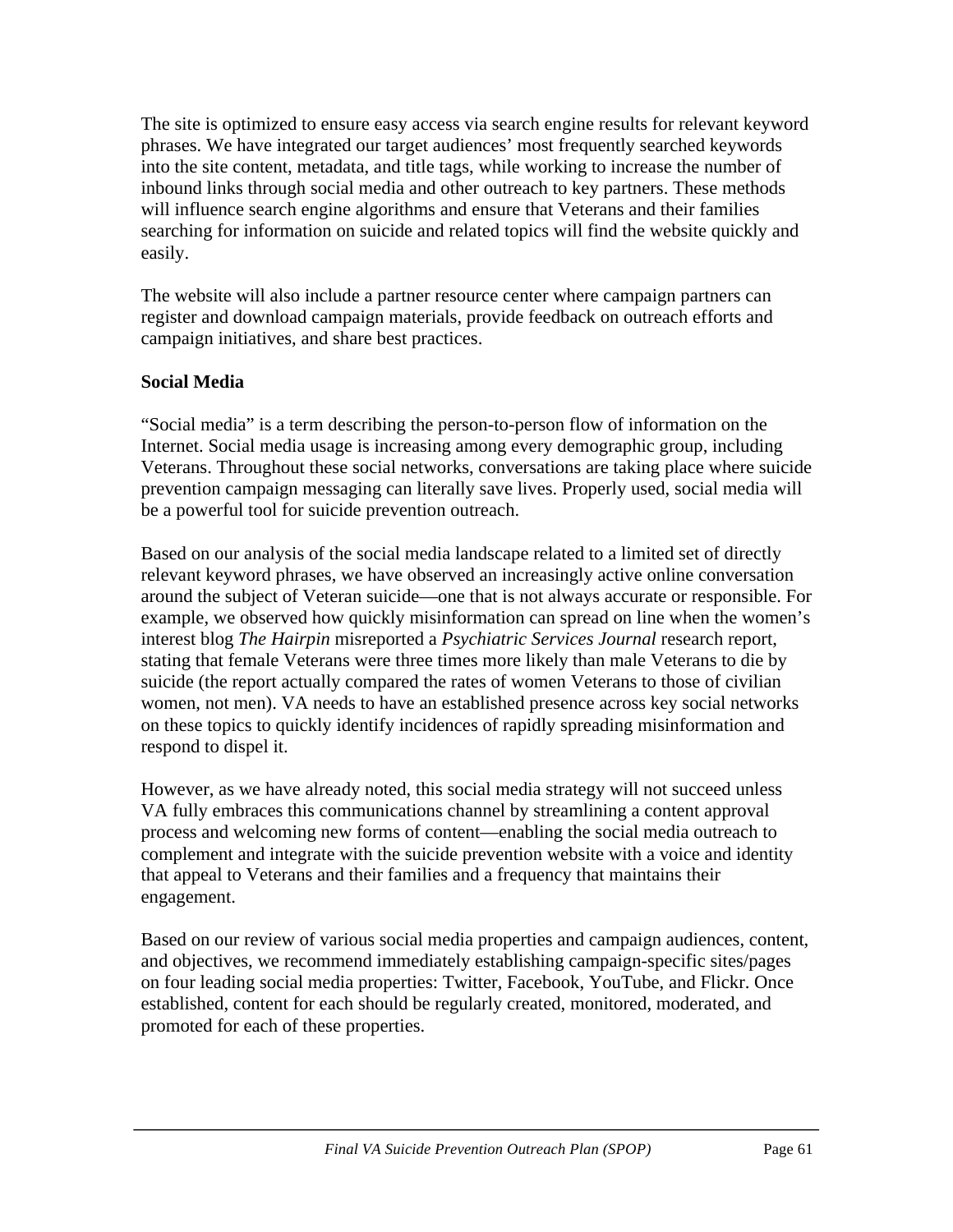We also have compiled an initial list of hundreds of high-potential outreach partners that maintain social media accounts on Facebook, Twitter, YouTube, or Flickr and classified them into one of five categories: VSO/military, corporate, healthcare providers, government, and CBOs. These are generally national organizations, highly relevant to our campaign and target audiences, with an active and established social media presence. This list of initial targets may expand rapidly as each property is developed to create a robust network.

Content is typically "published" on one property and then "shared" across the network of online properties *(see Table 7 below)*. The format, depth, and frequency of content vary by property. Videos, primarily for YouTube, can require the most time, effort, and exhaustive approval before publishing and, therefore, are typically produced less frequently than other online content. However, smaller video segments and testimonials can be developed and completed in advance as part of larger PSA shoots and then "released" online incrementally to sustain interest in the campaign and provide a consistent stream of new content to online properties and audiences. Facebook status posts and Twitter tweets are short, relevant posts produced several times each day to maintain consistent user engagement on those properties.

| <b>Content Format</b> | <b>Frequency</b> | Facebook | YouTube | <b>Twitter</b> | <b>Flickr</b> | <b>Microsite</b> |
|-----------------------|------------------|----------|---------|----------------|---------------|------------------|
| Video                 | $1-2/m$ onth     | $+$      |         | $^{+}$         |               | $^{+}$           |
| <b>Blog</b>           | $2-3$ /week      | $+$      |         | $+$            |               |                  |
| Post/Status           | $2-3/day$        |          |         |                |               |                  |
| Audio/Podcasts        | $1-2/m$ onth     | $+$      |         | $^{+}$         |               |                  |
| Picture               | Daily            | $+$      |         | $+$            |               | $^{+}$           |
| Live Event<br>(Q&A)   | $1/m$ onth       | $^{+}$   |         | $+$            |               |                  |

| Table 7: Proposed Content Generation Matrix by Online Property and Type of Content |  |  |
|------------------------------------------------------------------------------------|--|--|
|                                                                                    |  |  |

 $\checkmark$  = Home location of content/action

 $+$  = Channel to promote action

#### **Social Media Properties**

**Facebook**. Facebook is the most popular social media site in the United States, with more than 500 million users. Facebook's social media and viral marketing infrastructure offers many benefits to promoting the VA's suicide prevention resources across social networks, affinity groups, and between friends. Facebook's benefits include: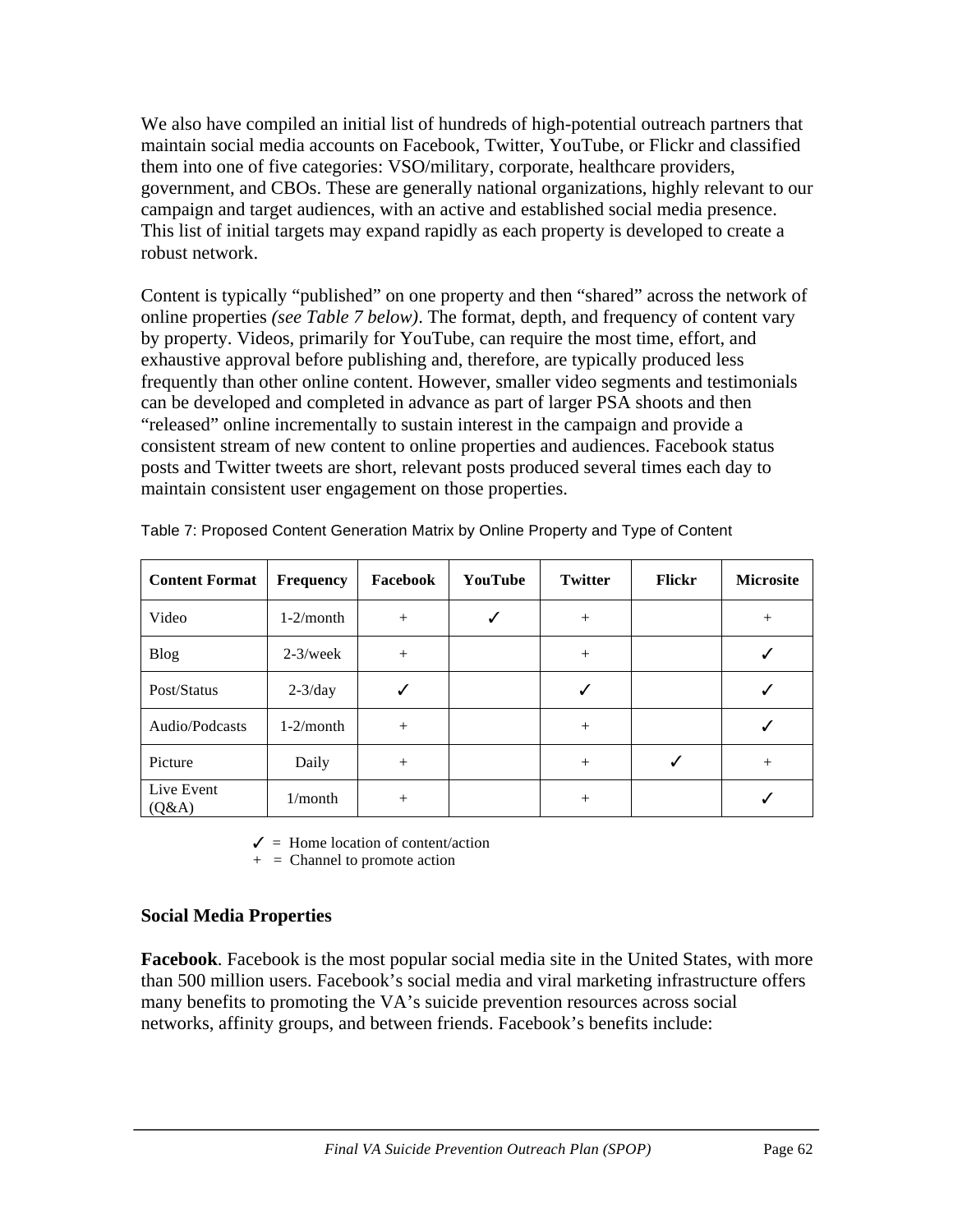- Key audience reach: With almost complete saturation by users under 35, it is a natural platform from which to target OEF/OIF veterans, and its fastest-growing member segment aligns with the Vietnam-era Veterans aged 55 and older.
- Two-way communication: In addition to providing an excellent platform to distribute VA information, Facebook is a way to engage in two-way dialogue with Veterans and their families, meeting them at times when they are most likely to use these social media.
- Feedback mechanism: Facebook will enable VA to collect data on site activity to help evaluate the effectiveness of the campaign.

A robust Facebook page will likely include:

- Content posting two to four times per day that feature status updates and reference interesting articles, videos/PSAs, and information from suicide prevention campaign properties and other respected online sources to maintain engagement with and conversation on the page
- <sup>24/7</sup> monitoring for inappropriate content and posts that may communicate the need for an intervention
- Contests for page fans to increase interactivity among users
- Potential for integration of future custom-developed Facebook applications
- Feeds from Twitter, YouTube, Flickr, and other campaign social media platforms

A viral marketing campaign to increase awareness may include:

- Posting of VA resources and updates on the walls of pages that represent organizations and affinity groups that our target audiences are likely to follow, such as USAA, VFW, Real Warriors, Yellow Ribbon, Blue Star Mothers, Wounded Warrior Family Support, General Motors, MTV, UFC, and others
- Using existing relationships to make sure that certain VA posts are included in the news feeds of prominent Facebook pages such as those created by:
	- The United States Army
	- The United States Marine Corps
	- The National Guard
	- The United States Navy
	- Celebrity pages
	- And many more...

In addition, through the team's relationship with Facebook's government liaison, Facebook has agreed to promote certain VA initiatives to large audiences, free of charge.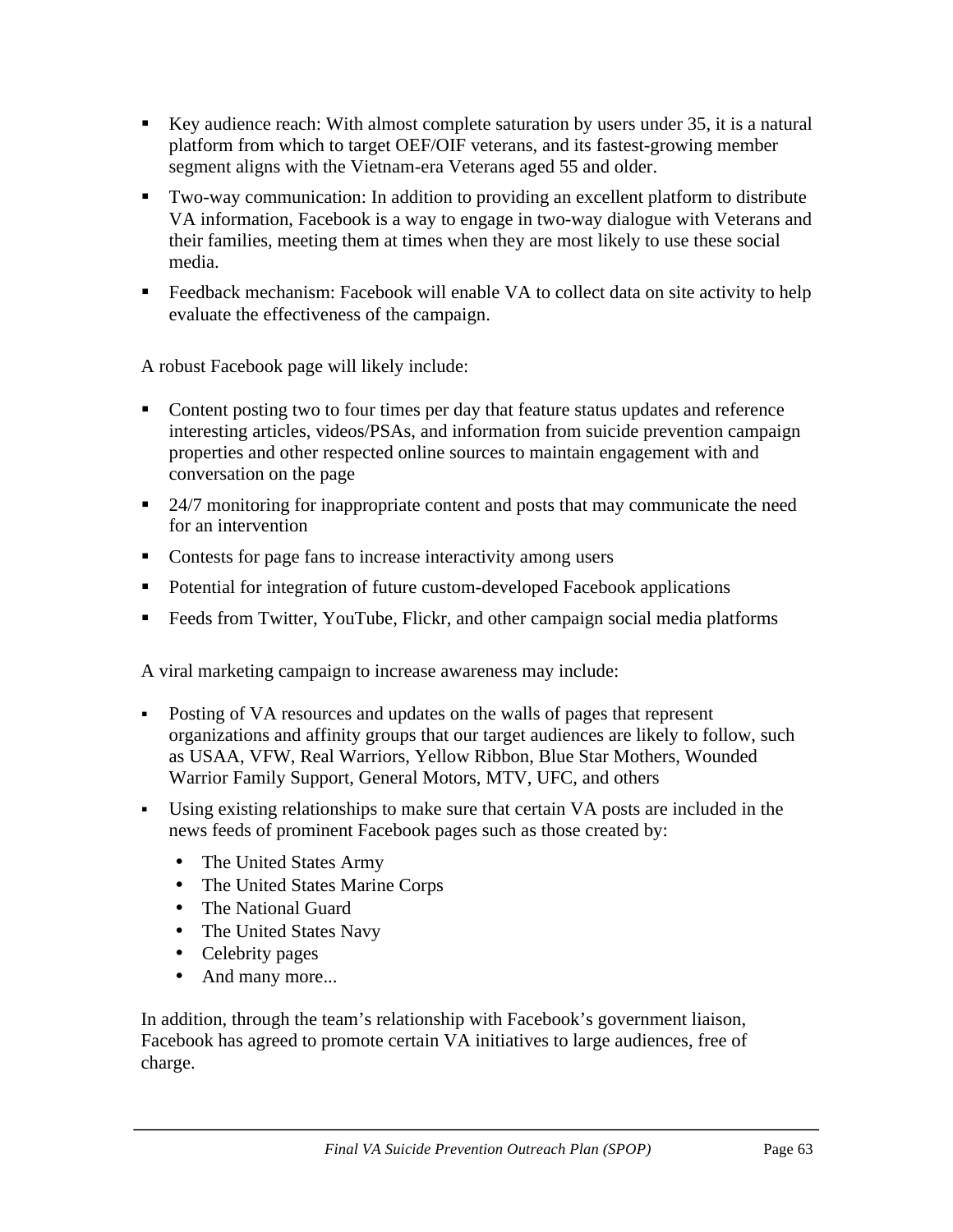**Twitter**. While Facebook is a destination, Twitter can be a newsfeed with the ultimate goal of driving traffic to the microsite and continuing the online conversation. Twitter is designed to keep followers current through regular updates on both their home computers and mobile phones. Twitter is one of the fastest-expanding social networks and has earned credibility as a reliable news source. From 2009 to 2010, understanding of Twitter rose from 26 percent to 87 percent.<sup>31</sup>

Twitter has:

- More than 105 million users, most of whom are in the OEF/OIF Veterans' primary demographic group aged 35 and under
- More than 55 million tweets per day, many by users who tweet more than once, leading to increased promotion
- More than 300,000 new members each day
- Users who are likely to discuss and review products, services, and personal experiences, which can tie directly into the VA's suicide prevention program

A successful VA Twitter campaign will include:

- Multiple updates per day of breaking news and new content, directing users to either Facebook or the campaign website
- An artful background to the Twitter page that will provide CrisisLine and chat information
- Ensuring continued growth of followers through dynamic posts, which encourage retweets, as well as following other relevant feeds that will make our feed more visible to others. Sample groups or individuals might include VFW, IAVA, Military Families United, Blue Star Families, WWE, Harley Davidson, Knights of Columbus, National Domestic Violence Hotline, and Chairman of the Joint Chiefs of Staff Admiral Mike Mullen.

 <sup>31</sup> Edison Research/Arbitron, *Twitter Usage In America: 2010*, pg. 15, April 2010.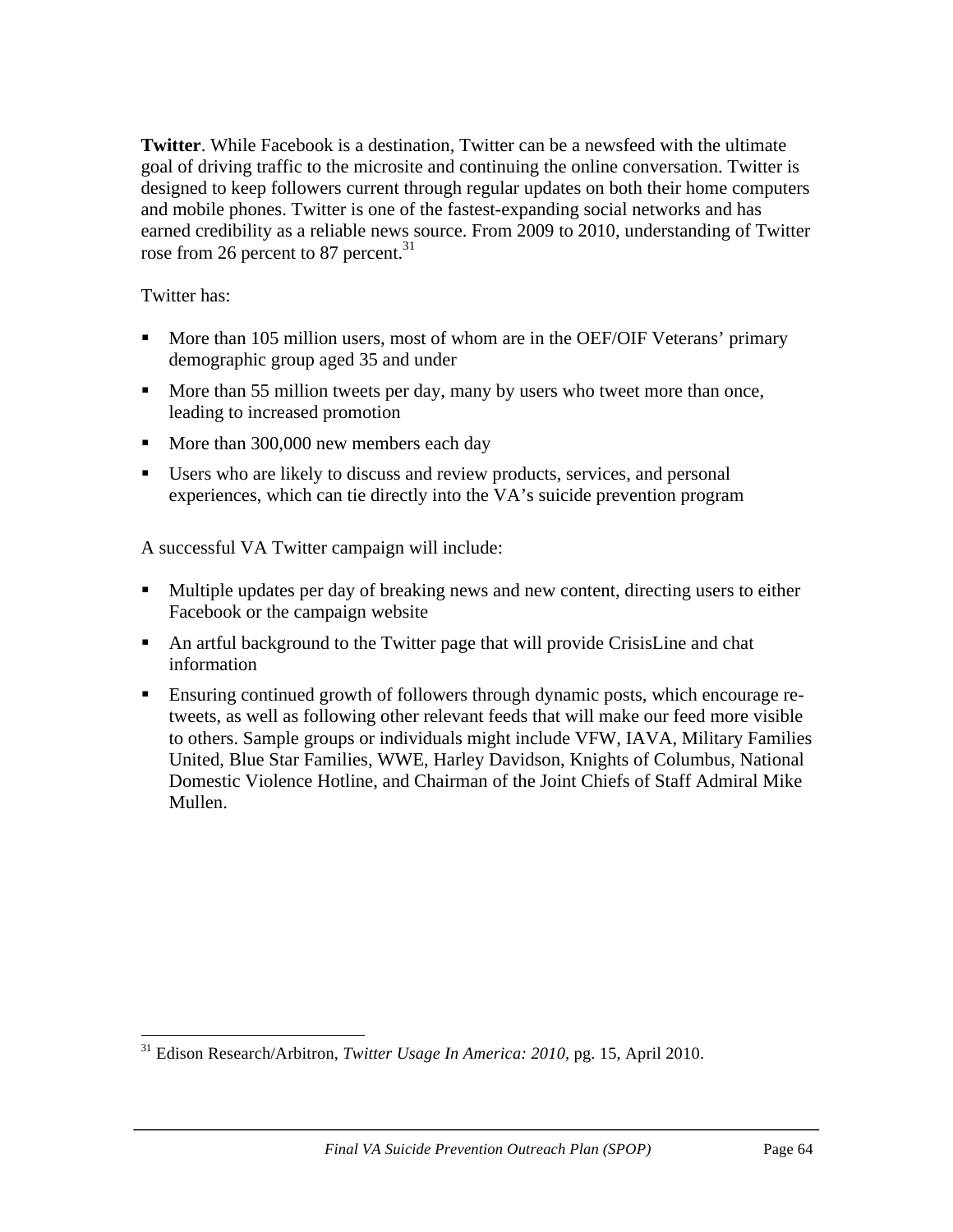# **YouTube**

YouTube, a wholly owned subsidiary of Google, is the largest video-sharing site on the Internet. Its videos are viewed more than 2 billion times, which makes it an integral part of any social media campaign.

YouTube benefits include:

- Ability to create a branded page to post PSAs, testimonials, and even user-generated content
- Platform to allow other users to easily embed campaign videos and content into their own blogs, websites, or Facebook or Twitter feeds, thus exponentially expanding the number of impressions the campaign messages achieve

A successful YouTube campaign will include:

- Frequent posting of new video content (ideally, one or two times per week)
- Compelling and exclusive video that is relevant to target audiences and encourages them to share with friends
- video contests that encourage users to vote on videos or produce their own video testimonials or messages of support
- A branded YouTube page consistent with the campaign identity and messaging

#### **Flickr**

Flickr is the largest photo-sharing site on the Internet. Its benefits include:

- Allowing users to upload photos and share with their friends
- Seamless integration with other social media sites like Facebook and Twitter
- Ability to serve images into websites, such as the suicide prevention microsite

A successful Flickr campaign will include:

- Regularly updated photos, especially of Veterans involved in successful careers, as well as photos of VA personnel and call center operators, suicide prevention coordinators, etc.
- Photo contests for users to submit photos on special themes and reinforcing campaign themes of connectedness (such as "family is …" or "friendship is …")
- **Integration of a Flickr photostream into the campaign website**
- **Posting of Flickr photos on the suicide prevention Facebook page**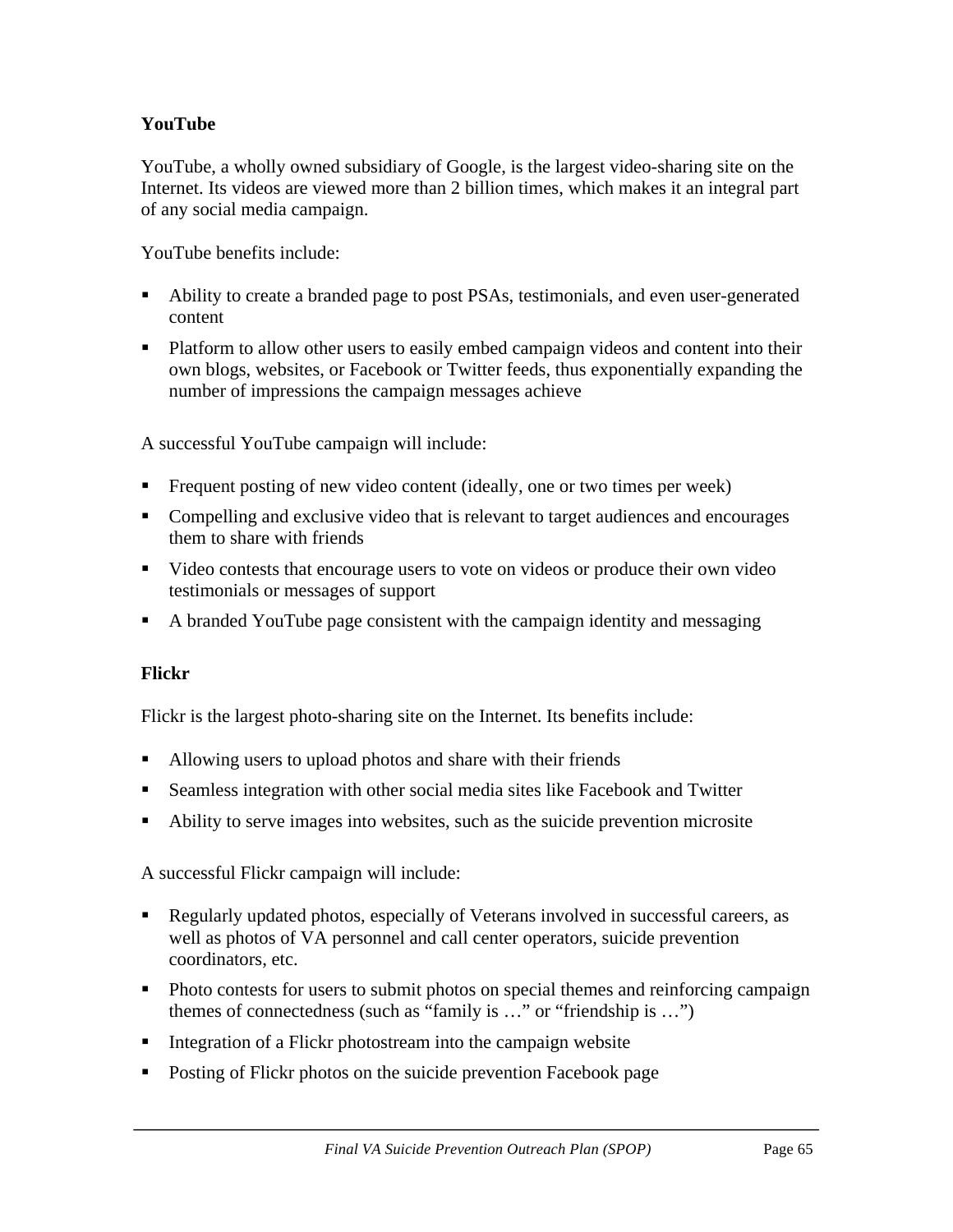### **Mobile Applications**

Mobile apps are extremely popular across multiple SmartPhone platforms such as iPhone and Android enabled devices. Estimates indicate that as much as 50% of web traffic will come through mobile devices within three years. What makes a mobile app unique is the ability of users to view important information on-the-go and in a private setting. For helpseeking Veterans, this can avoid the stigma that Veterans may associate with viewing public billboards and advertising, and will also offer a way for Veterans to immediately get help in a crisis. VA should consider the development of a mobile app that will feature resources available from VA, instant messaging with Hotline operators, customized video messages that can provide support during a crisis, and possible interactive selfassessment or mood-tracking tools.

# **Content Development & Approval Process**

Based on The team's experience developing social media properties for federal clients such as SAMHSA, CDC, and others, the social media approval process has been a combination of pre-approved messaging and implied clearance. VA should use previously established protocols to inform a social media content creation strategy and establish an efficient but thorough approval process. This process will vary depending on the media used; for example, online video will likely demand more approval time than a response to a high-trending suicide blog post.

A social media crisis response strategy should be developed as well, through which we can make key decisions on responding to situations such as a user in imminent suicide crisis, a high-profile suicide death, or negative press on VA efforts—to ensure VA's message is front and center on this topic and responsible messaging is reinforced during these tragedy induced coverage spikes.

# **3.6 PSA & Video Development**

 

The development of video public service announcements (PSAs) and other video content will be a central element to this outreach campaign, delivering compelling messaging, stories, and images tailored to specific target audiences in the media they watch daily.

Online video in particular provides an opportunity to connect with VA's audiences anytime, anywhere, and as often as they wish. ComScore estimated in August 2009 that each month more than 77 percent of Americans watched at least one online video averaging eight hours watching video online.<sup>32</sup> This vast audience of viewers who actively choose to watch videos underscores the potential of online video to deliver our campaign messaging—and the opportunity to develop content that appeals to specific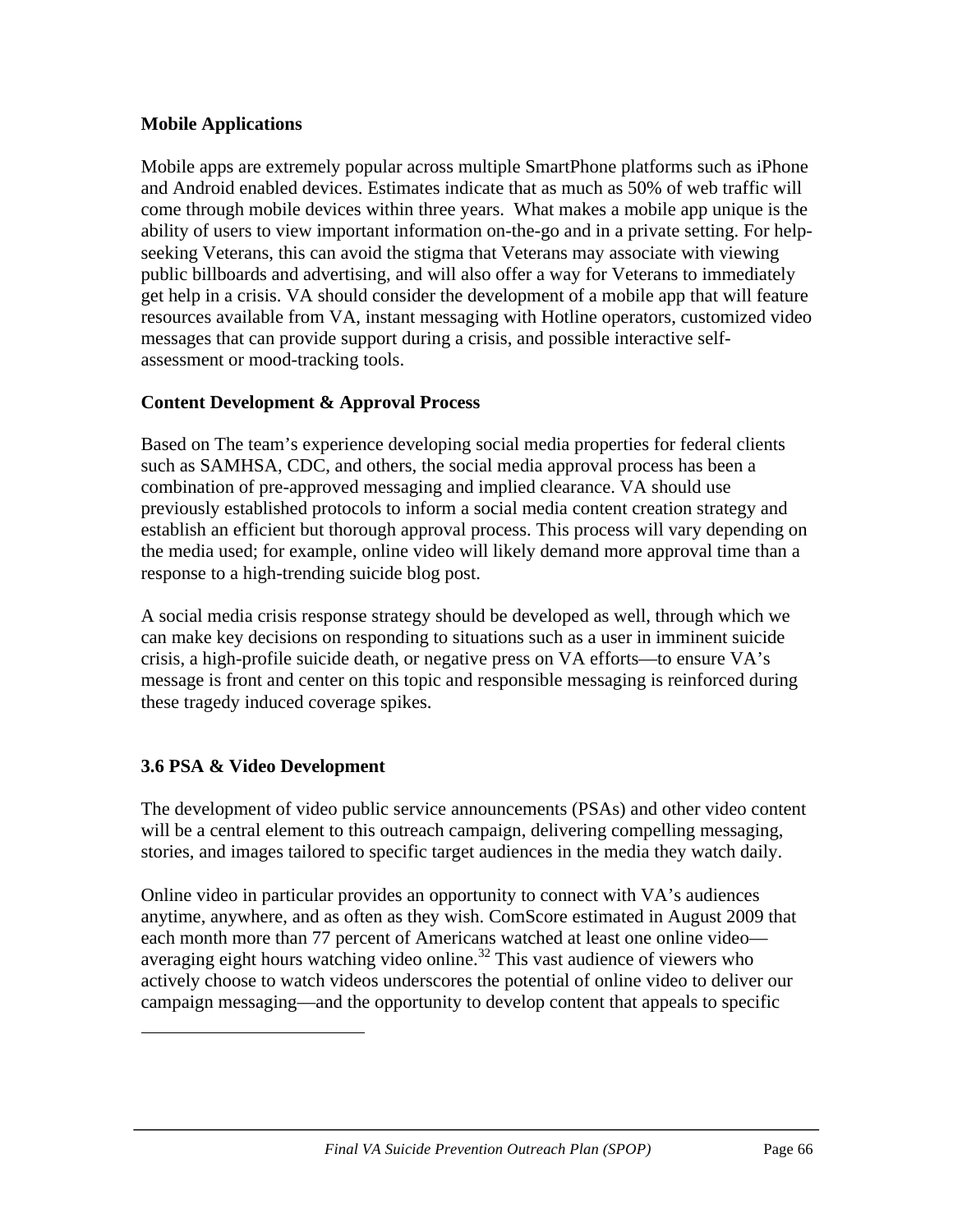groups, in flexible lengths and formats beyond the traditional 30- or 60-second broadcast PSA. The key is producing videos that online audiences not only want to watch, but also want to share with their friends and social networks.

The video medium will allow us to put a real voice and face on suicide prevention, using the exceptional power of peer-to-peer communication. Our research demonstrates that Veterans want to hear from Veterans and spouses want to hear from spouses. Audiences respond to people with whom they can identify and relate, and video makes that connection palpable.

The effective life of a single broadcast PSA averages around six months from final client approval, and four to five months from initial entry into the broadcast PSA rotation through peak distribution. It is difficult to aggressively promote a second PSA while another PSA is at or nearing peak distribution, as this will typically "cannibalize" airplay, with one PSA simply taking over airtime from the other. Stations are unlikely to reserve time for two Veteran suicide prevention PSAs to run in parallel. Therefore we recommend developing two to three campaign PSAs this year.

### **Broadcast PSA Development**

Convincing Veterans in or approaching crisis to "make the call" begins with assuring them that it is okay to call, and no one conveys that message better than a real Veteran like them. The campaign's first PSA, "Perspectives," features testimonials from two different perspectives—a physically injured Veteran concerned about his friend's mental health, and the friend who is taking his life back through treatment at a VA facility. A Veteran protagonist tells viewers, "These services are for us." The 60-second version of this PSA includes direct testimonials from male and female Veterans representing multiple service eras and ethnicities.

Planning and production of the second and third PSAs should begin almost immediately following the onset of promotion for "Perspectives" so they can be developed and produced in time to follow "Perspectives" seamlessly as its popularity crests. When multiple PSAs are produced at the same time, VA should proceed with a staggered release and distribution of over the course of the year to minimize cannibalization of airtime: Release of a new PSA every four to five months is optimum.

Each PSA and video product developed should reinforce campaign messaging and goal of promoting a sense of "connectedness" among key audiences—Veterans and their families, friends, communities, and healthcare providers. Video will build awareness of the hotline and chat service and deliver a clear call to action for the viewer. Each product should integrate interesting cinematography, unconventional shot selection, a creative/interesting premise, or some sort of twist to help it stand out from the crowd.

In addition, to take advantage of opportunities for exposure online, PSAs should be expanded, tailored, and modified for various formats, platforms, and target audiences.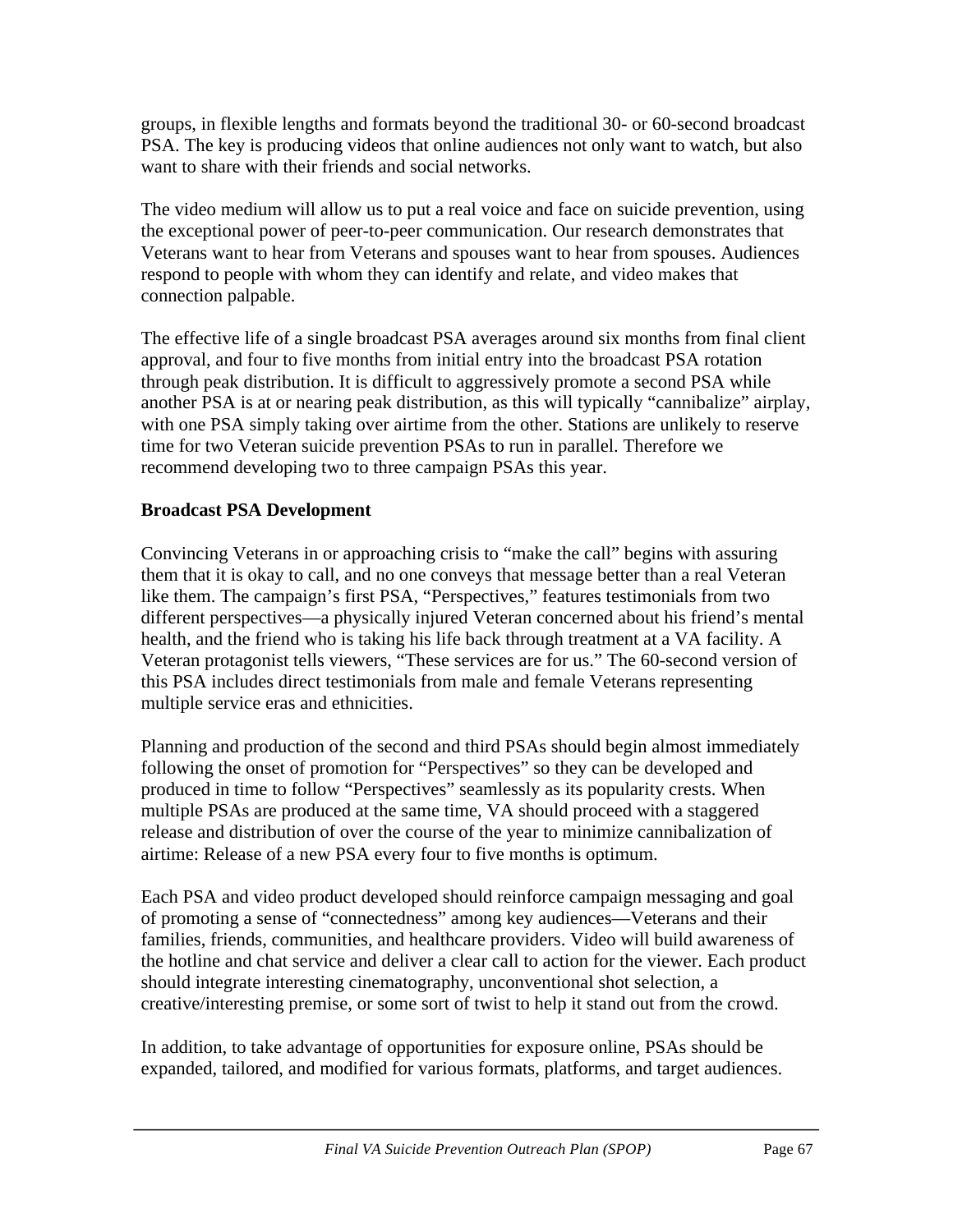Additional footage or testimonials captured during PSA filming should be published online to sustain campaign interest and deliver specific messages to target audiences.

## **Packaging, Pitching, and Promotion**

Except for the rare video that achieves explosive viral exposure online, even the most compelling PSAs require an investment in thoughtful promotion and dissemination to reach their target audiences. It is critical to market each PSA to realize its full potential and use it to maximum effect.

The first step in PSA promotion is packaging the DVD attractively and professionally, delivering it appropriately, and providing correspondence that underscores its importance, value, and appeal to the media outlet's audiences. Best practices recommend distribution to 1,200 broadcast stations and 500 cable TV stations, including telemarketing outreach to the top 100 stations as defined by our outreach objectives.

Targeting of specific networks for particularly aggressive outreach is recommended, based on their significant overlap among key target audiences. For the VA suicide prevention campaign, these include MTV, Spike TV, Military Channel, Fox News, History Channel, and ESPN. Information and copies should also be provided to all VA PAOs and SPCs for direct outreach to local community stations. We also recommend supporting the broadcast promotion with aggressive outreach through alternative channels, including movie theaters, partner distribution, online video and banner ads on partner websites, social media outreach, and YouTube promotion.

VA can achieve even greater exposure by developing and promoting a series of radio PSAs, which can be used to target an audience through geographic and format placement that is not possible with television. Radio has particular appeal for connecting with hardto-reach audiences in non-urban areas, a focal point for the campaign. The number of stations targeted is influenced by a number of factors, including the prevalence of VA audiences among their listeners, demographic considerations, and each station's previous PSA usage practices. We recommend reaching out to roughly 3,000 stations that are previous PSA users to provide coverage across markets and program formats. We also recommend conducting direct outreach to individual talk-radio personalities to solicit their support for this campaign.

Finally, we recommend deploying paid media strategies to support this PSA campaign, including paid online video and banner ads, billboard and transit advertising in key locations, and paid broadcast placement to achieve better or more frequent PSA placement in the rotation.

## **Additional Video Products**

In addition to the development of two to three campaign video PSAs, we recommend the development of a series of online video products to support our outreach efforts through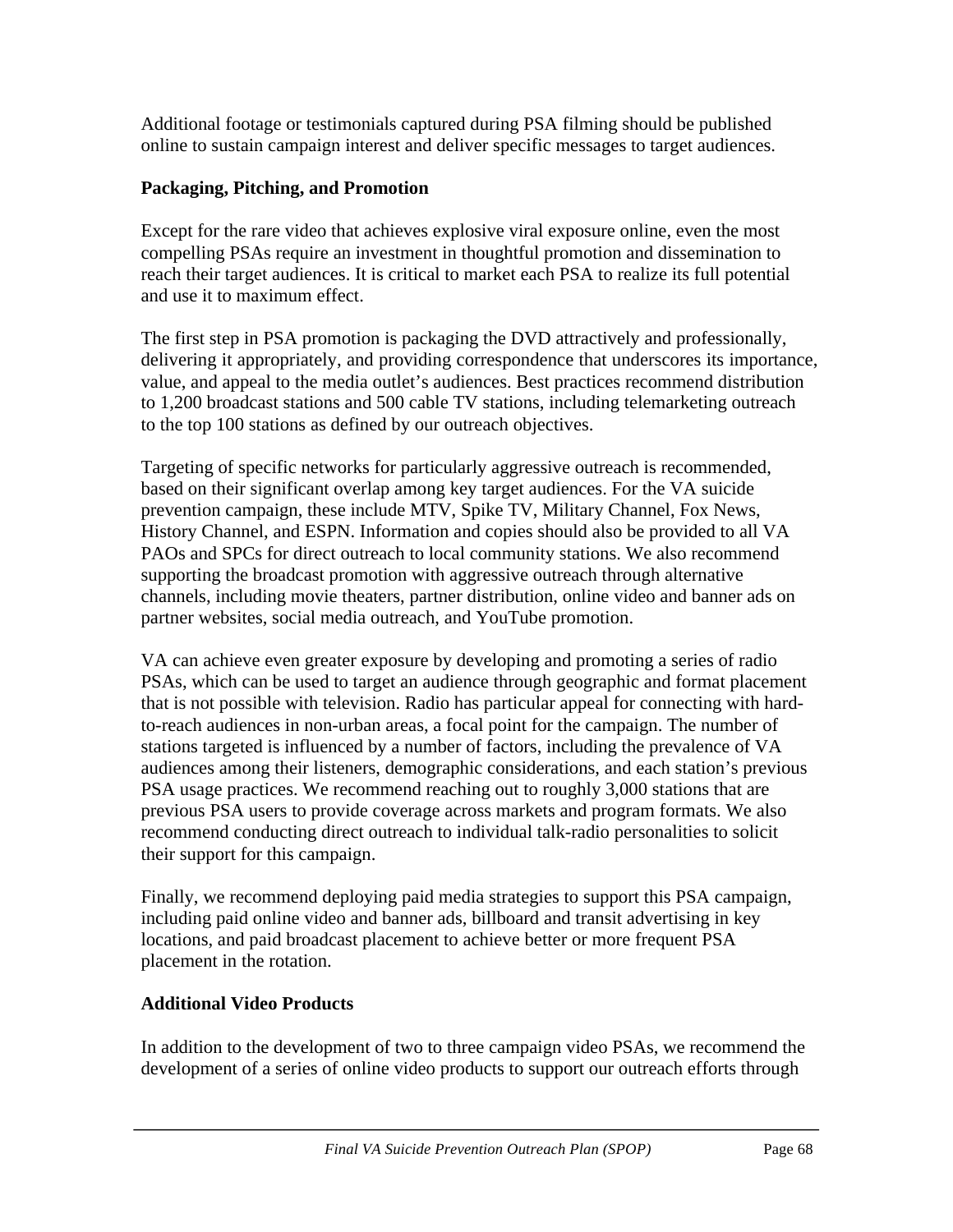social media, websites, and peer-to-peer dissemination both online and on DVD. The entire video campaign library should be available online via the campaign YouTube channel and microsite. The products envisioned include:

- **Testimonial Series**. Short video segments from a diverse group of real Veterans, friends, family members, military and VA leadership, healthcare professionals, celebrities, and CrisisLine responders to put real faces and voices on this campaign. This series will allow us to deliver targeted messaging to specific groups such as Vietnam-era Veterans, Native American Veterans, women Veterans, spouses, parents, and healthcare providers, both online and through direct outreach.
- **SPC Opening Videos**. Brief introductory videos on DVD for distribution to SPCs to use in opening community outreach events—a high-priority request from SPCs during our interviews. These videos should be tailored to address the different audiences that SPCs engage during outreach, including older Veterans, younger Veterans, VA clinicians, non-VA clinicians, and community-based organizations.
- **Training or Messaging Video.** A video presenting basic information and talking points on Veteran suicide, VA suicide prevention program efforts and features, and other training or information as required by specific target groups.
- **"PSA-like" Videos**. Potentially lengthier video segments for incorporation into the microsite to provide greater insight or context on VA suicide prevention efforts and operation of the hotline. One recommended concept could be "behind the scenes at the CrisisLine" that would allow viewers to see real people on the other end of the phone and the incredible work being done by this dedicated team. Another recommended concept is a series focused on promoting the online chat features. While a longer segment may not be suitable for traditional broadcast PSA placement, the format can be similar to a PSA and will be promotion on the campaign website and elsewhere online as appropriate.

# **3.7 Earned Media Planning and Support**

Because of the high profile of Veteran suicide, there is considerable potential for this campaign to garner significant earned media exposure that can raise awareness and encourage use of VA resources—particularly the hotline and online chat. Given the sensitive nature of this issue and the frequency of media sensationalism and distortion, a key element of our media outreach will be educating editorial boards and reporters about the complexity of suicide, the risks associated with some types of suicide coverage, and best practices in responsible reporting and messaging.

An earned media effort should create an opportunity for VA to develop a more strategic and proactive position on Veteran suicide, highlighting the incredible work of the hotline staff while also educating reporters and the public on the full scope of VA's suicide prevention efforts.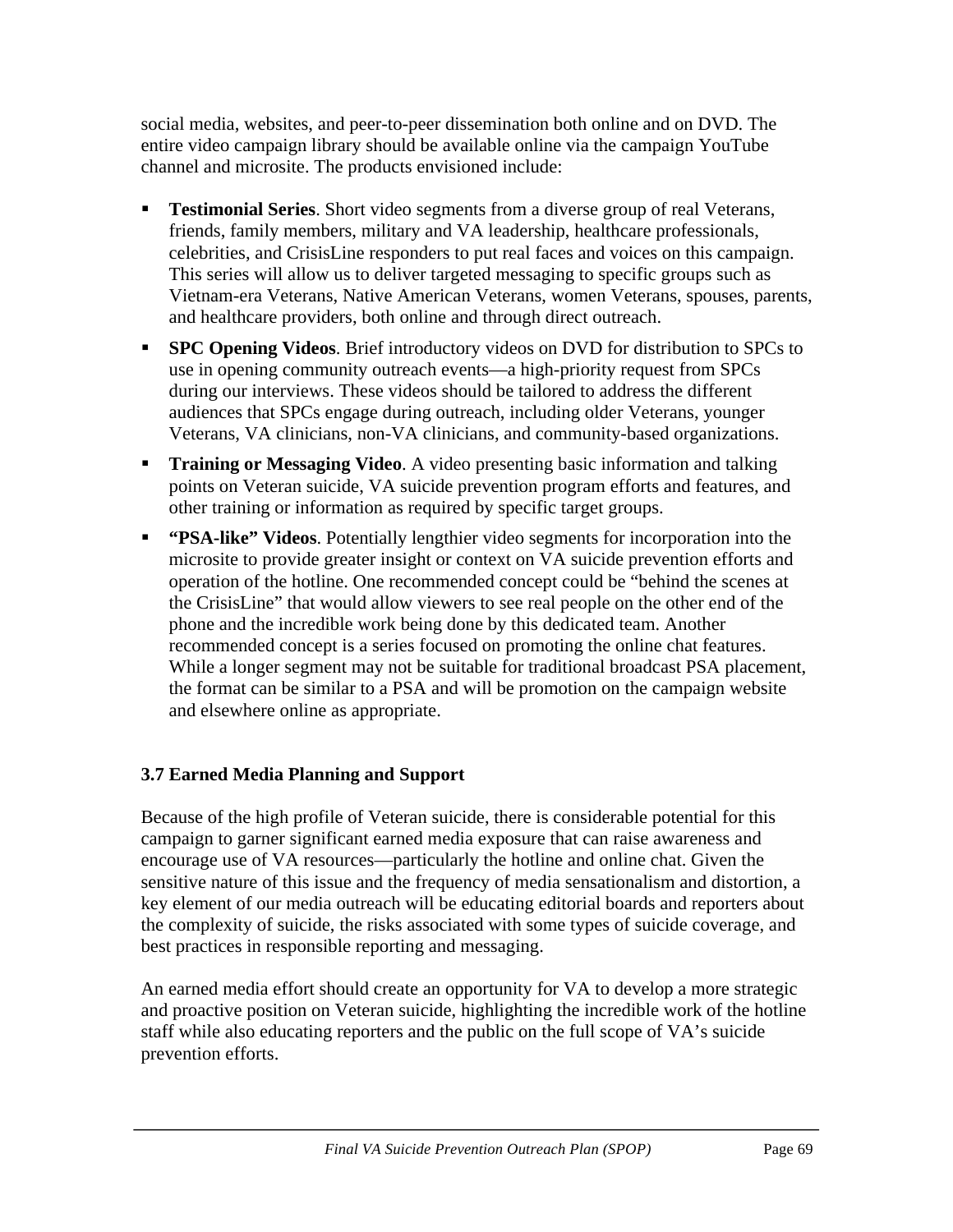Outreach to key media and political stakeholders should promote the benefits of the hotline and the broader suicide prevention efforts underway at VA. This should include a national press release followed by aggressive outreach to:

- Traditional TV cable, and outlets
- National talk radio and hometown radio outlets
- Online media bloggers
- Politicians and other stakeholders as needed

Throughout the campaign, VA leaders and outreach partners should author op-ed articles and consider accepting an independent confirmation or endorsement of VA as a leader in addressing Veteran suicide by respected non-VA associations, organizations, and subject matter experts.

The team's strategy for earned media planning and support includes the development and implementation of the following:

**Talking Points**. The first step in our media planning process is to develop talking points about VA's hotline and other suicide prevention activities, built on our media messaging framework. These points will be supported with facts, testimonials and, whenever possible, external expert confirmation/validation/endorsement of VA's suicide prevention work. After obtaining approved by the appropriate VA stakeholders, we will systematically disseminate this material to key internal VA spokespersons and representatives, including PAOs and SPCs.

**Targeted Media Lists**. Prepared media lists will enable VA's Suicide Prevention Program to not only plan and target the dissemination of media materials, but also respond immediately to breaking news events. Careful analysis of audiences' media preferences, corresponding media editorial calendars, media outlet profiles, and reporter and producer bios, will allow development of targeted media lists that include specific outlets with opportunities for feature and news stories. Research from the social media strategy should also be used to identify key online outlets and bloggers. These lists should be segmented by medium, market, geographic region, and specific topics covered and regularly update them based on media developments.

**Crisis Communication and Media Response Protocols.** Designating experienced and appropriately credentialed spokespersons—including hotline leaders in addition to PAOs—will be crucial to conducting strategic and consistent media outreach. Then media response protocols and a crisis communications plan detailing the process for crafting or delivering messaging—and obtaining appropriate approval—should be developed before responding to a number of scenarios, including crises such as a highprofile suicide or attempt. For each scenario, pre-approved talking points, facts, and endorsements for use in response should be developed in advance, enabling PAOs and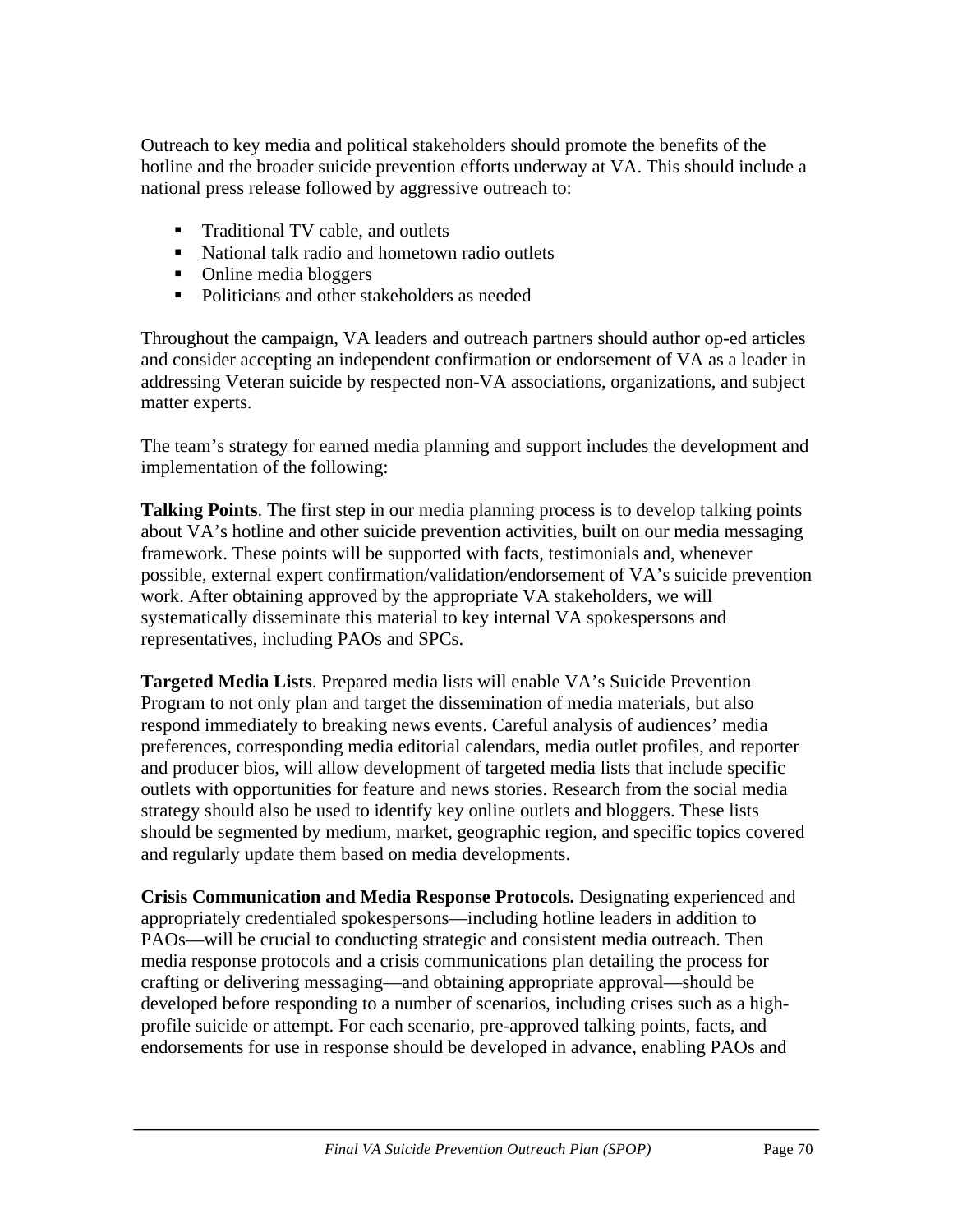other VA spokespersons to respond without the delays caused when they must wait for multiple layers of approval before they can comment.

**Media Training**. Access to media training on suicide prevention outreach and messaging is a high priority for PAOs and is essential to preparing all VA spokespersons to effectively use media talking points and resources and follow media response protocols. Opportunities such as the annual PAO training conference and the joint DoD/VA suicide prevention conference in March are prime candidates to deliver training sessions on suicide prevention outreach and messaging.

**Media Kit**. Based on the messaging framework, talking points, and intelligence on the types of materials that will be most useful to targeted editorial boards, reporters, and bloggers, a media kit should be developed to not only tell the VA Suicide Prevention Program's story, but also impress upon the media why it is important to their audiences. The media kit should be provided in print and online and include a one-page mission statement; short biographies and photos of key campaign leaders and spokespersons; charts with data on VA's suicide prevention initiatives and positive results; sample questions and answers; and other illustrated data. In addition, on an ongoing basis, VA should equip PAOs with monthly topics and sample posts to incorporate into local VAMC Facebook and Twitter pages they maintain.

**Story Bank**. VA should develop feature and human interest stories that vividly illustrate or demonstrate campaign messaging. Such stories can approach suicide prevention from a number of angles, focusing on treatment options for mental health issues and crisis management, success stories and testimonials of Veterans who have sought treatment and recovered, and VA programs that serve Veterans in crisis. These timeless stories may be used by VA PAOs and SPCs in response to media requests or pitched to media outlets when emerging issues or breaking news make them particularly timely and appealing to the media.

**Media Education.** Media Education. As noted in our media analysis, reporting on Veteran suicide frequently distorts the issue. Suicide is portrayed as a dramatically increasing problem that affects many Veterans, when in fact a large majority of Veterans who may struggle with the transition to civilian life seek help, recover, and lead healthy, productive lives. To overcome such distortions and biases, VA should conduct media education that provides factual context for reporting on Veteran suicide, VA's mental health programs, and the issue of suicide in general. Through desk-side briefings and forums with selected editorial boards and reporters, as well as more far-reaching online webinars, VA can deliver interactive media education on Veteran suicide issues and also convey in a compelling way the importance of responsible, accurate reporting.

**Op-Eds.** Based on the media cycle and breaking news related directly to Veteran suicide prevention, VA should use these developments as hooks for op-ed columns targeted to local, regional, national, and specialized publications. VA should have these timely pieces available not only for VA spokespersons, but also for respected partner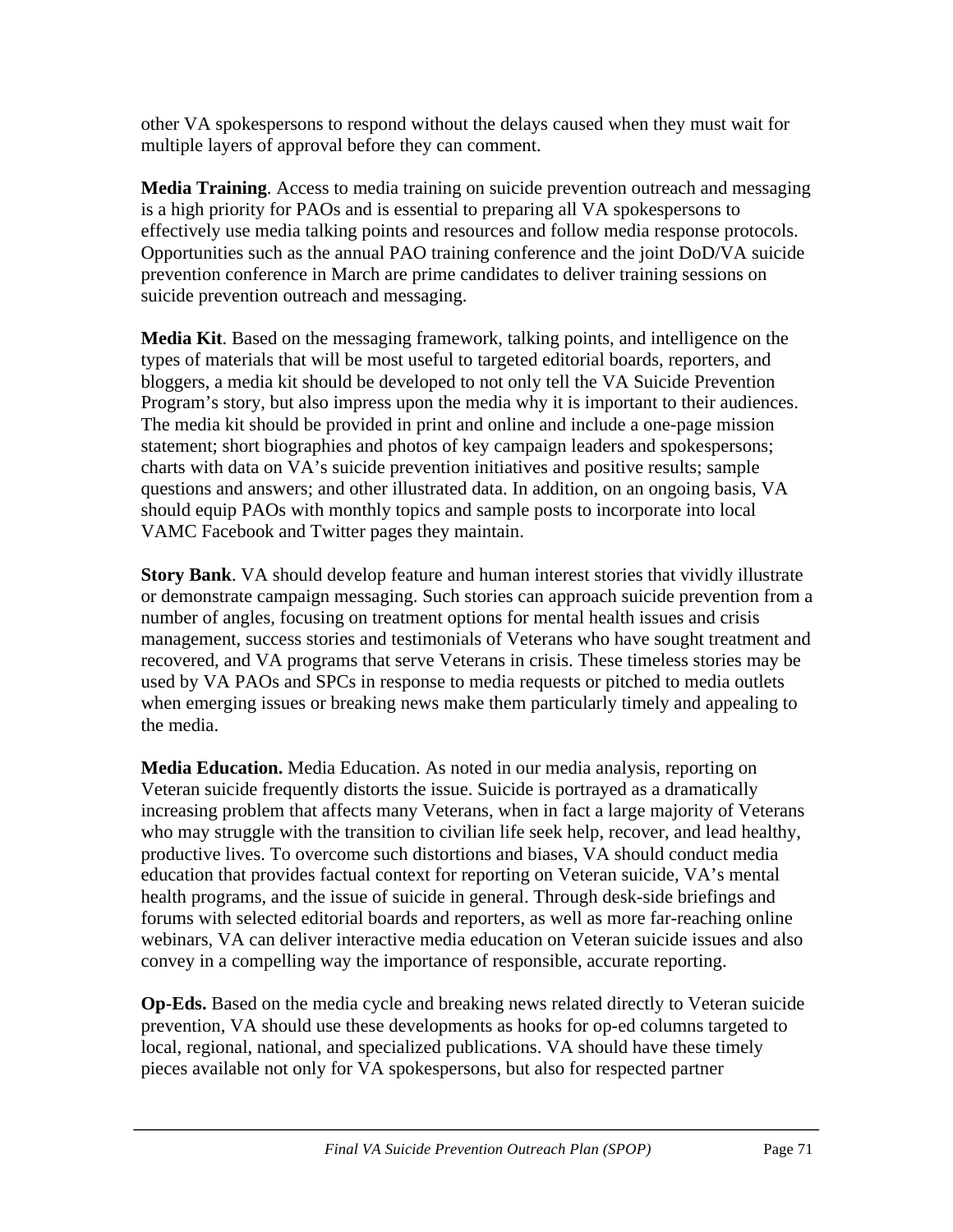organizations and subject matter experts who can sign on as authors to champion VA's work or VA messaging. Together with its partners, VA should pitch these op-eds to targeted outlets, linking core messaging to current events and underscoring the relevance to media audiences.

**Media Monitoring.** Through ongoing media monitoring, VA should keep apprised of relevant emerging issues and breaking news that warrant a VA response or present valuable opportunities to showcase VA's work and messaging. VA should track coverage through LexisNexis research software, and use PR Newswire and BusinessWire to take advantage of unique and targeted distribution methods and reach a multitude of reporters, producers, and freelancers who focus on suicide, mental health, and Veterans' issues VA should use social media monitoring software, such as Radian6 and ScoutLabs, to monitor influential bloggers, Twitter, Facebook, and other online networks, and Google Alerts for as-it-happens reporting on terms and topics. This media monitoring will enable VA to better understand the nation-wide conversations that are taking place about Veteran suicide and allow VA spokespersons to insert themselves appropriately into the media landscape.

**News Clipping and Analysis.** VA should gauge the impact of the earned media campaign by tracking and analyzing the full range of relevant news coverage on Veteran suicide and mental health. In the monitoring process, the use of carefully defined search terms to capture stories with online monitoring tools such as Cision, Factiva, and LexisNexis will allow evaluation and analysis of the results by measuring the volume and quality of earned media achieved as well as impacts on media coverage. Data on traditional and online earned media coverage should be tracked on a monthly or quarterly basis to assess the campaign's success. Key metrics used in this approach include: hits (number of articles), impressions (size of audience), sentiment (tone of coverage), message pull-through, and spokesperson prominence.

## **3.8 Paid Media Recommendations**

A targeted paid media campaign will provide critical support to campaign outreach efforts, and VA should pursue both an online marketing campaign and a paid media complement to the PSA campaign.

## **Online Campaign**

Online marketing provides the opportunity to deliver targeted messages to groups based on specific search phrases, social network group affiliations, or on-page content. In the case of keyword marketing, we can deliver targeted ads to users based on highly relevant keyword queries. We would recommend marketing through the following channels.

 *Google Search Network* – The power of the Google Search Network is that it allows the advertiser to display micro-targeted, customized ads at the moment a user is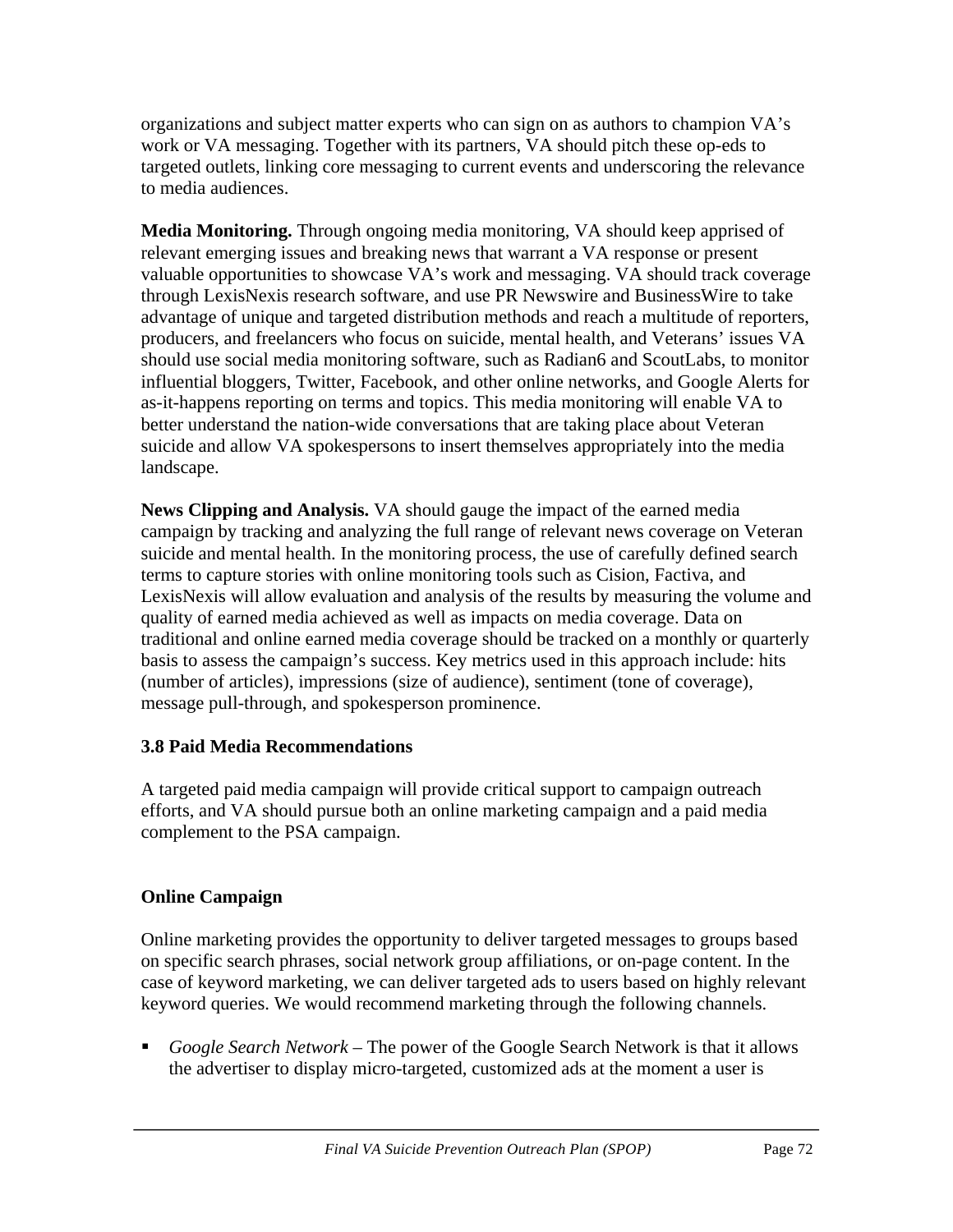searching for a particular product, service, or topic. Google estimates there are nearly 8.7 million suicide-related keyword searches per month, or more than 12,000 per hour.<sup>33</sup> At an estimated cost per click of \$0.55 and monthly visits of 42,000 for this keyword set, the campaign could establish a 100 percent share of voice on suiciderelated keywords for a monthly investment of approximately \$23,000. Search ads have been successfully leveraged by federal agencies such as VA and IRS for recruiting and the U.S. Postal Service, U.S. Department of Agriculture, Social Security Administration, and Food and Drug Administration for public education campaigns.

- *Facebook* Facebook has more than 133 million users in the United States over the age of 18. With almost complete saturation by users under age 35, it is a natural platform from which to target OEF/OIF Veterans, and its fastest-growing member segment aligns with the Vietnam-era Veterans aged 55 and older. Facebook allows advertisers to target marketing based on group affiliations ("likes"), personal profile information (e.g., current and previous employers) and other personal attributes associated with a member's engagement with Facebook. For example, there are more than 2 million "likes" associated with the U.S. Army, Navy, Air Force, and Marines Facebook groups, and more than 700,000 members have listed one of those four armed services as a present or former employer. Launching a text- and image-based ad campaign on Facebook with a budget of \$300 per day could generate 600,000 impressions per day and 240 visitors to our campaign properties.
- *Google Content Network* The Google Content Network is the world's largest ad network, reaching more than 80 percent of Internet users worldwide. The Content Network text, image, video, or rich media ads are targeted based on themes in your keyword list and ad copy, rather than specific keywords. Advertisers benefit from the increased awareness generated by exposure to targeted rich-media messages via this medium in addition to the actual click-through conversions generated by those who directly engage with the ad.
- *YouTube Video Channels* A rapidly developing marketing segment is the use of promoted videos on YouTube. Similar to text search, advertisers can bid to "promote" their videos to the top of the search results page in the promoted video section on YouTube for specific keywords and phrases. Given the level of video integration with the campaign, we believe this represents a significant opportunity for the campaign to build awareness and deliver targeted video messages to our key audiences online.

Based on these opportunities, the sensitive nature of this campaign topic and the online usage patterns of many of our target audiences, we strongly recommend the addition of an integrated paid online media campaign. Our investment recommendations are as follows:

 $\blacksquare$  Minimum recommended investment – \$40,000 per month for seven months or \$280,000